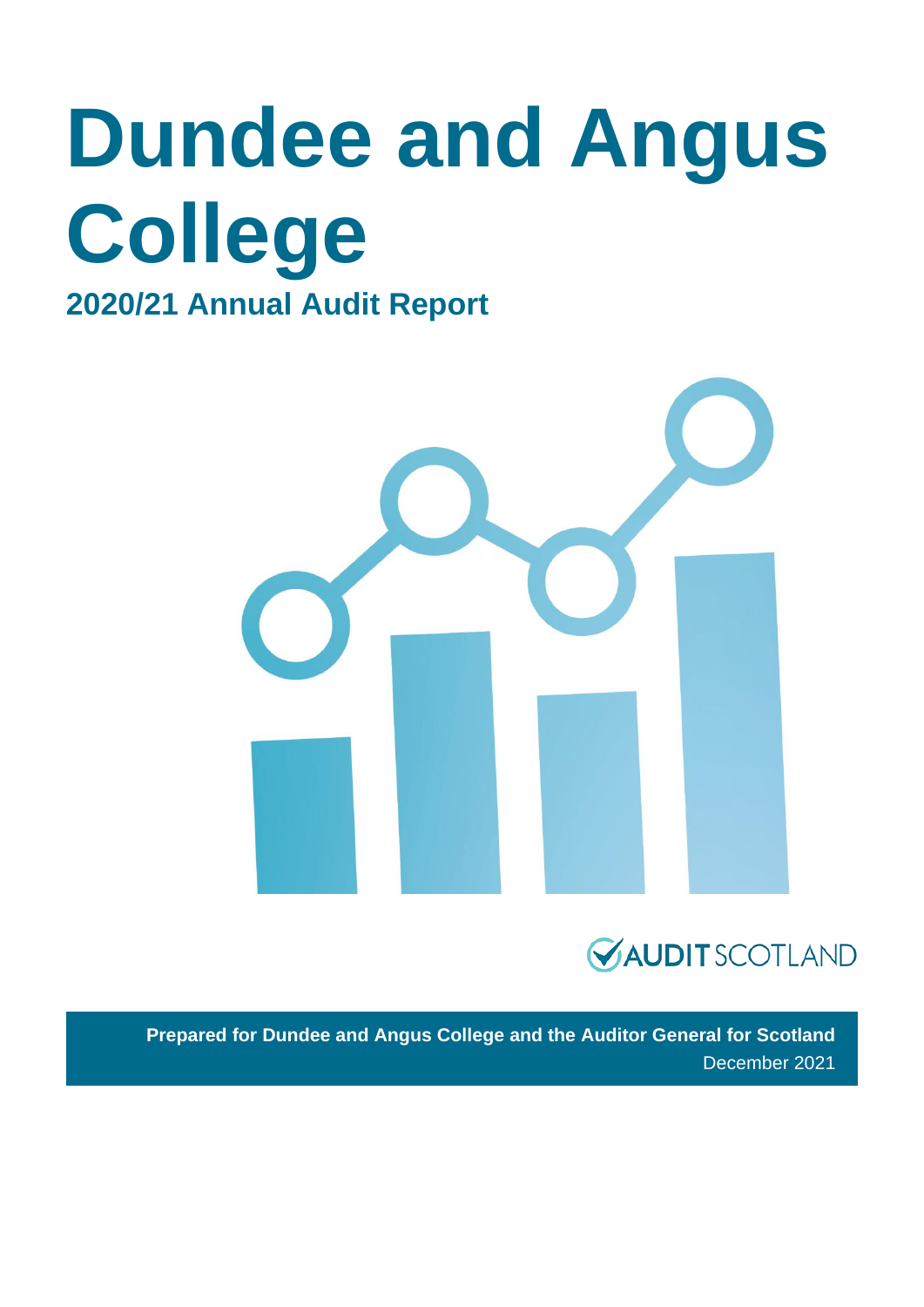# **Contents**

| Key messages                                               | 3  |
|------------------------------------------------------------|----|
| <b>Introduction</b>                                        | 5  |
| 1. Audit of 2020/21 annual report and financial statements | 7  |
| 2. Financial management                                    | 15 |
| 3. Financial sustainability                                | 19 |
| 4. Governance and transparency                             | 27 |
| 5. Value for money                                         | 29 |
| Appendix 1. Action plan 2020/21                            | 37 |
| Appendix 2. Significant audit risks                        | 42 |
| Appendix 3. Summary of 2020/21 national reports            | 48 |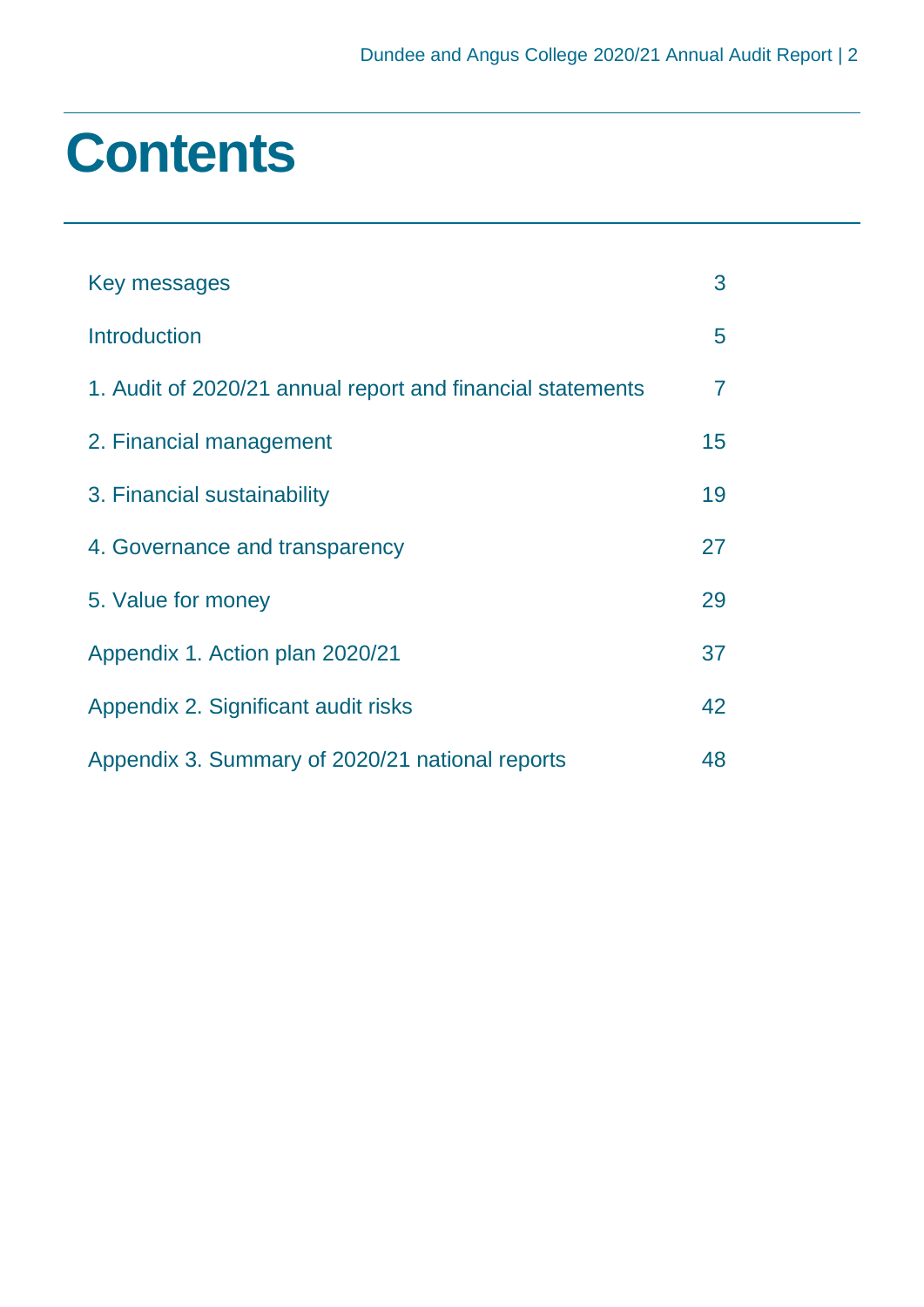# <span id="page-2-0"></span>**Key messages**

# **2020/21 annual report and financial statements**

- **1** Our audit opinions on the annual report and financial statements are unmodified.
- **2** Expenditure and income in the financial statements were incurred or applied in accordance with legislation and guidance issued by Scottish Ministers.
- **3** The audited part of the performance report, annual governance statement and the remuneration and staff report were all consistent with the financial statements and properly prepared in accordance with applicable legislation and directions made by the Scottish Funding Council.

# **Financial management**

- **4** The college demonstrates sound financial management and has a wellestablished budget monitoring and reporting process in place.
- **5** Additional in year funding received by the college to support it through the pandemic resulted in a significantly improved 2020/21 budget outturn position.
- **6** The college reported an operating deficit of £2.172 million and an underlying operating surplus of £2.168 million for the year to 31 July 2021.

# **Financial sustainability**

- **7** Work is ongoing to revise the college's medium-term financial strategy.
- **8** The college's three-year Financial Forecast Return shows the cash position reducing from £5.853 million as at 31 July 2021 to £3.053 million by 31 July 2024, reflecting the ongoing financial pressures on the sector.
- **9** The college has budgeted for a cash-backed surplus of £0.215 million for 2021/22.
- **10** The college is playing an active role in the Tayside region's economic and social recovery from the pandemic.
- **11** The college is progressing its revised Estates Strategy, with lessons learned from delivering education during the pandemic being factored into this.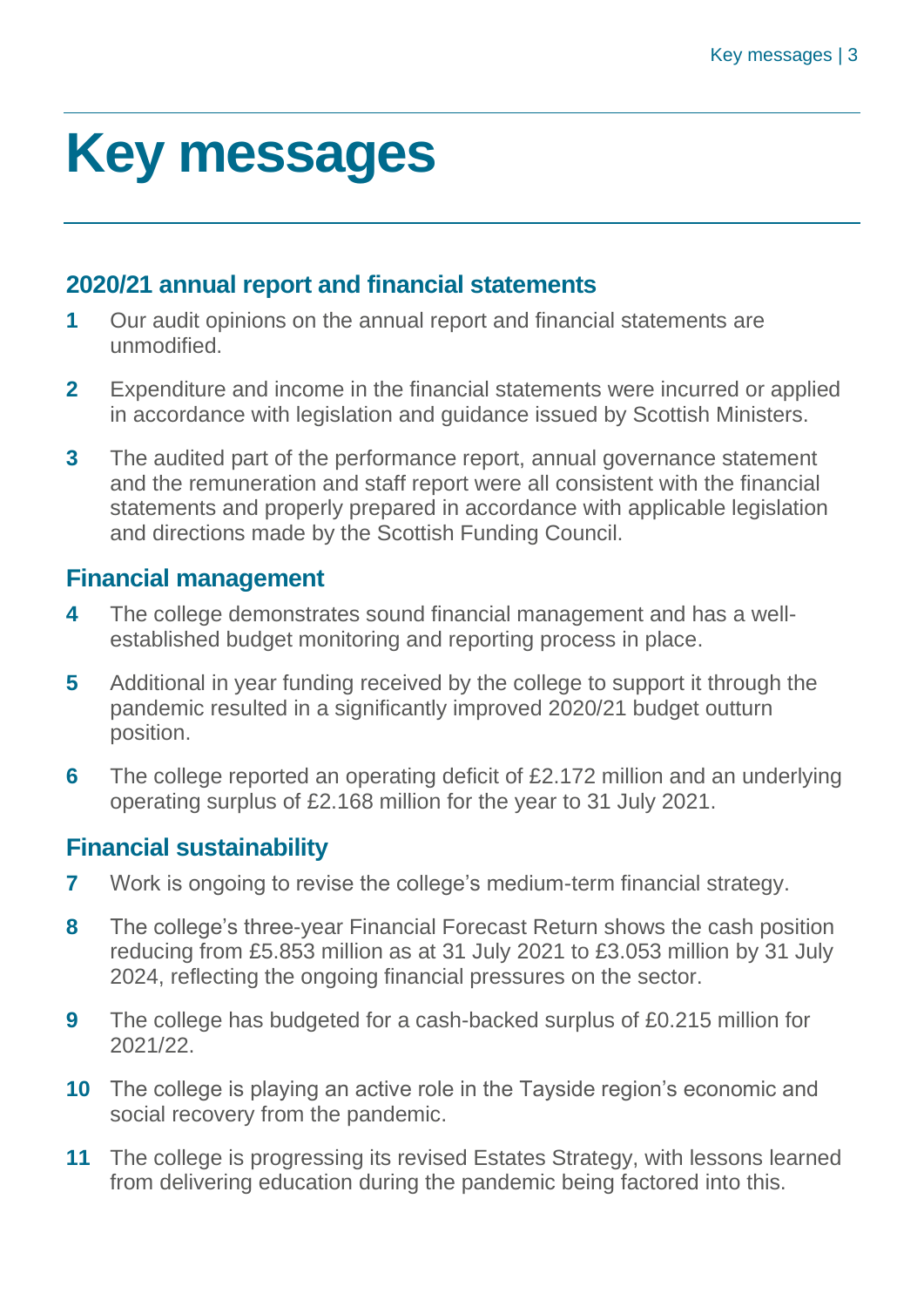# **Governance and transparency**

- **12** Effective governance and decision-making arrangements were in place during 2020/21.
- **13** The college conducts its business in an open and transparent manner.

# **Value for money**

- **14** The college has proper arrangements in place to promote and secure value for money.
- **15** The college's five-year strategic plan was reviewed in 2020/21 to ensure it remained relevant in respect of the post pandemic needs for economic and social recovery. Whilst progress on various projects and initiatives towards achievement of the strategy are presented to the Board and Committees, there is no specific and separate annual reporting to the Board on performance against targets for all the metrics in the Strategy.
- **16** The college continues to report strong performance against the National Measurement Framework, including satisfaction results above the national average, although the pandemic has impacted on some of these indicators.
- **17** The college has played a key role in supporting students and staff through the pandemic.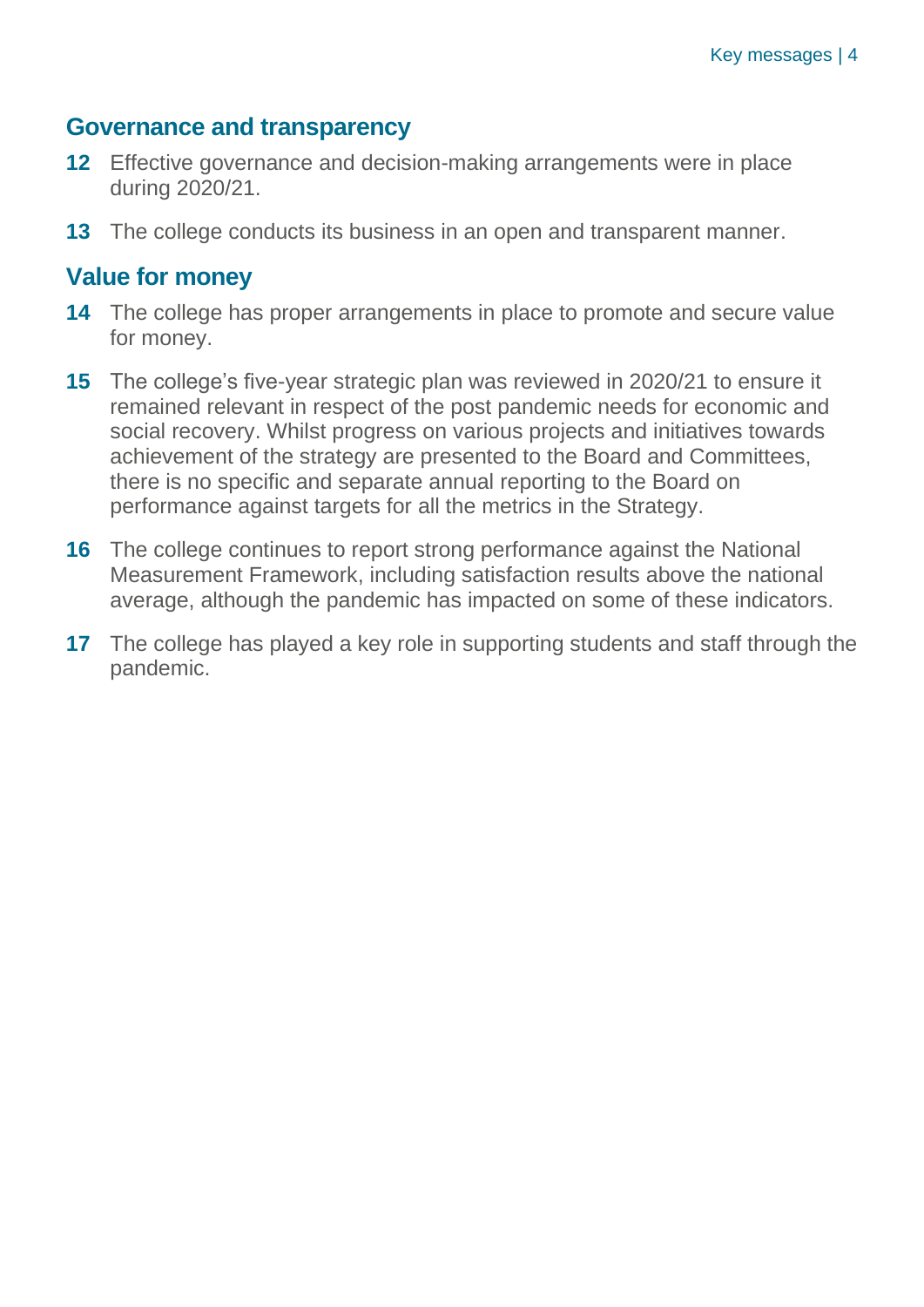# <span id="page-4-0"></span>**Introduction**

**1.** This report summarises the findings from our 2020/21 audit of Dundee and Angus College (the college) and its group.

**2.** The scope of our audit was set out in our annual audit plan presented to the May 2021 meeting of the Audit and Risk Committee. This report comprises the findings from:

- the audit of the annual report and financial statements
- consideration of the four audit dimensions that frame the wider scope of public audit set out in the [Code of Audit Practice 2016.](https://www.audit-scotland.gov.uk/report/code-of-audit-practice-2016)

# **Responsibilities and reporting**

**3.** Dundee and Angus College is responsible for preparing its annual report and financial statements in accordance with the accounts direction issued by the Scottish Funding Council (SFC) and for establishing effective arrangements for governance, propriety and regularity that enable it to successfully deliver its objectives.

**4.** Our responsibilities as independent auditor are established by the Public Finance and Accountability (Scotland) Act 2000 and the [Code of Audit Practice](https://www.audit-scotland.gov.uk/report/code-of-audit-practice-2016)  [2016](https://www.audit-scotland.gov.uk/report/code-of-audit-practice-2016) and supplementary guidance and International Standards on Auditing in the UK. We undertake our audit in accordance with International Standards on Auditing, and the auditing profession's ethical guidance.

**5.** At the conclusion of our audit, we provide an independent auditor's report for inclusion in the annual report and financial statements. We also review and provide conclusions on the effectiveness of the college's performance management arrangements, suitability and effectiveness of corporate governance arrangements, financial position, and arrangements for securing financial sustainability and value for money.

**6.** This report raises matters from our audit. Weaknesses or risks identified are only those which have come to our attention during our normal audit work and may not be all that exist. Communicating these does not absolve management from its responsibility to address the issues we raise and to maintain adequate systems of control.

**7.** Our annual audit report contains an agreed action plan at [appendix](#page-36-0) 1 setting out specific recommendations, responsible officers, and dates for implementation. It also includes any outstanding actions from last year and progress against these. Members of the Audit and Risk Committee should ensure that they are satisfied with proposed action and have a mechanism in place to assess progress and monitor outcomes.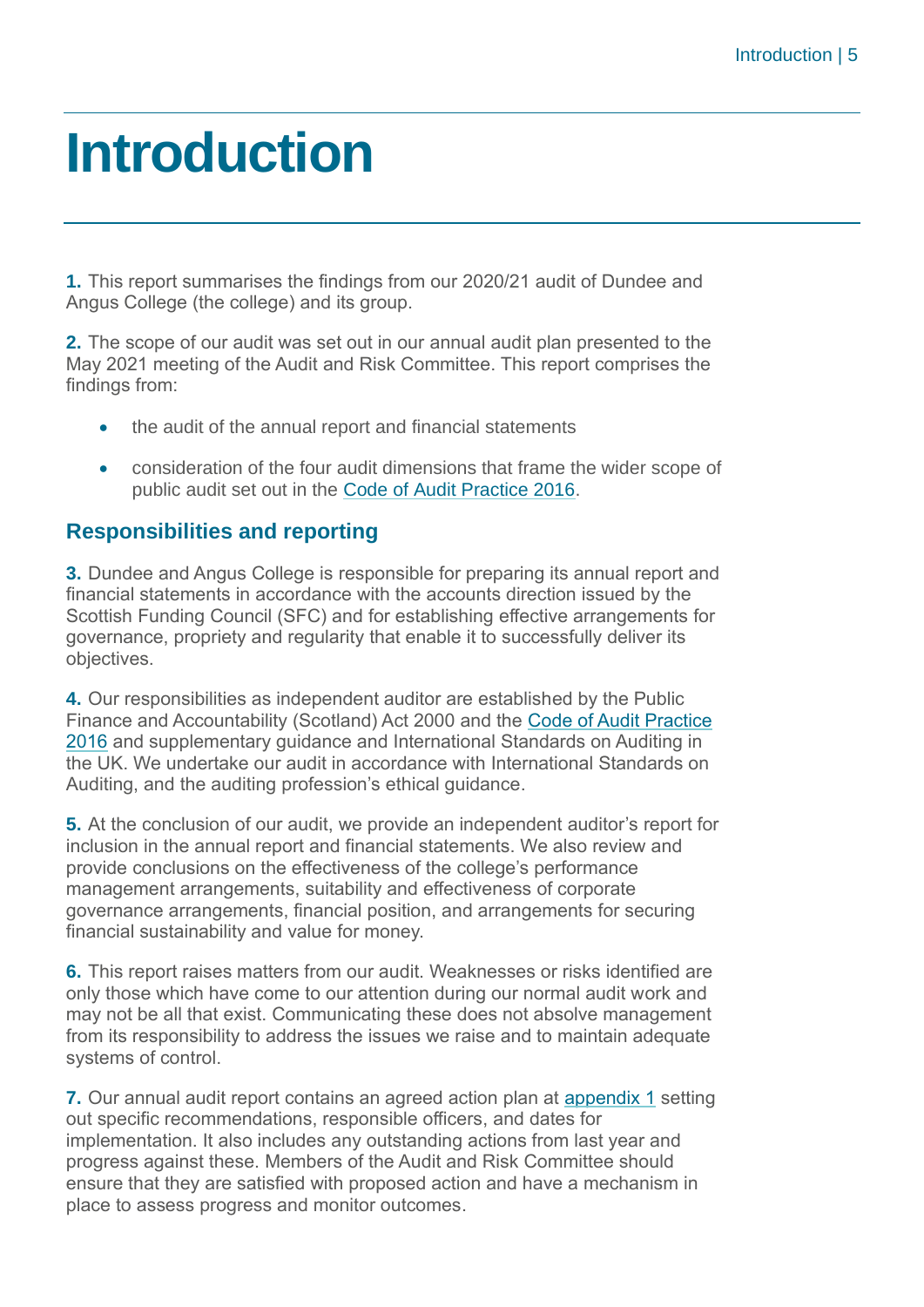# **Adding value through the audit**

**8.** In addition to our primary responsibility of reporting on the annual report and financial statements we seek to add value to the college by identifying areas for improvement and by recommending and encouraging good practice. In so doing, we aim to help the organisation promote improved standards of governance, better management and decision making, and more effective use of resources.

# **Auditor Independence**

**9.** Auditors appointed by the Accounts Commission or Auditor General must comply with the Code of Audit Practice and relevant supporting guidance. When auditing the financial statements auditors must comply with professional standards issued by the Financial Reporting Council and those of the professional accountancy bodies.

**10.** We can confirm that we comply with the Financial Reporting Council's Ethical Standard. We can also confirm that we have not undertaken any nonaudit related services and therefore the 2020/21 audit fee of £24,990, as set out in our annual audit plan, remains unchanged. We are not aware of any relationships that could compromise our objectivity and independence.

**11.** This report is addressed to both the Board of Management and the Auditor General for Scotland and will be published on Audit Scotland's website [www.audit-scotland.gov.uk.](https://auditscotland.sharepoint.com/sites/DundeeandAngusCollege/WIP/Draft%20Reports/www.audit-scotland.gov.uk)

**12.** We would like to thank the management and staff who have been involved in our work for their cooperation and assistance during the audit.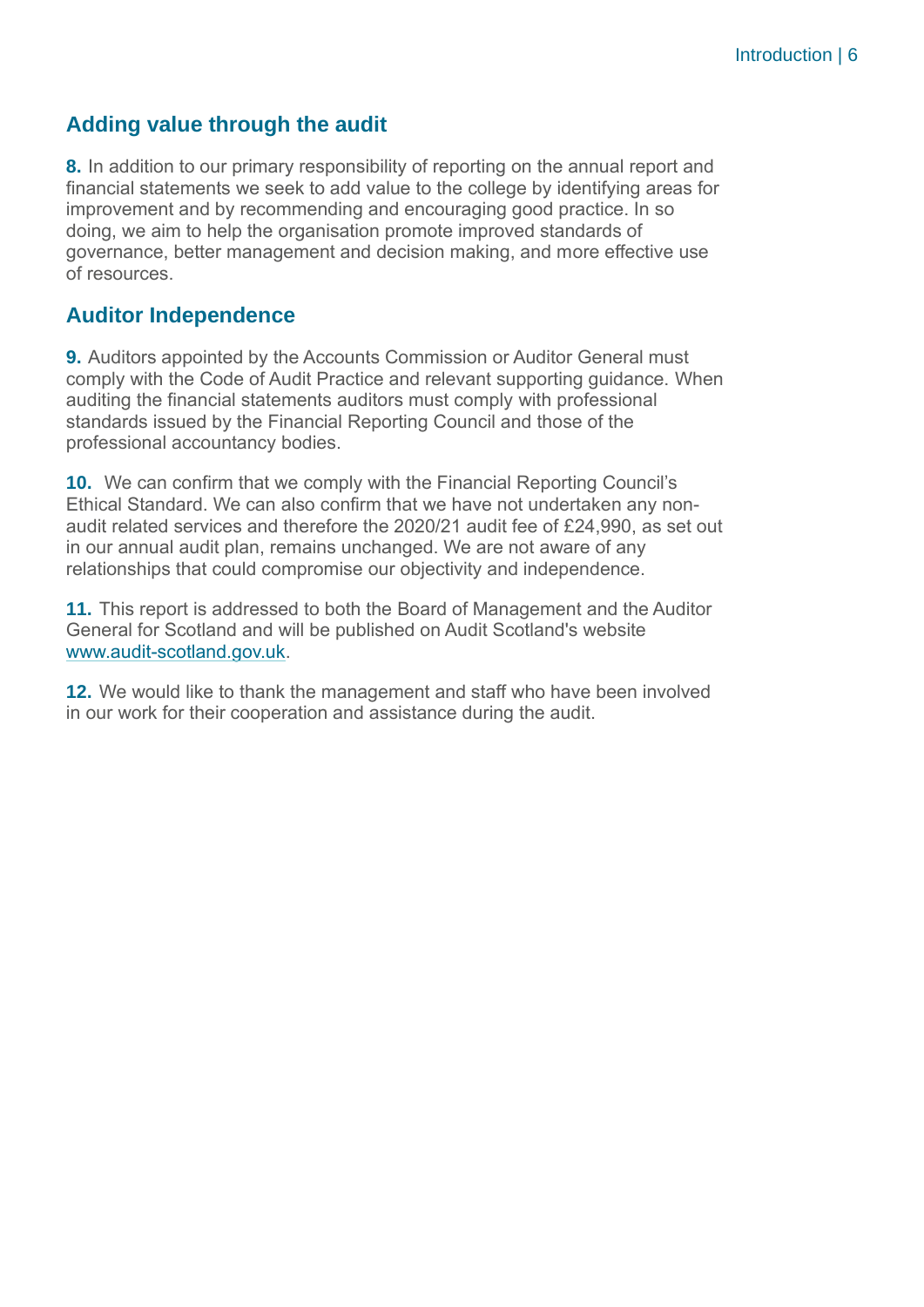# <span id="page-6-0"></span>**1. Audit of 2020/21 annual report and financial statements**

The principal means of accounting for the stewardship of resources and performance

# **Main judgements**

Our audit opinions on the annual report and financial statements are unmodified.

Expenditure and income in the financial statements were incurred or applied in accordance with legislation and guidance issued by Scottish Ministers.

The audited part of the performance report, annual governance statement and the remuneration and staff report were all consistent with the financial statements and properly prepared in accordance with applicable legislation and directions made by the Scottish Funding Council.

Despite the ongoing impact of Covid-19, the audited annual report and financial statements were signed off by the 31 December 2021 deadline.

# **Our audit opinions on the annual report and financial statements are unmodified**

**13.** The annual report and financial statements for the year ended 31 July 2021 are to be approved by the Board of Management on 14 December 2021. As reported in our independent auditor's report:

- the financial statements give a true and fair view and were properly prepared in accordance with the financial reporting framework,
- expenditure and income were incurred or applied in accordance with legislation and guidance issued by Scottish Ministers, and
- the audited part of the performance report, annual governance statement and the remuneration and staff report were all consistent with the financial statements and properly prepared in accordance with the relevant legislation and directions made by the Scottish Funding Council.

**14.** We are satisfied that there are no matters upon which we are required by the Auditor General to report by exception.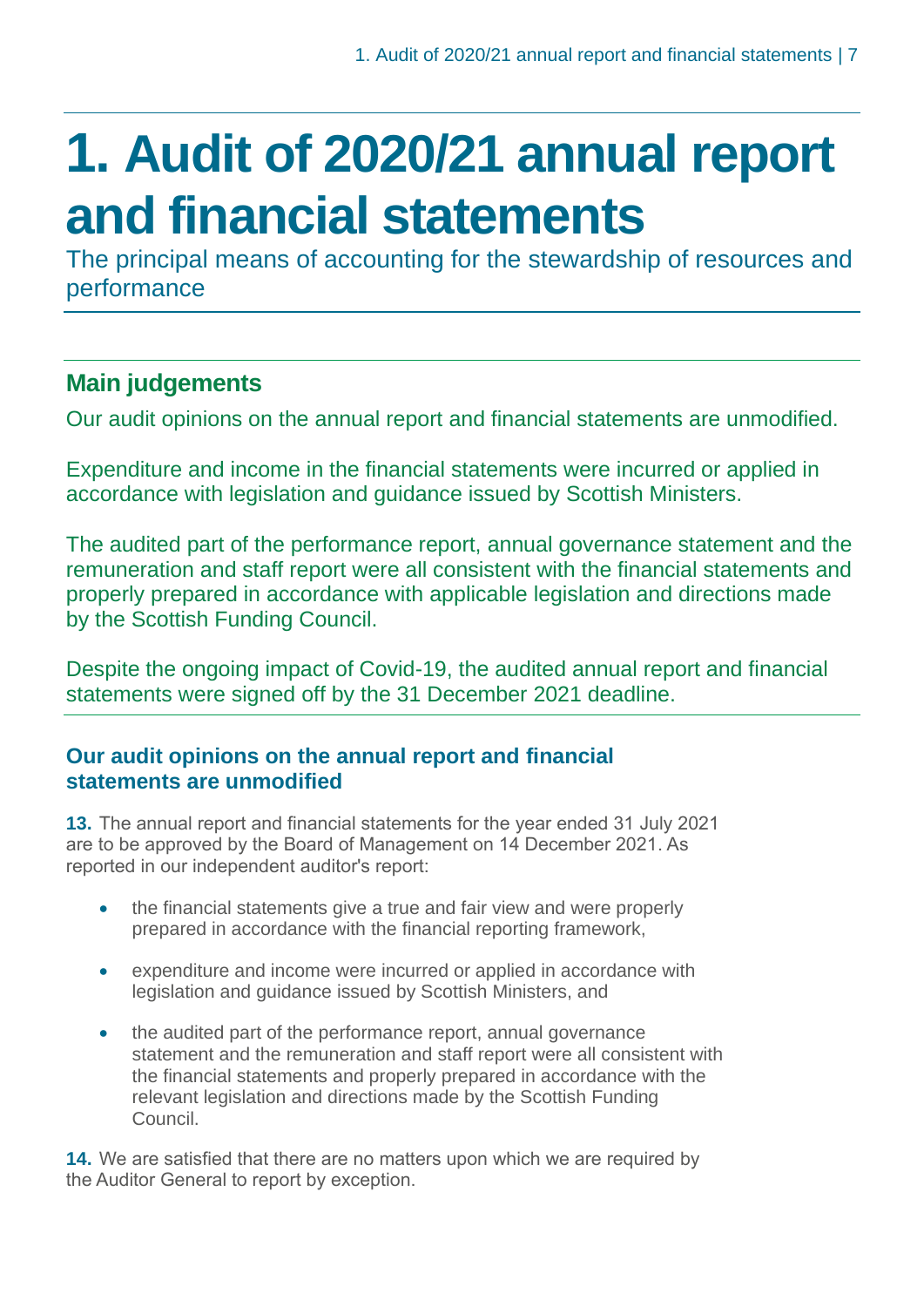# **Despite the ongoing impact of Covid-19, the audited annual report and financial statements were signed off by the 31 December 2021 deadline**

**15.** We received the unaudited annual report and financial statements on 13 October 2021. This was slightly later than the agreed timetable, with competing work pressures and the pandemic responsible for this delay. The annual report and financial statements submitted for audit were of a satisfactory standard as were the supporting working papers. Finance staff provided good support to the audit team which helped ensure the final accounts audit process ran smoothly.

**16.** This has allowed us to sign off the annual report and financial statements by the 31 December 2021 deadline.

# **Our audit testing reflected the calculated materiality levels**

**17.** Materiality can be defined as the maximum amount by which auditors believe the annual report and financial statements could be misstated and still not be expected to affect the perceptions and decisions of users of the annual report and financial statements. The assessment of what is material is a matter of professional judgement. A misstatement or omission, which would not normally be regarded as material by value, may be important for other reasons (for example, an item contrary to law).

**18.** Our initial assessment of materiality for the annual report and financial statements is undertaken during the planning phase of the audit. On receipt of the unaudited annual report and financial statements, and following completion of audit testing, we reviewed our original materiality calculations and concluded that they remained appropriate. Our materiality levels are set out at [exhibit](#page-7-0) 1.

# <span id="page-7-0"></span>**Exhibit 1**

Materiality levels

| <b>Materiality level</b>                                                                                                                                                                                                                                                                                                                                              | <b>Amount</b>  |
|-----------------------------------------------------------------------------------------------------------------------------------------------------------------------------------------------------------------------------------------------------------------------------------------------------------------------------------------------------------------------|----------------|
| <b>Overall materiality-</b> This is the figure we use in assessing the overall<br>impact of potential adjustments on the financial statements. It has been<br>set at 1.5% of gross expenditure for the year ended 31 July 2021.                                                                                                                                       | £0.730 million |
| <b>Performance materiality-</b> This acts as a trigger point. If the aggregate<br>of errors identified during the financial statements audit exceeds<br>performance materiality this would indicate that further audit procedures<br>should be considered. Using our professional judgement, we calculated<br>performance materiality at 65% of planning materiality. | £0.475 million |
| <b>Reporting threshold-</b> We are required to report to those charged with<br>governance on all unadjusted misstatements more than the 'reporting<br>threshold' amount. This has been set at 5% of planning materiality.                                                                                                                                             | £0.035 million |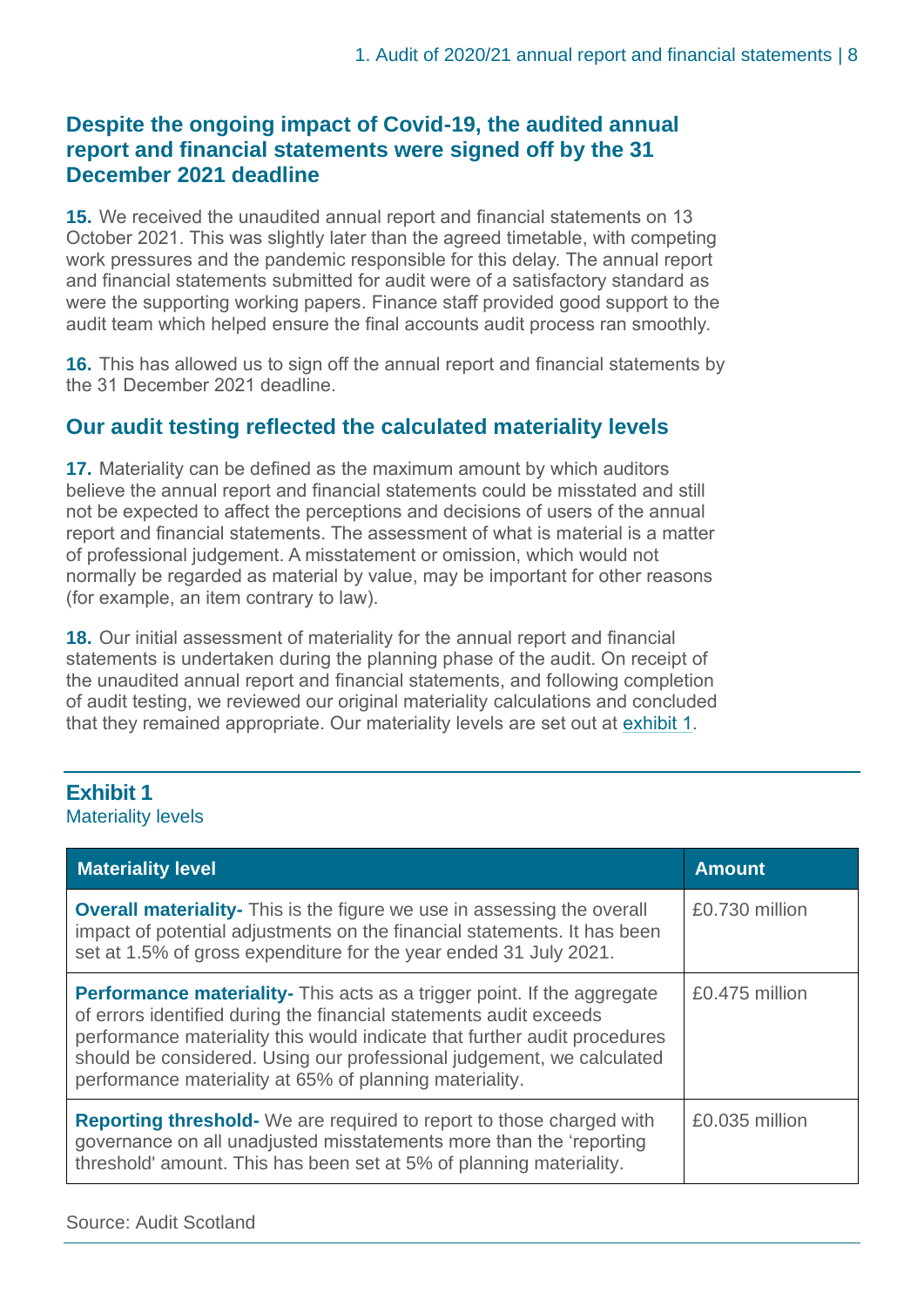# **Our audit identified and addressed the significant risks of material misstatement**

**19.** The concept of audit risk is of central importance to our audit approach. During the planning stage of our audit, we identified a number of key audit risks which could impact on the annual report and financial statements. We set out in our annual audit plan the audit work we proposed to undertake to secure appropriate levels of assurance. [Appendix 2](#page-41-0) sets out the significant audit risks identified and how we addressed each risk in arriving at our opinion on the annual report and financial statements.

# **There were no misstatements identified from our audit of the financial statements**

**20.** There were no misstatements identified from our audit of the financial statements. In accordance with normal audit practice, a number of presentational and disclosure amendments were discussed and agreed with management.

# **We have a significant finding to report on the annual report and financial statements**

**21.** International Standard on Auditing (UK) 260 requires us to communicate significant findings from the audit to "those charged with governance". The qualitative aspects of the college's accounting practices, accounting policies, accounting estimates and accounts disclosures are satisfactory and appropriate to the college.

**22.** The significant finding is summarised at [exhibit 2.](#page-9-0) Where a finding has resulted in a recommendation to management, a cross reference to the action plan in [appendix 1](#page-36-0) has been included.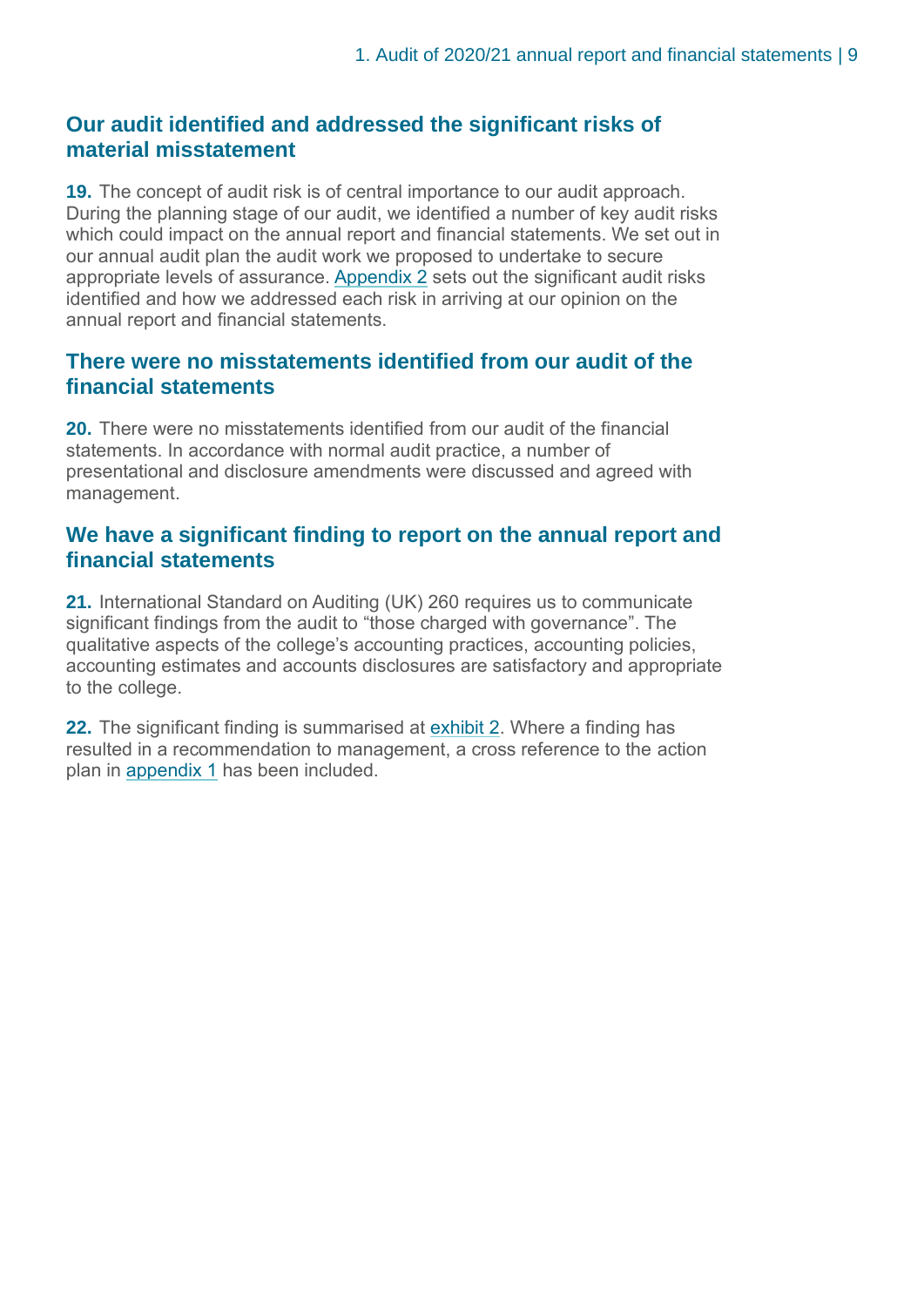# <span id="page-9-0"></span>**Exhibit 2**

Significant finding from the audit of financial statements

| <b>Issue</b>                                                                                                                                                                                                                                                                                                                                                                                                                                                                                                                                                                                                                                                            | <b>Resolution</b>                                                                                                                                                                                                                                                                                                                                    |
|-------------------------------------------------------------------------------------------------------------------------------------------------------------------------------------------------------------------------------------------------------------------------------------------------------------------------------------------------------------------------------------------------------------------------------------------------------------------------------------------------------------------------------------------------------------------------------------------------------------------------------------------------------------------------|------------------------------------------------------------------------------------------------------------------------------------------------------------------------------------------------------------------------------------------------------------------------------------------------------------------------------------------------------|
| 1. Fixed asset register - fully depreciated<br>assets<br>In 2019/20 we identified that there were a<br>significant number of assets with a nil carrying<br>value. Although some of these were disposed of<br>during 2020/21, our review this year identified that<br>there were 182 assets with a nil carrying value at<br>31 July 2021. These had a total initial cost of<br>£5.492 million.<br>Assets no longer in use should be removed from<br>the asset register to ensure the cost and<br>accumulated depreciation balances for Property,<br>Plant and Equipment in the financial statements<br>accurately reflect the operational assets of the<br>organisation. | Management have indicated that a<br>comprehensive review of the fixed asset<br>register is being undertaken in 2021/22.<br>This should include a review to identify<br>fully depreciated assets. Appropriate<br>adjustments should be made<br>determined by whether these assets are<br>continuing.<br>Recommendation 1<br>(appendix 1, action plan) |

Source: Audit Scotland

# **Other areas of audit interest from the annual report and financial statements**

### Journal entries should not be prepared and authorised by the same individual

**23.** A key aspect of our audit work in response to the management override of control risk that we identified in our annual audit plan (see also [appendix 2\)](#page-41-0) is the testing of journal entries.

**24.** The college's financial ledger is the system for recording all transactions and preparing the financial statements. Journal entries are posted to manually update the college's financial ledger. To minimise the risk of error and fraud we would expect each journal entry to be prepared and authorised by different members of staff.

**25.** As part of our financial statements testing, it was identified that only at the most senior level within the Finance team, there is no requirement for a second staff member to review or authorise journals. We concluded that all the journals we tested were reasonable. However, despite it only being at the most senior level, the ability of staff to approve their own journals increases the risk that invalid, erroneous or fraudulent journals are posted to the financial ledger.

<span id="page-9-1"></span>**26.** It is recommended that management review this approach. All staff, regardless of grade, should have their journals subject to review and authorisation by a second member of staff.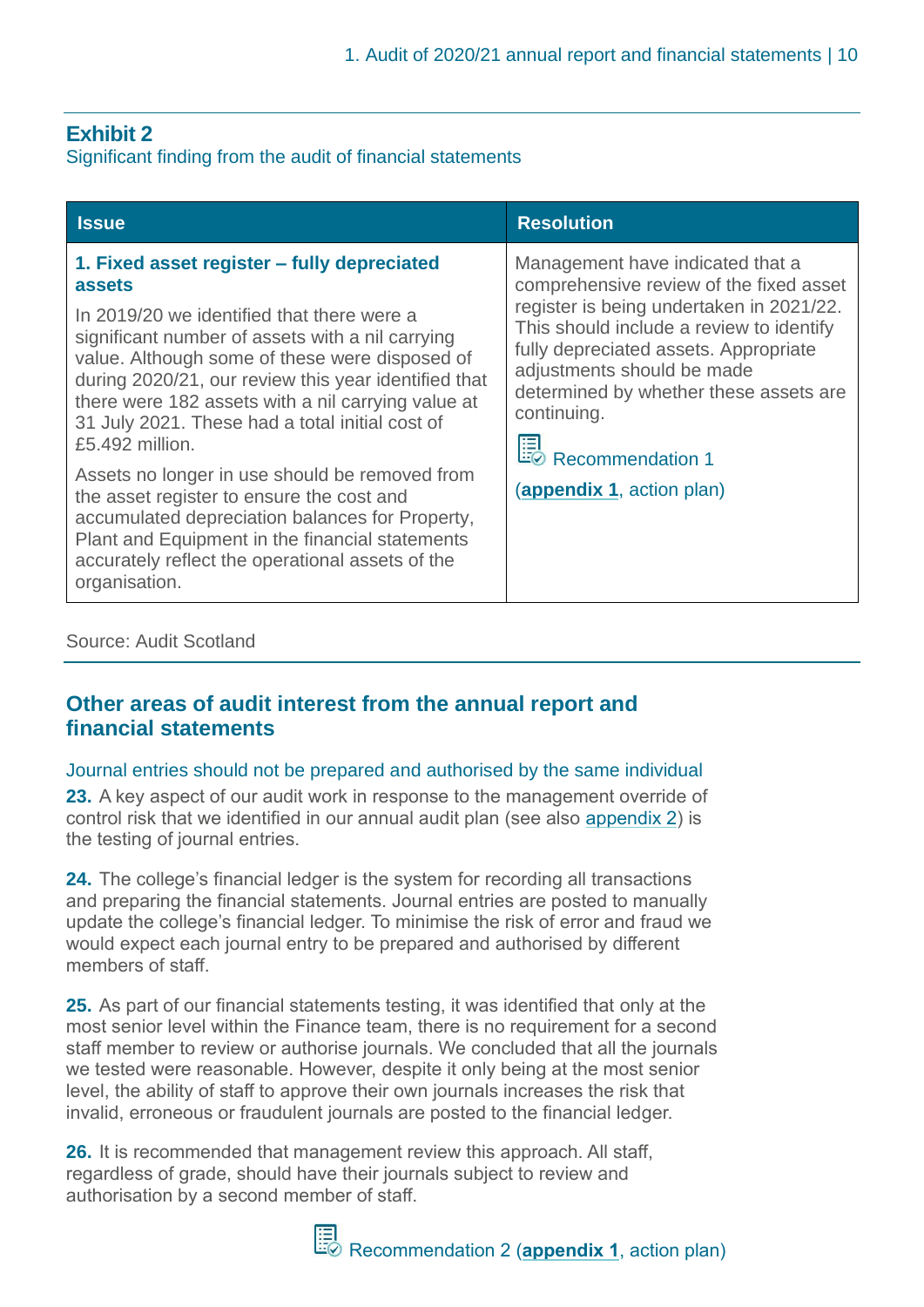The college's funded pension liability decreased to £14.552 million as at 31 July 2021

**27.** This section is included for information as we consider that the large yearon year movements in the funded and unfunded pension liabilities figures require explanation and comment. We are satisfied that the college's disclosure of its pension liabilities complies with required accounting practices.

**28.** Dundee and Angus College participates in two pension schemes for its staff: The Local Government Pension Scheme (LGPS) and the Scottish Teachers' Superannuation Scheme (STSS). Notes 16 and 17 to the financial statements provide the disclosures for these schemes in accordance with applicable guidance.

**29.** As required by Financial Reporting Standard 102 (FRS102) the college has recognised pension liabilities in the Statement of Financial Position in respect of its membership of Tayside Pension Fund which is a defined benefit LGPS.

**30.** The valuation of Tayside Pension Fund's assets and liabilities is assessed by professional actuaries (Barnett Waddingham) each year and is dependent on a range of external variables, including projected rates of return on assets, interest rates and mortality estimates.

**31.** We have reviewed the actuarial assumptions used for the valuation and are satisfied that they appear reasonable and in line with assumptions used by other public sector actuaries over the same period.

**32.** The funded pension liability in the Statement of Financial Position represents the difference between the college's liabilities (i.e., expected future payments to pensioners) and its share of the underlying value of the pension fund assets available to meet these costs. The unfunded pension liability in the Statement of Financial Position represents the additional future pension liability arising from staff who have taken early retirement.

**33.** As at 31 July 2021, the college's funded pension liability stood at £14.552 million, and the unfunded liability stood at £3.402 million. These balances compare to a funded pension liability of £22.509 million and an unfunded pension liability of £4.195 million at 31 July 2020. This is also reflected in the Consolidated Statement of Financial Position.

**34.** FRS102 requires liabilities to be valued using a discount rate assumption set with reference to yields on "high quality" corporate bonds. For this purpose, a high-quality corporate bond is taken to mean a bond that has been rated at the level of AA or equivalent. There was market instability towards the end of 2019/20 due to fears over the second wave of Covid-19 infections and the political uncertainty caused by the upcoming elections in the United States. This resulted in a significant increase in the funded pension liability in that year. For 2020/21 scheme asset performance in the market has been strong, with equities performing well amid the roll-out of Covid-19 vaccinations and an improving global economic outlook. This has resulted in a reduction in the funded pension liability for 2020/21.

**35.** [Exhibit 3](#page-11-0) sets out the movement in the college's funded and unfunded pension liabilities over the last five years. Historically there has been considerable volatility year-on-year in the valuation of pension fund assets and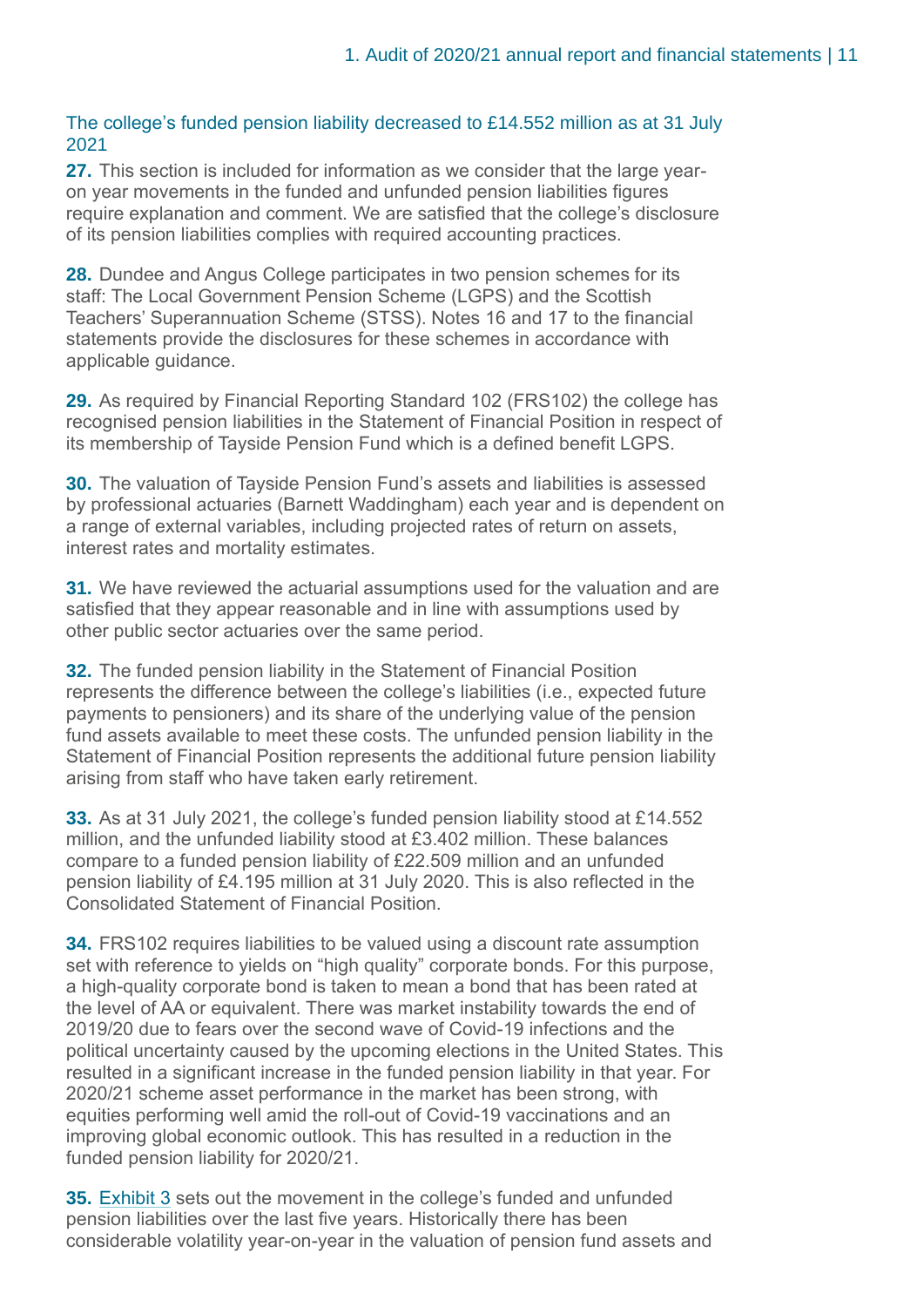liabilities across the public sector. Slight changes in actuarial assumptions can have a significant impact on the calculation of the closing position and this is reflected in the movements in the college's funded pension liability over the last five years.



#### <span id="page-11-0"></span>**Exhibit 3** Movement in funded and unfunded pension liability 2016/17 to 2020/21

Source: Dundee and Angus College annual report and financial statements 2016/17 – 2020/21

# **The college's 2020/21 performance report provides a reasonable picture of its performance and operational activity for the year but there remains scope to improve the performance analysis section**

**36.** HM Treasury Financial Reporting Manual (FReM) requires a performance report to be included in a body's annual report and financial statements. The purpose of a performance report is to provide information on the college, its main objectives and strategies, and the principal risks that it faces. The FReM specifies that it should provide "a fair, balanced and understandable" analysis of a body's performance to meet the needs of Parliamentarians and other stakeholders.

**37.** We concluded that the college's 2020/21 performance report is consistent with our knowledge and experience of the organisation. The impact of the pandemic, and the college's response to this, was well reflected in the report.

**38.** However, as we have reported in previous years, we believe the performance analysis section of the report could be enhanced. In particular, the Board and committee metrics disclosed in the report do to not contain full details of actual performance levels against targets or trend analysis comparing the current year's performance with the prior year. Further comment on the college's performance is detailed in the [Value for Money](#page-28-1) section of this report.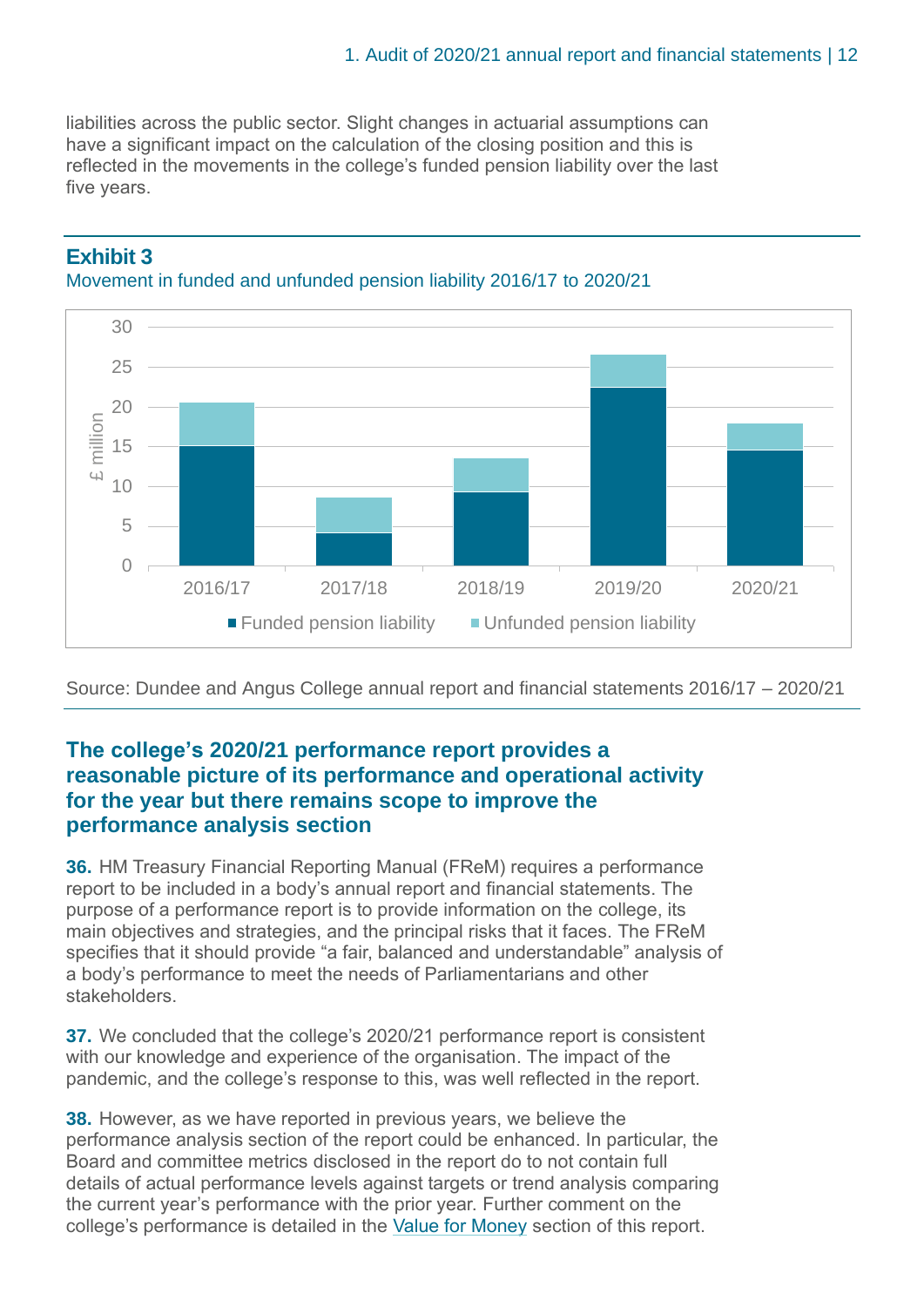# **The annual governance statement includes good disclosure on the ongoing impact of Covid-19 on the college's governance arrangements during 2020/21**

**39.** The FReM requires inclusion of a governance statement in an annual report and financial statements. The Scottish Public Finance Manual (SPFM) sets out guidance on the content and minimum requirements of the statement but does not prescribe a format. The college's annual governance statement complies with SPFM guidance and presents a good explanation and assessment of its governance arrangements for the year under review.

**40.** Public bodies have had to quickly change how they deliver services in response to the ongoing Covid-19 outbreak and the related restrictions introduced. The widespread use of virtual working and the rapid introduction of new programmes and services create a range of potential financial risks and challenges to internal controls.

<span id="page-12-0"></span>**41.** In its annual governance statement, the college has made good disclosure of the continued impact that Covid-19 has had on its governance arrangements and the steps it has taken in response to this. All Board and committee meetings continued to be held virtually during 2020/21, with updates on the college's response to the pandemic included as a standing item on meeting agendas. The college continues to maintain, and report to members, its Covid-19-specific risk register. This is used to help identify and mitigate any disruption caused by the pandemic.

**42.** Audit Scotland published its [Covid-19: Guide for audit and risk committees](https://www.audit-scotland.gov.uk/report/covid-19-guide-for-audit-and-risk-committees) in August 2020. The guide focused on the short-term challenges facing public bodies in the response phase of the pandemic. This report, along with the completed checklist, was considered by the college's Audit and Risk Committee in September 2020. We consider that this is further evidence that the college has taken appropriate steps to ensure good governance during the pandemic.

# **Good practice**

The college was proactive in taking steps to ensure good governance arrangements were maintained throughout the Covid-19 pandemic.

## **The audited part of the remuneration and staff report was consistent with the financial statements and has been prepared in accordance with applicable guidance**

**43.** The FReM requires the college to include a remuneration and staff report within its annual report and financial statements that includes details of:

- the college's remuneration policy,
- details of the remuneration of senior officers, including pension entitlements, for the financial year (and prior year comparator); and accrued pension benefits figures at 31 July of that year,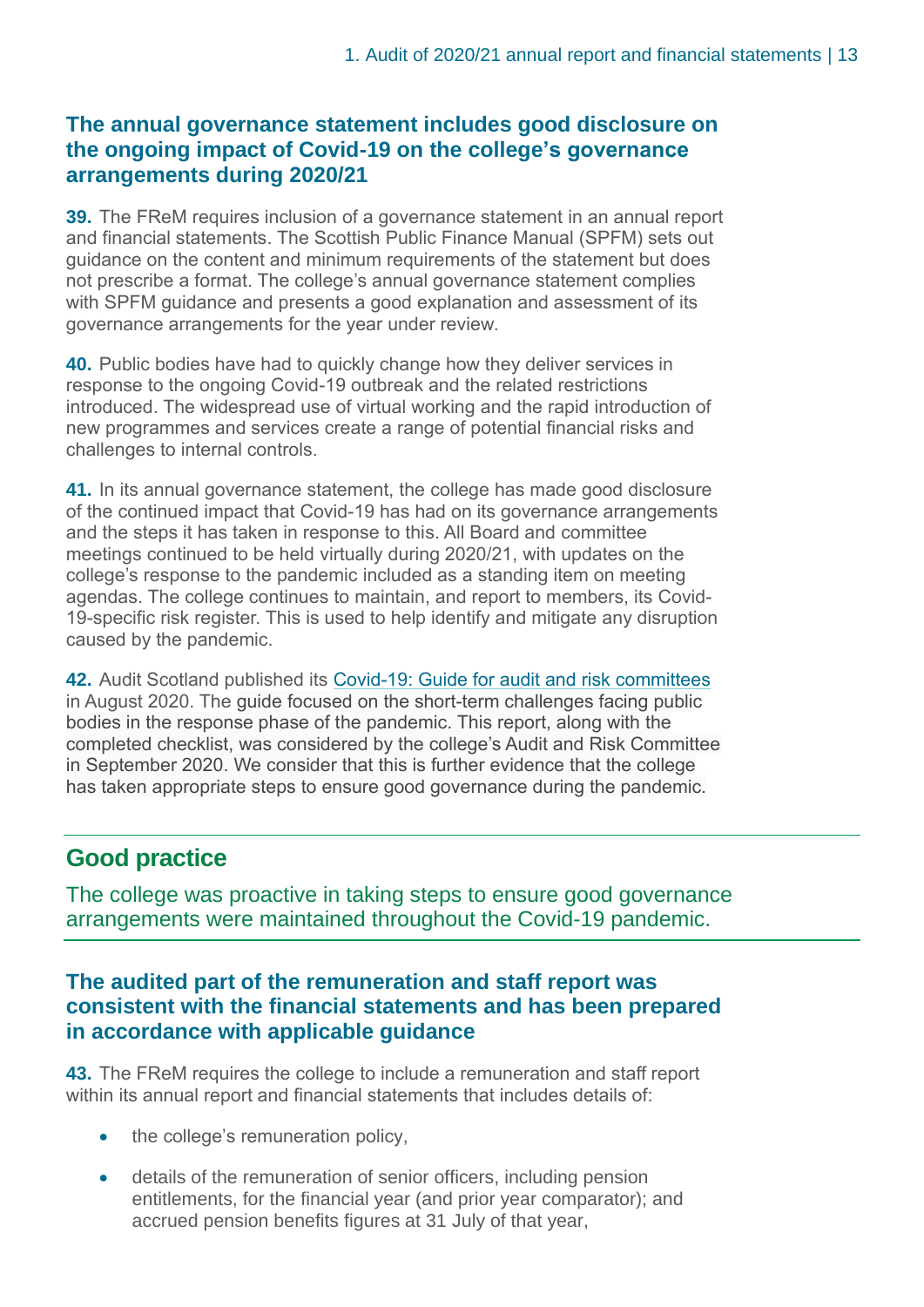- the number and cost of exit packages approved during the financial year, and
- a median pay disclosure and a range of other information on staff costs, numbers, and related activity.

**44.** We have no issues to report in relation to the information included within the remuneration and staff report in the college's 2020/21 annual report and financial statements.

### **Progress was made on prior year recommendations, despite the ongoing pandemic impacting on a number of these**

**45.** We followed up on actions agreed in our [2019/20 annual audit report,](https://www.audit-scotland.gov.uk/report/dundee-and-angus-college-annual-audit-201920) to assess what progress on implementation had been made. Details of the follow up are included in [appendix 1.](#page-36-0) Following our work in 2020/21, three recommendations remain open:

- Fixed asset register fully depreciated assets see [exhibit 2, issue 1](#page-9-0)
- revised financial plans to reflect Covid-19 see [paragraphs 70 -](#page-19-0) 75
- five-year estate strategy see [paragraphs 102 -](#page-24-0) 107.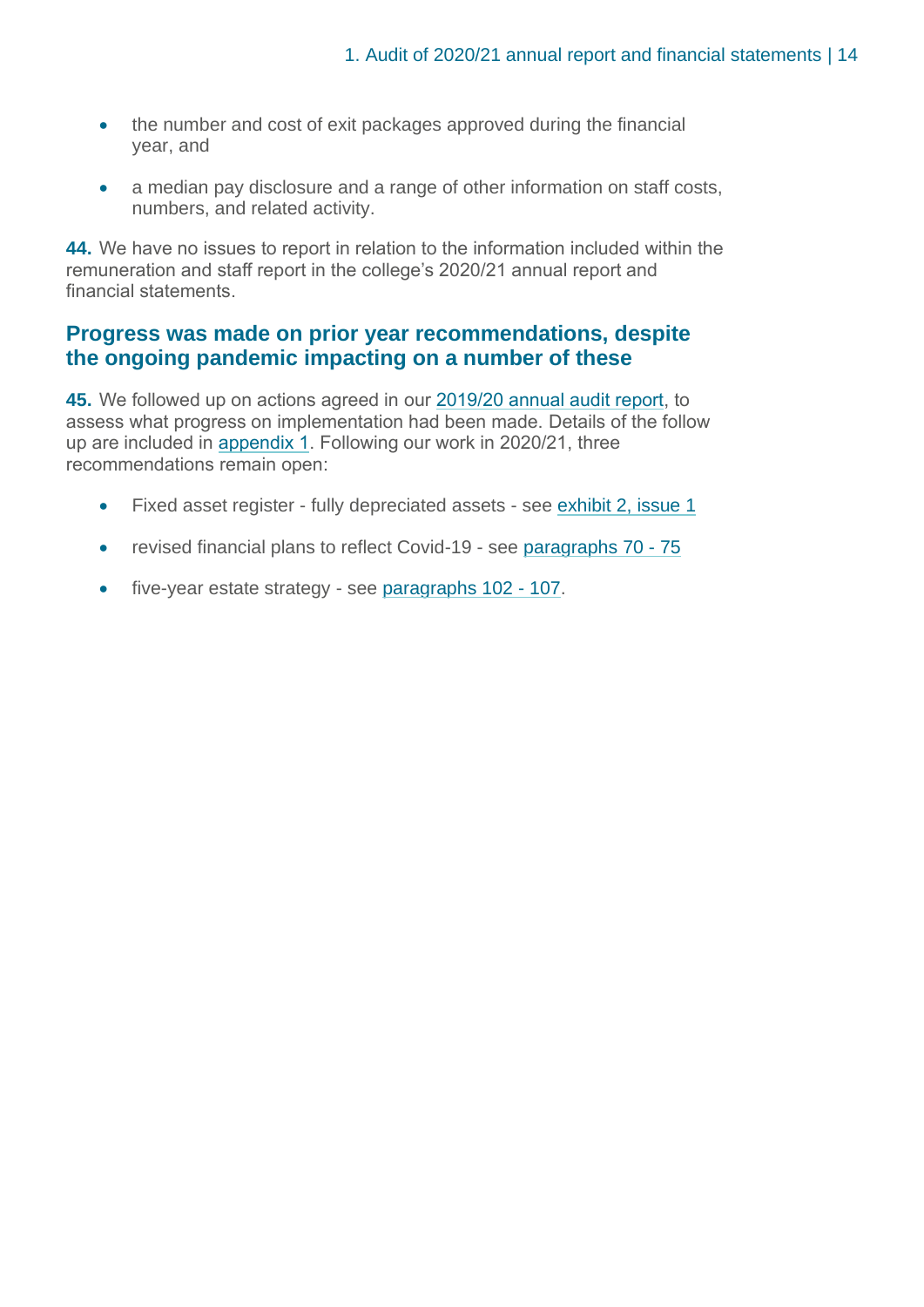# <span id="page-14-0"></span>**2. Financial management**

Financial management is about financial capacity, sound budgetary processes and whether the control environment and internal controls are operating effectively.

# **Main judgements**

The college demonstrates sound financial management and has a wellestablished budget monitoring and reporting process in place.

Additional in year funding received by the college to support it through the pandemic resulted in a significantly improved 2020/21 budget outturn position.

The college reported an operating deficit of £2.172 million and an underlying operating surplus of £2.168 million for the year to 31 July 2021.

High level systems of internal control operated effectively in 2020/21.

The college has in place appropriate arrangements for the prevention and detection of fraud and other irregularities.

# **The college demonstrates sound financial management and has a well-established budget monitoring and reporting process in place**

**46.** The college monitors its budget position through the budget monitoring reports presented to each meeting of the Finance and Property Committee. The budget monitoring reports provide an overall picture of spend against budget and include a good level of detail in the narrative to explain the main budget variances.

**47.** From our review of budget monitoring reports, review of committee papers and attendance at committees, we confirmed that members and senior management receive regular, timely and up-to-date information on the college's financial position. This allows both members and senior management to carry out effective scrutiny of the college's finances.

<span id="page-14-1"></span>**48.** The college demonstrates sound financial management and has a wellestablished budget monitoring and reporting process in place. Our view is supported by the work of internal audit who undertook a review into the college's budgetary control arrangements during 2020/21. This review provided a satisfactory level of assurance and identified several areas of strength, with only two lower-level recommendations reported.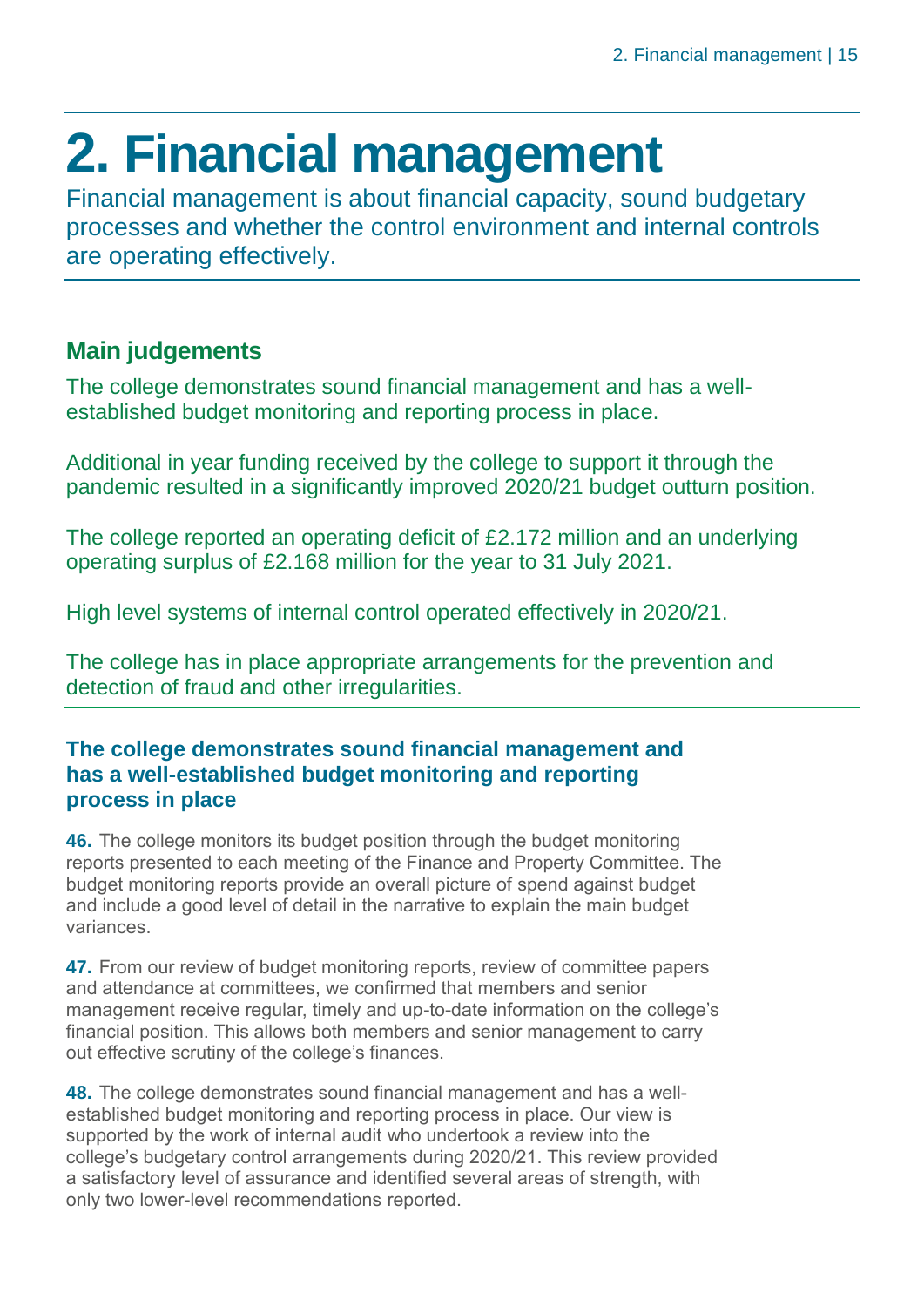# **Additional in year funding received by the college to support it through the pandemic resulted in a significantly improved 2020/21 budget outturn position**

**49.** The draft 2020/21 budget was presented to the Finance and Property Committee in September 2020. This projected a cash-backed surplus of £0.020 million for the year to 31 July 2021, based on total income of £44.202 million and total expenditure of £44.182 million (including £32.674 million for total pay costs).

**50.** While the college was able to set a balanced budget for 2020/21, the projected cash-backed surplus of £0.020 million for the year was a significant reduction on the underlying operating surpluses achieved in prior years of £2.249 million for 2018/19, and £1.104 million for 2019/20. This reflected the additional costs to the college relating to the Covid-19 pandemic and the continuing impact on its income streams.

**51.** At the time of setting this budget, no one could predict the lasting impact of the pandemic, with some restrictions still in place well into 2021/22, or the extent of additional funding received in response to it. It is clear both have had an impact on the college's 2020/21 budget, with this reflected in the budget movement across the year.

**52.** The Scottish Government provided the sector with £70 million additional revenue funding in 2020/21. This included money to support students and boost skills through training in response to the economic impact of Covid-19.

**53.** At the Finance and Property Committee in September 2021, members received a report entitled "2020/21 draft outturn". This indicated a likely cashbacked surplus for the year of £1.991 million. This was a substantial improvement on the budgeted outturn reported in September 2020. Given the timing of when the pandemic hit and the subsequent introduction of suppression measures, the full financial impact of Covid-19 was expected during 2020/21. The financial position of the college was stabilised through effective financial management together with the receipt of non-recuring additional funding by the Scottish Funding Council (SFC) and the HMRC's Coronavirus Job Retention Scheme.

<span id="page-15-0"></span>**54.** The achievement of the improved cash-backed surplus for the year was attributable to a range of factors with notable movements being:

- the use of the Coronavirus Job Retention Scheme in respect of furloughed employees resulting in £1.163 million being received from HMRC.
- additional in year SFC sustainability funding of £0.898 million.
- a maximum additional 1,862 credits allocated in year with 1,521 delivered resulting in income of £0.441 million being received in 2020/21.
- SFC provided £0.152 million to support the provision of ICT equipment to students to help tackle digital poverty.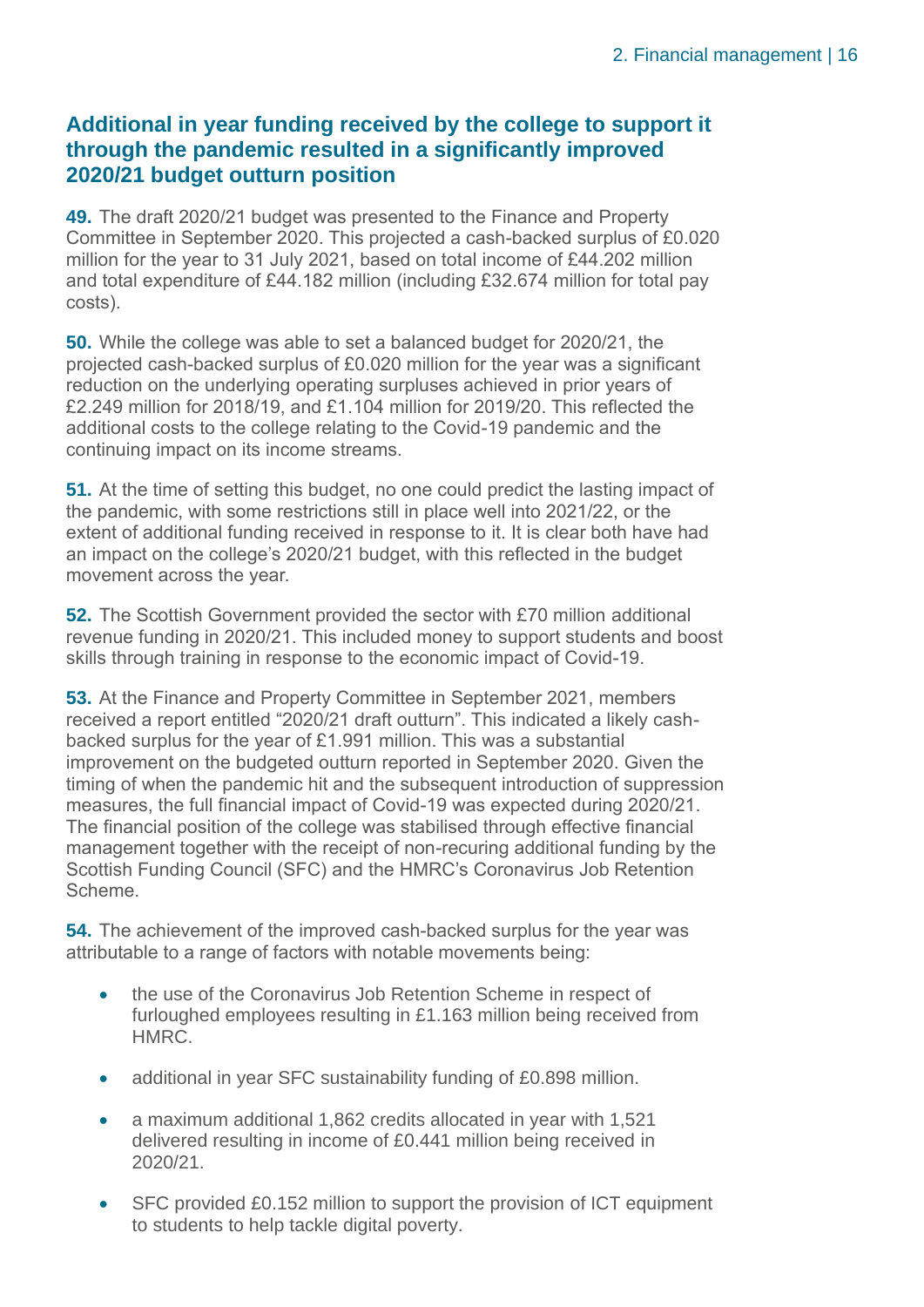**55.** The changes in the budget position were reported in the budget monitoring reports presented to the Finance and Property Committee throughout the year. These reports contained a good level of detail on the forecast outturn position, as well as details on the costs of Covid-19 and the funding received in support of this.

# **The college reported an operating deficit of £2.172 million and an underlying operating surplus of £2.168 million for the year to 31 July 2021**

**56.** The college reported an operating deficit for the year to 31 July 2021 of £2.172 million (£3.777 million in 2019/20) in the Statement of Comprehensive Income (SOCI).

**57.** The position reported in the SOCI includes the impact of non-cash charges such as depreciation and pension adjustments, and capital grants recognised as income. It also excludes other commitments funded from revenue including the allocation of revenue funding for loan repayments. To enable an assessment of the underlying financial strength of an institution, and allow comparison across institutions, the Scottish Funding Council requires colleges to also report the underlying operating position for the year by adjusting for these items and any one-off exceptional items impacting on the annual position reported in the SOCI.

**58.** The underlying operating position of the college reported within the performance report shows an underlying operating surplus of £2.168 million for the year to 31 July 2021 (£1.104 million in 2019/20).

# **High level systems of internal control operated effectively in 2020/21**

**59.** As part of our 2020/21 audit, we tested key controls operating over the main accounting systems. Our objective was to gain assurance that systems for processing and recording transactions provide a sound basis for the preparation of the financial statements.

**60.** We did not identify any significant control weaknesses from this work.

# **Internal audit reported that the college had adequate and effective risk management, control, and governance arrangements in place during 2020/21**

**61.** The college's internal audit function is carried out by Henderson Loggie. The internal audit service, in any organisation, is an important element of internal control. It provides members and management with independent assurance on risk management, internal control and corporate governance processes as well as providing a deterrent effect to potential fraud.

**62.** Auditing standards require internal and external auditors to work closely together to make best use of available audit resources. We seek to rely on the work of internal audit wherever possible and as part of our 2020/21 audit we carried out an assessment of the internal audit function. This confirmed that the internal auditors have adequate documentation standards and reporting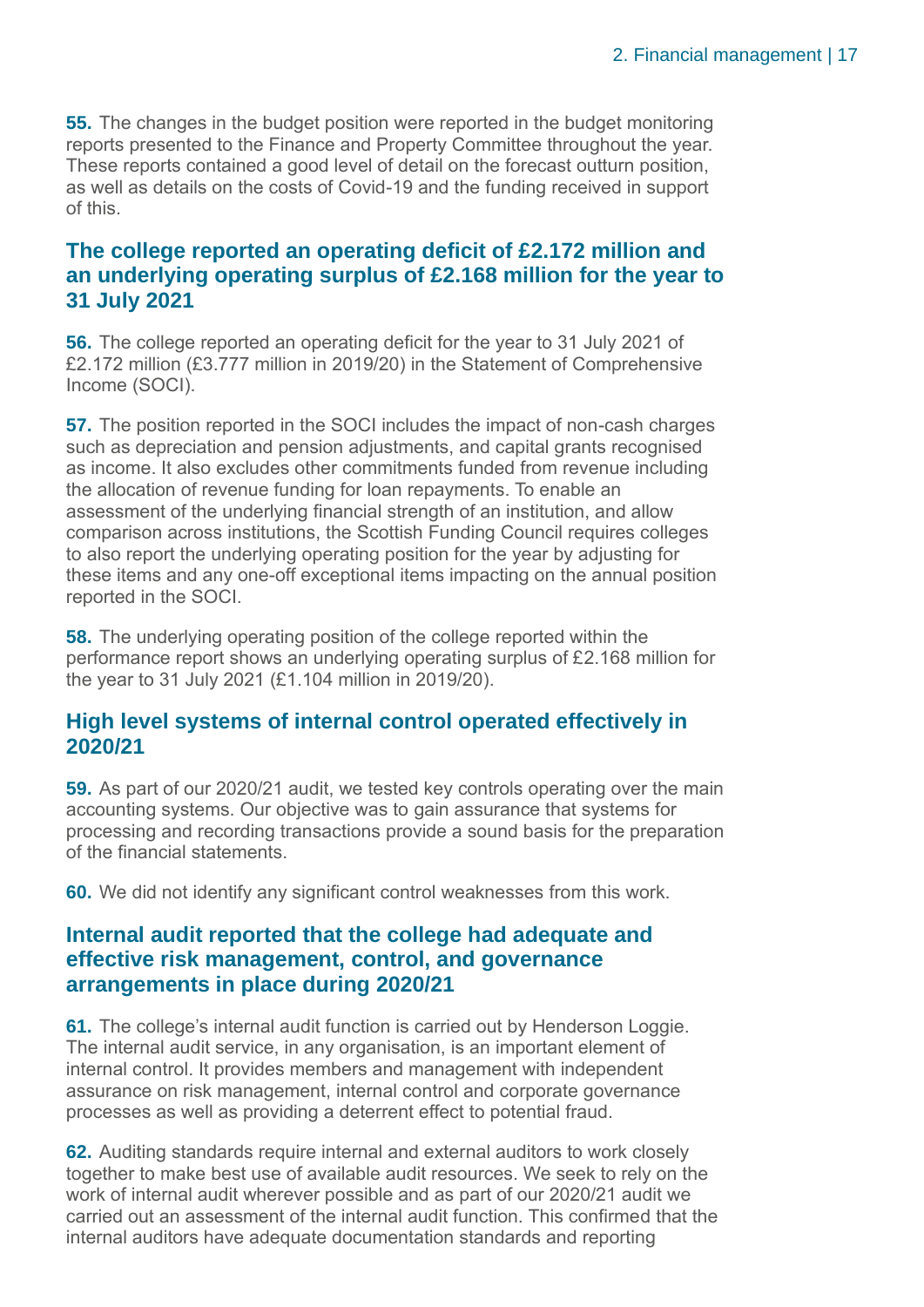procedures in place and comply with the requirements of the Public Sector Internal Audit Standards (PSIAS).

**63.** During 2020/21 we placed reliance on aspects of internal audit's work as part of our wider dimension work. This included the reviews of the college's:

- budgetary control [\(paragraph 48\)](#page-14-1)
- National Fraud Initiative arrangements [\(paragraph 68\)](#page-17-0)
- economic recovery [\(paragraph 86\)](#page-21-0).

**64.** We also considered internal audit's annual report as part of our review of the annual governance statement included within the accountability report in the 2020/21 annual report and financial statements. This provided internal audit's opinion that the college had adequate and effective arrangements for risk management, control, and governance in place during 2020/21.

# **The college has in place appropriate arrangements for the prevention and detection of fraud and other irregularities**

**65.** The Board is responsible for establishing arrangements for the prevention and detection of fraud, error and corruption and ensuring that its affairs are managed in accordance with proper standards of conduct.

**66.** The college has in place a range of established procedures for preventing and detecting fraud and irregularity. These include the college's:

- articles of governance and governance manual for members of the Board of Management (this includes details of the members' code of conduct and register of interests)
- gifts and hospitality policy
- fraud, bribery, and corruption policy.

**67.** The college also participates in the National Fraud Initiative (NFI), a counter-fraud exercise coordinated by Audit Scotland that uses computerised techniques to compare information about individuals held by different public bodies, and on different financial systems, to identify 'matches' that might suggest the existence of fraud or irregularity.

<span id="page-17-0"></span>**68.** In 2020/21 internal audit undertook a review of the college's participation in the NFI focussing on the process followed for the 2020/21 NFI exercise. This review provided a good level of assurance, including comment on the effective arrangements in place for the Audit and Risk Committee to be kept informed of the outcome of the data matching process. This allows members to consider any associated risks around the prevention and detection of fraud.

**69.** We have concluded that adequate arrangements are in place for the prevention and detection of fraud and other irregularities. We are not aware of any specific issues that we need to bring to your attention.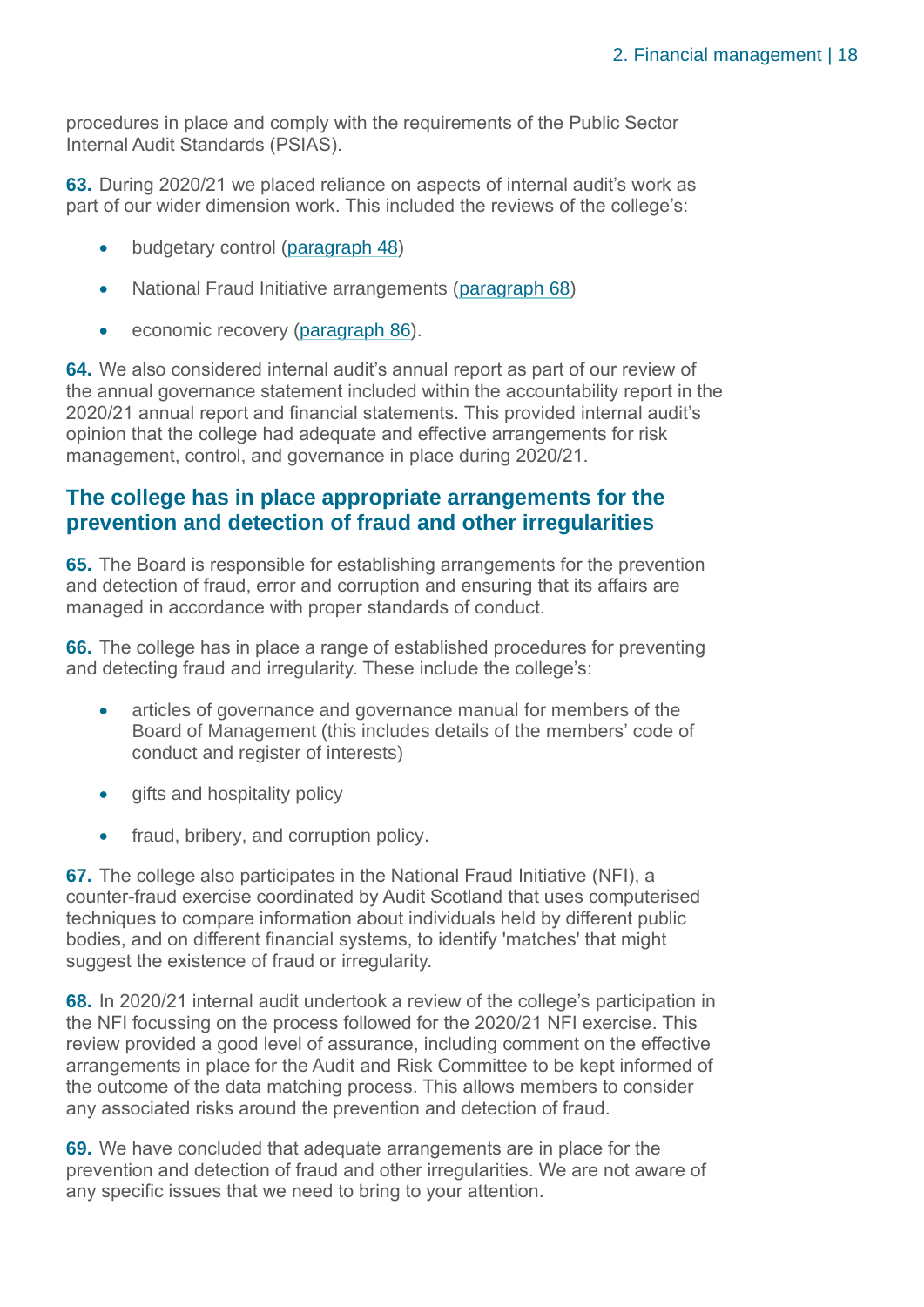# <span id="page-18-0"></span>**3. Financial sustainability**

Financial Sustainability looks forward to the medium and long term to consider whether a body is planning effectively to continue to deliver its services.

# **Main judgements**

Work is ongoing to revise the college's medium-term financial strategy.

The college's three-year Financial Forecast Return shows the cash position reducing from £5.853 million as at 31 July 2021 to £3.053 million by 31 July 2024, reflecting the ongoing financial pressures on the sector.

The college has budgeted for a cash-backed surplus of £0.215 million for 2021/22.

The college is playing an active role in the Tayside region's economic and social recovery from the pandemic.

The college is progressing its revised Estates Strategy, with lessons learned from delivering education during the pandemic being factored into this.

Progress on the Kingsway campus redevelopment has been made, but structural issues, the pandemic and industry pressures have resulted in increased project costs and delays.

# **Work is ongoing to revise the college's medium-term financial strategy**

**70.** The college's five-year financial strategy covering 2019/20 to 2023/24 was approved by the Board in March 2019. This was developed prior to the pandemic.

**71.** In its [Scotland's colleges 2020](https://www.audit-scotland.gov.uk/report/scotlands-colleges-2020) blog Audit Scotland recognised that even before the pandemic colleges were facing financial pressures. It noted that in addition to ongoing financial sustainability issues, there are going to be a range of new challenges facing colleges, including decisions on what level of estate to maintain to deliver future learning.

**72.** Medium and longer-term financial plans will need to be revised by all colleges to consider additional financial pressures and updated funding arrangements arising from the pandemic, as well as updated savings requirements and financial assumptions.

**73.** Covid-19 has significant implications for the finances and operation of Scotland's colleges, which are likely to continue for years to come. Planning for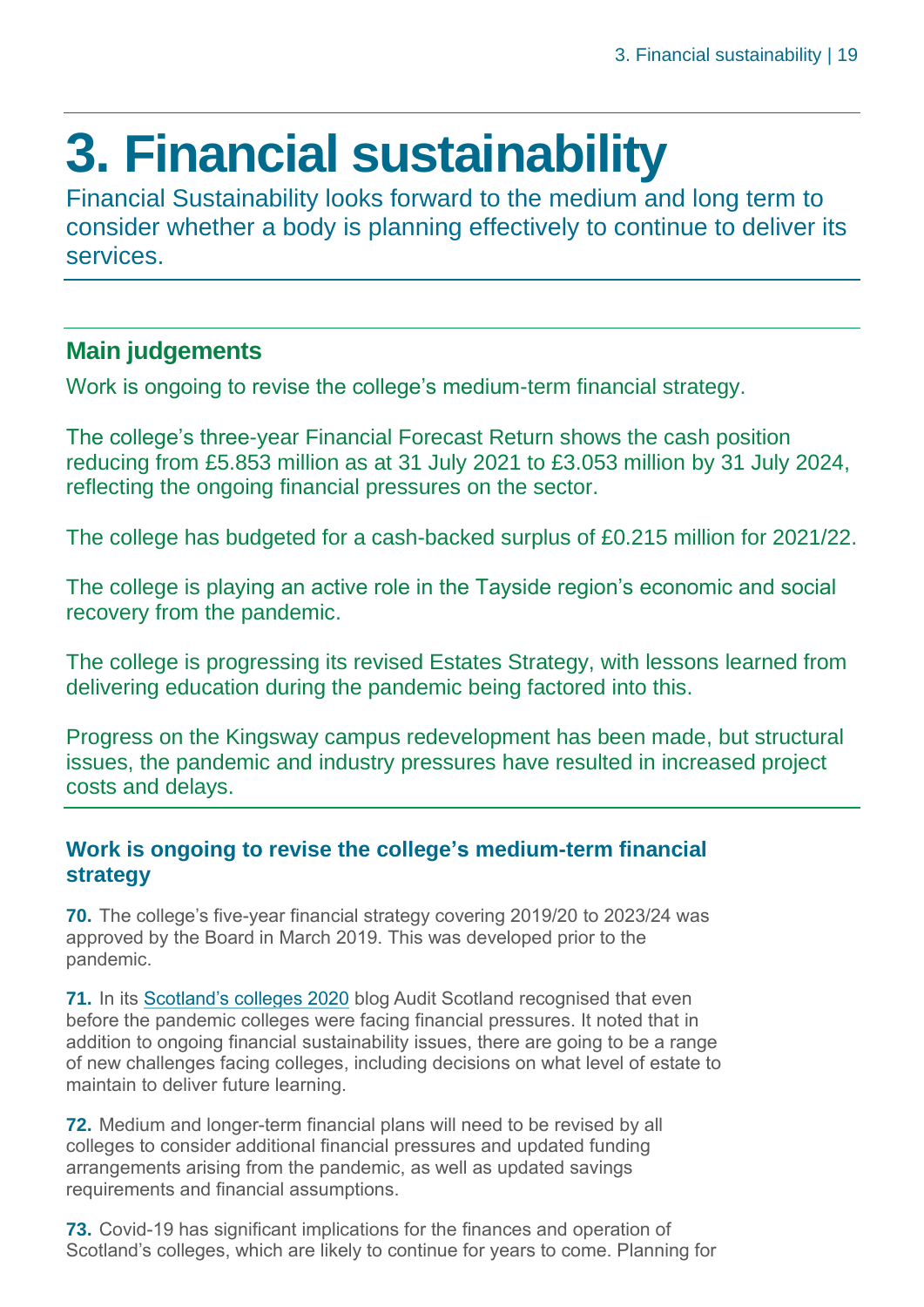the medium-term is difficult, but necessary, to manage the levels of uncertainty and volatility facing colleges' budgets.

**74.** At the meeting of the Finance and Property Committee in September 2021, management informed members on the planned approach to updating the college's financial strategy during 2021/22, with a proposal to present a draft of this to the March 2022 committee meeting.

<span id="page-19-0"></span>**75.** Following on from our 2019/20 recommendation, we welcome the ongoing work to revise the college's medium-term financial strategy. It is important this momentum is maintained to ensure the college has a robust financial strategy in place that supports its post pandemic recovery.

Recommendation 3 (**[appendix 1](#page-36-0)**, action plan)

# **The college's three-year Financial Forecast Return shows the cash position reducing from £5.853 million as at 31 July 2021 to £3.053 million by 31 July 2024, reflecting the ongoing financial pressures on the sector**

**76.** The Financial Forecast Return (FFR) is an established part of the Scottish Funding Council's (SFC) financial health monitoring framework. The FFR allows the SFC to monitor and assess the medium-term financial planning and health of colleges.

**77.** On 23 June 2021, the college were advised of the format and the assumptions to be used for the 2020/21 FFR, with the deadline for submission to the SFC being 31 July 2021. The returns usually include financial projections for the current academic year and following three years. This return request covered a shorter period (to 2021/22), reflecting uncertainty over the longerterm impact of Covid-19. The SFC issued a further call for information on 26 August 2021 for a medium-term financial forecast return for the period 2020/21 to 2023/24. This was submitted by the college in line with the 15 October 2021 deadline.

**78.** It is recognised that the college has a strong cash position (£5.853 million) at 31 July 2021. However, there were several non-recurring factors that contributed positively to this (discussed further at [paragraph 54\)](#page-15-0) together with savings made because of Covid-19 related lockdowns.

**79.** The FFR submitted by the college to the SFC in October showed a projected underlying deficit for 2021/22 and 2022/23 with an underlying surplus for 2023/24. The underlying operating and closing cash positions for 2021/22 to 2023/24 is shown in [exhibit 4.](#page-20-0)

**80.** Due to the timing of when the FFR was required to be submitted to the SFC, members of the Finance and Property Committee met prior to the submission and the Board of Management retrospectively approved this at the December 2021 meeting. The accompanying paper explained the format and content of the return, including the assumptions used and the proposed actions to further mitigate the impact of the financial challenges facing the college. The paper also provided additional context for Board members on the national and local impact of Covid-19 on future financial projections.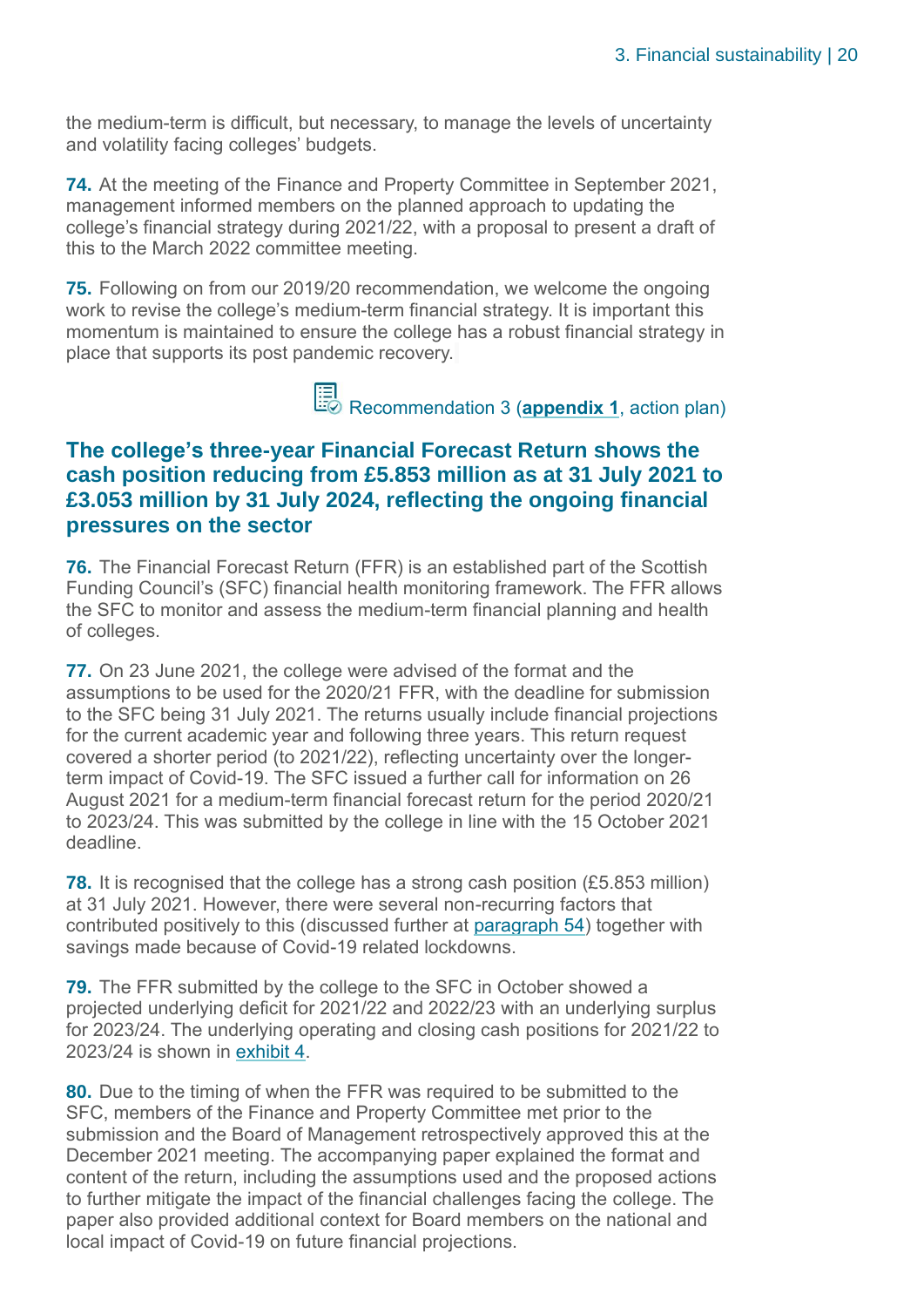# <span id="page-20-0"></span>**Exhibit 4**

FFR projected underlying operating and closing cash balance positions

| <b>Description</b>                          | 2021/22 $\mathbf{\hat{\epsilon}}$ million 2022/23 $\mathbf{\hat{\epsilon}}$ million |          | 2023/24 £' million |
|---------------------------------------------|-------------------------------------------------------------------------------------|----------|--------------------|
| Underlying operating<br>surplus / (deficit) | (E0.687)                                                                            | (E0.676) | £0.488             |
| Closing cash position                       | £3.978                                                                              | £2.934   | £3.053             |

Source: Dundee and Angus College 2020/21 Financial Forecast Return

### **The college has budgeted for a cash-backed surplus of £0.215 million for 2021/22**

**81.** The draft 2021/22 budget was presented to the Board of Management in June 2021. This projected a cash-backed surplus of £0.215 million for the year to 31 July 2022, based on total income of £43.742 million and total expenditure of £43.527 million (including £34.462 million for total pay costs). Where possible, the budget reflects the easing of Covid-19 restrictions. For example, given the increase in activity across the college, with staff and students returning to face-to-face learning in September 2021, non-pay costs are budgeted to increase by £0.654 million.

**82.** Estimating any further cost or funding associated with the ongoing Covid-19 disruption is complex and subject to revision as national funding decisions are made. For example, the budget includes increased supplementary SFC credit income of £1.9 million for the expansion of digital learning and mental health provision together with funds to support deferred students and for foundation apprenticeships. However, clarity on whether the funds could be withheld or recovered if targets are not achieved is still to be provided by the SFC.

**83.** The budget paper is supported by extensive narrative on key assumptions and included a risk assessment assessing the likelihood and impact of any potential adverse and / or favourable movements. The college has a strong budgetary review process, with budget monitoring reports subject to review and scrutiny by the Finance and Property Committee. Taken together, this should ensure the college can respond effectively to the challenging forecasting demands that will continue during 2021/22.

### **The college is playing an active role in the Tayside region's economic and social recovery from the pandemic**

**84.** Though the pandemic has brought with it a range of new challenges, previous issues facing colleges remain. The priorities that demanded colleges' attention before the pandemic have become even more pressing, such as tackling inequalities in learning, improving outcomes for students and the need for robust long-term financial planning.

**85.** However, it is also recognised that there will be opportunities across the sector with these supporting Scotland's recovery from the pandemic. The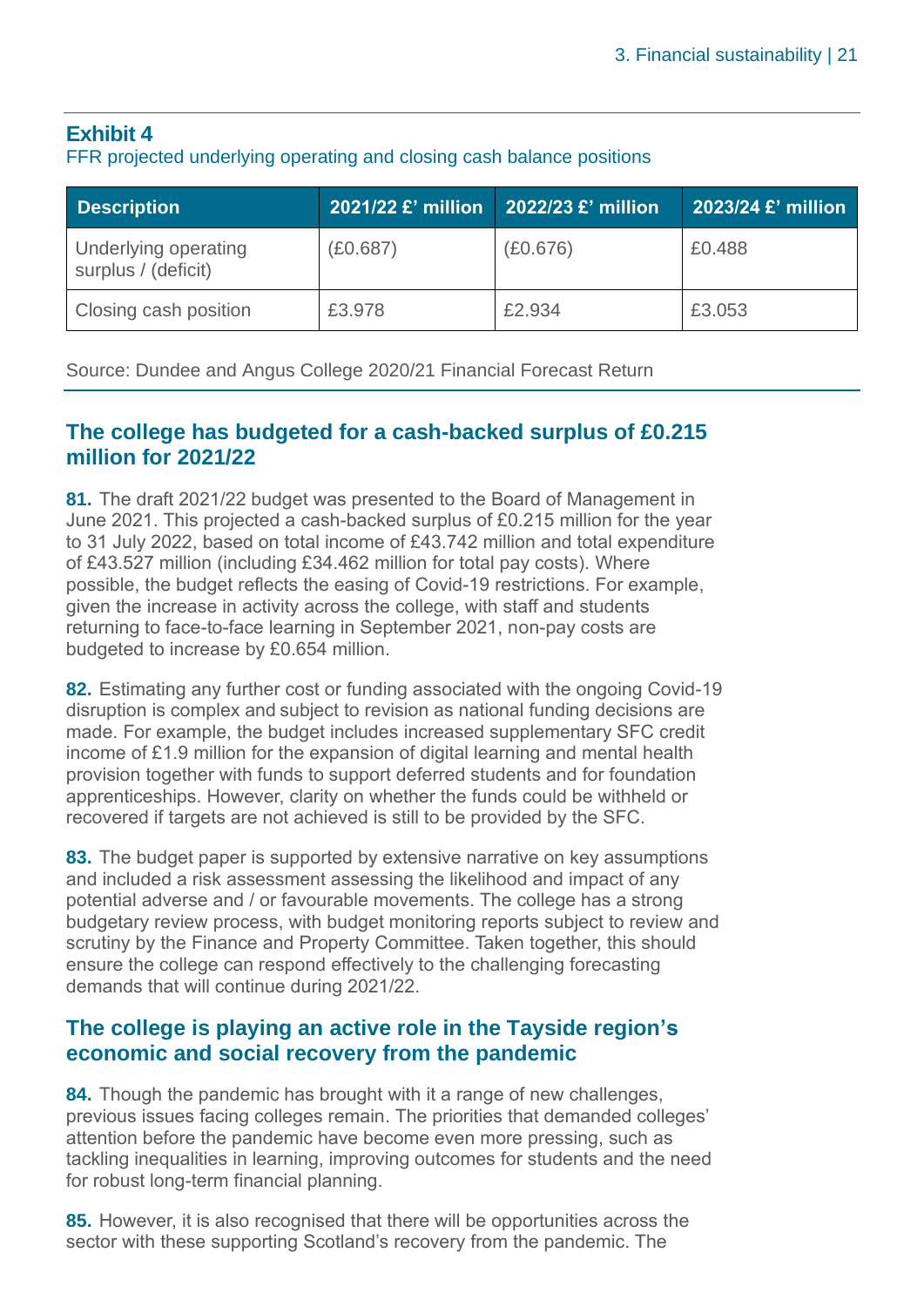college has identified a range of projects that it feels will contribute to its own economic and social recovery and that of the wider Tayside region.

<span id="page-21-0"></span>**86.** In 2020/21 internal audit undertook a review looking at the college's program of work to support its, and the Tayside region's, economic recovery from the pandemic. This review provided a good level of assurance, including positive comment on the college's engagement with partners across the region.

#### The college is the lead partner for several projects within the Tay Cities Deal

**87.** The Tay Cities Deal was developed after the Scottish Government's Enterprise and Skills Review was published in 2017. This allowed the deal to build on good practice from other city region deals. The £700 million deal is to be funded by both the Scottish and UK Governments with the partner councils, other public sector bodies, and private sources contributing additional funding. The deal was officially signed in December 2020.

**88.** A key element of the Tay Cities Deal is the Skills Investment Plan which focuses on the skills needs of people and businesses across the region. This was developed by Skills Development Scotland (SDS) alongside a range of partners including local authorities, colleges, and universities. The plan informs the delivery of a range of projects, which are supported by up to £20 million of Scottish Government funding towards skills and employability. These projects are intended to create up to 6,000 job opportunities across the tourism, food and drink, creative industries, eco innovation, digital, decommissioning, engineering, biomedical and health and care sectors.

**89.** The college is the lead pattern in four Tay City Deal projects with a total value of around £9 million:

- Tay Cities Engineering Partnership 5-year project with Angus Council, Perth College and Angus Training Group.
- Tay Cities Bio Tech 10-year project with James Hutton Institute, University of Dundee, Perth UHI and Fife College.
- Tay Cities SMEs 10-year project with Chamber of Commerce, Business Gateway, University of Dundee, Abertay University, Perth UHI, Fife College.
- Shared Apprenticeship 10-year project with Angus Council.

**90.** Three of the above projects are part of the overall £20 million Skills Investment Plan with the standalone project being the Tay Cities Engineering Partnership.

**91.** The projects are at various stages. For example, the Outline Business Case (OBC) for the Tay Cities Engineering Partnership has been approved by the Scottish Government and is now progressing to the Final Business Case stage, with the aim that this is submitted for consideration by the end of December 2021.

**92.** The Bio Tech and SME Skills projects are part of the wider £20 million Skills Investment Plan and are dependent on the progress of the overall OBC for this fund being approved. There have been some delays in progressing this, with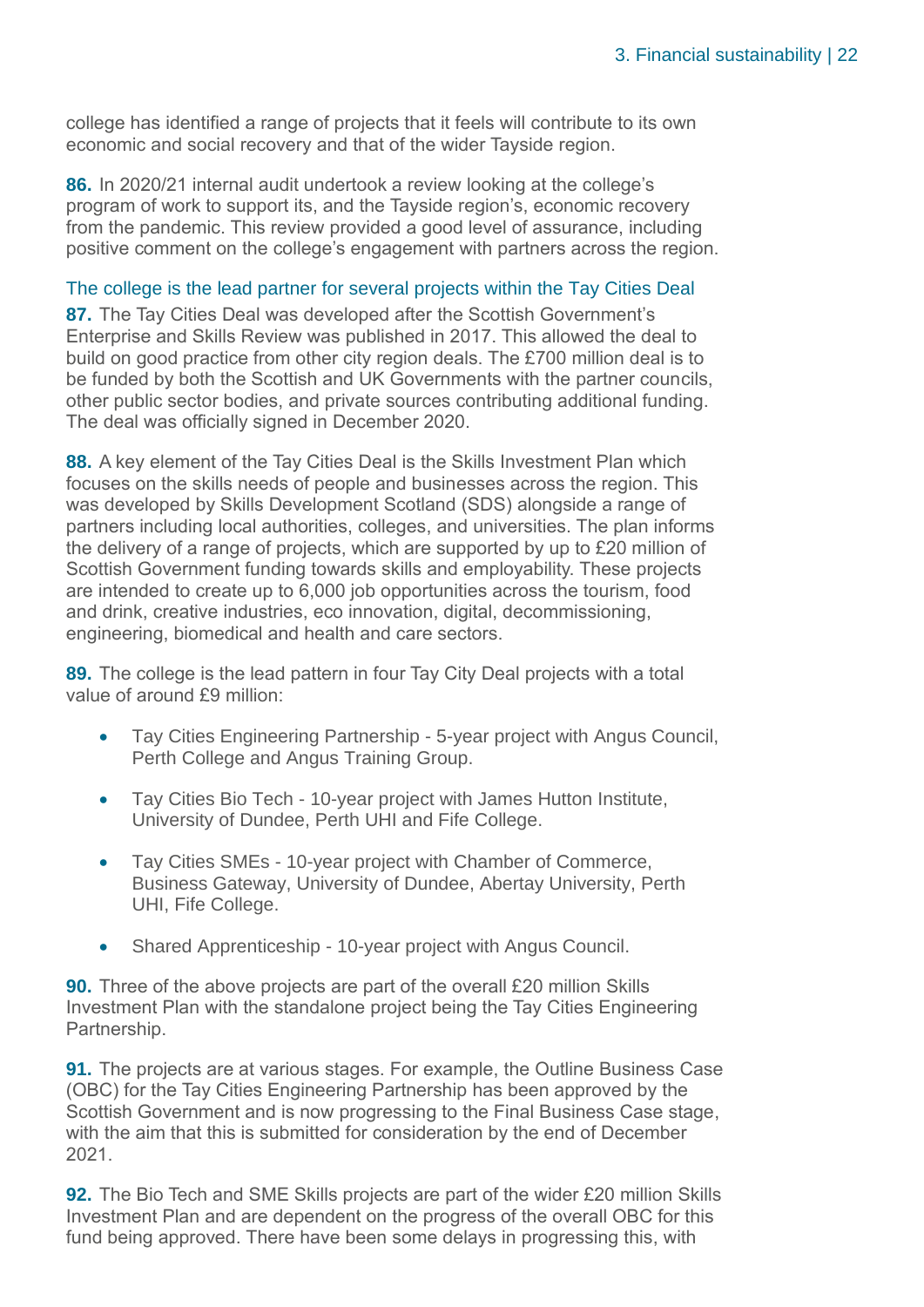any drawdown of funding now not likely to be made until 2022/23. However, once the overall bid is approved, the college has in place its project specific OBCs ready for submission.

**93.** The college will play an important role in the Tay Cities Region Deal by contributing to the objectives of the Skills Investment Plan to boost fair work, inclusive growth, and productivity across the region. In turn this will support the region's recovery from the pandemic.

#### The college's participation in the Michelin Scotland Innovation Parc aims to provide students and businesses with the skills needed to support the green recovery from the pandemic

**94.** The college is a key partner in the Michelin Scotland Innovation Parc (MSIP), a major development on the former Michelin factory site in Dundee. The Parc aims to create sustainable jobs across a variety of skillsets providing local and national opportunities both now and in the future. It will also incorporate a Skills Academy and Engineering School which will facilitate a range of training opportunities in partnership with Dundee and Angus College, Abertay University, and the University of Dundee. The college has been asked to be the lead partner in the Skills Academy. This will provide additional opportunities for the college to deliver teaching and training for local businesses in areas such as low carbon, green energy, hydrogen, battery storage, offshore wind, remote control systems, and advanced manufacturing.

**95.** Although impacted by Covid-19 restrictions, the area for the Skills Academy has been earmarked on the site and curriculum planning is well advanced, with this aligned to industry needs. The expectation is that the Skills Academy will launch in February 2022.

**96.** There has been clear strategic oversight of both the Tay Cities and MSIP projects, with regular updates provided to members of the Board of Management and the Finance and Property Committee. We will continue to monitor the progress of these projects, including the reporting to members, as part of our work in 2021/22.

#### The college has invested to ensure opportunities arising from the region's pandemic recovery can be maximised

**97.** During 2020/21 the college created and recruited to the new role of Economic Partnerships Manager. This role was established to help provide a link between the college and its partnership working with local businesses, with the aim of maximising the opportunities and funding arising from the pandemic. A key element of this work is the college's participation in the Flexible Workforce Development Fund (FWDF).

**98.** The FWDF provides an opportunity for colleges to engage with local businesses and work with them to support their economic recovery and growth. To assist with their training programmes, businesses can apply for financial support, up to £0.015 million as a levy payer or £0.005 million as an SME. The college's share of this fund was increased to £0.608 million in 2020/21 with an additional fund for SMEs of £0.157 million being allocated by the Scottish Funding Council (SFC) to support businesses to upskill and / or reskill following the pandemic. The college has secured a further £0.764 million from the SFC for 2021/22, mainly from 2020/21 funds that were unspent due to the delivery of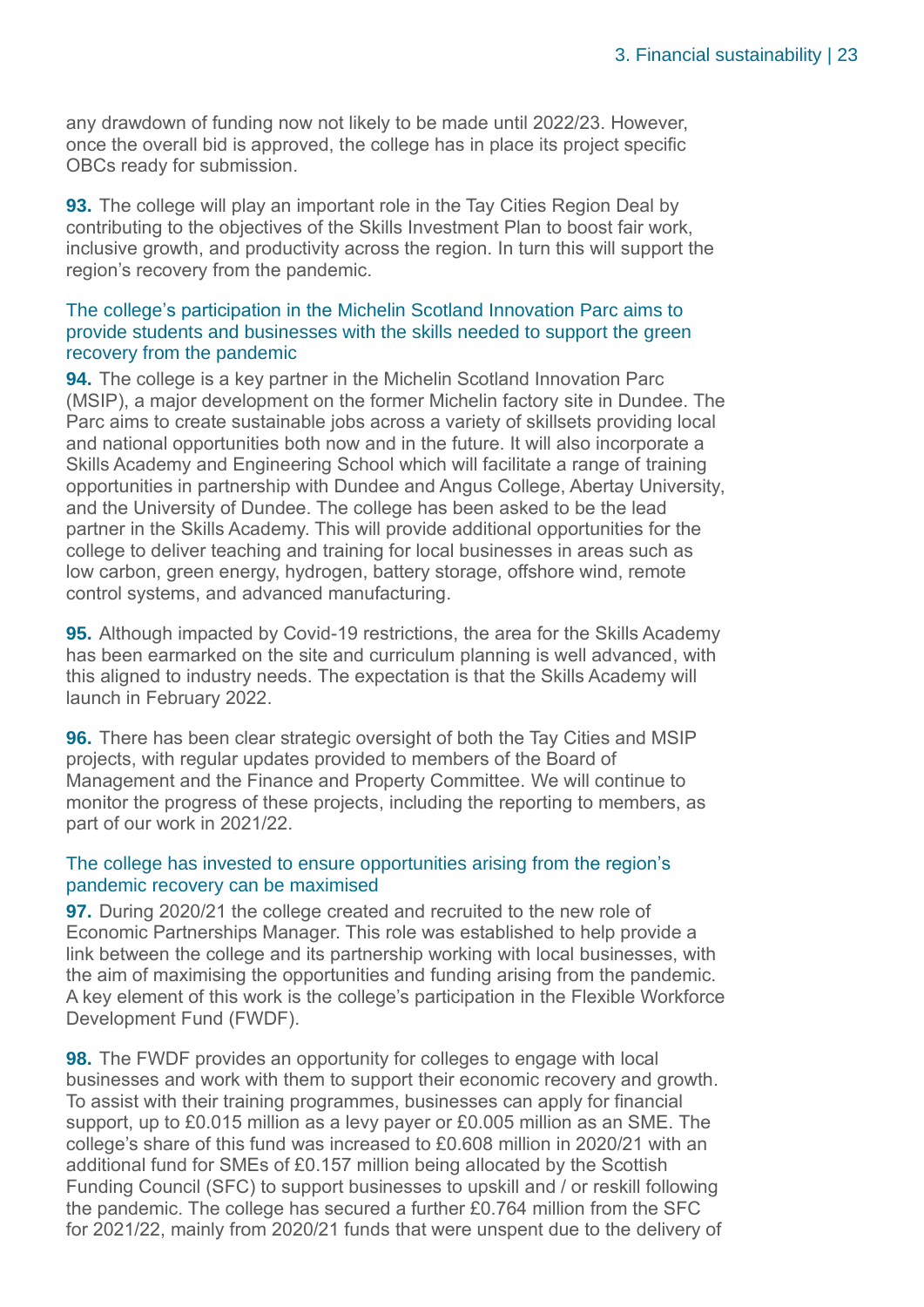training to businesses being impacted because of the pandemic, to support the continued delivery of the programme.

**99.** The aims of the training are twofold. As well as closing skills gaps by reskilling and upskilling individuals in growing sectors such as digital, manufacturing, energy and renewables, the college is supporting the reskilling of individuals which will help create more employees for sectors struggling to find staff, such as care and hospitality.

**100.** The college's Michelin Skills Academy, launching in February 2022, will be used as the training base for the delivery of most of the training.

**101.** The successful contribution to, and delivery of, the above projects will be crucial in ensuring the college delivers on its priority outcomes as set out in its [Regional Outcome Agreement](https://dundeeandangus.ac.uk/media/3292/da-roa-2020_21.pdf) with the SFC.

# **Good practice**

The college has been proactive in seeking opportunities to contribute to the economic and social recovery of the Tayside region.

# **The college is progressing its revised Estates Strategy, with lessons learned from delivering education during the pandemic being factored into this**

**102.** The college has in place a five-year estate strategy covering the period 2019/20 to 2023/24. The strategy sets out the college's estate ambitions which includes the redevelopment of the Kingsway campus and creation of a new STEM centre. This was developed prior to the pandemic. Our work in 2019/20 recommended that the college reviews its strategy to take account of the impact the pandemic has had on its future estate requirements.

**103.** [Covid-19 c](http://www.sfc.ac.uk/COVID-19/COVID-19.aspx)hanged the way learning was delivered, with teaching moved largely online and campuses closed. Students had to adapt to a new way of learning, with this remote learning presenting questions for colleges around the level of estate and equipment needed to deliver future learning.

**104.** In its [National Overview of Remote Learning in Scotland's Colleges](https://education.gov.scot/improvement/supporting-remote-learning/national-overview-colleges/) report published in June 2021, Education Scotland commented positively on the sector's response to remote learning, noting that "Scotland's colleges have responded well to the demands of moving their curriculum online and delivering learning and teaching remotely". At a local level, despite disruption to learning in 2020/21, the college has maintained a high level of overall student satisfaction. The national report did also acknowledge some challenges with remote learning. These include areas such as digital poverty and the wellbeing of both staff and students. These will be ongoing issues that require addressing by all colleges to ensure all learners are engaged when learning remotely. The college has taken steps to support both students and staff, with the college's good work in each of these areas noted in [paragraphs](#page-32-0) 148 - 162 of this report.

**105.** The college has established a "New Ways of Working" project. This aims to engage with staff and students to help establish what future work and study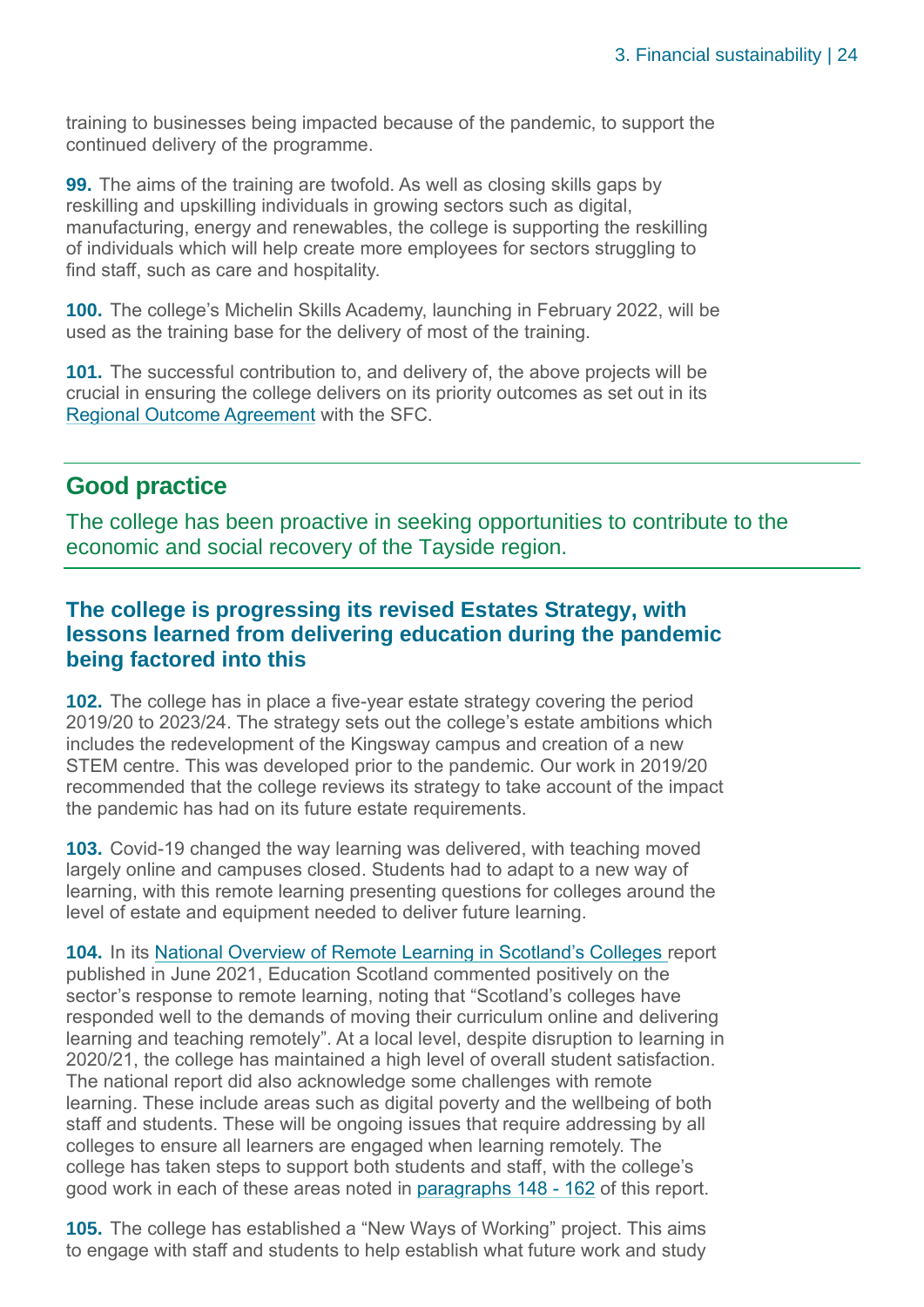arrangements will look like post pandemic, with the 2021/22 academic year being used as a pilot. The college is aware that any change to the traditional face-to-face model of teaching will have to ensure equalities for learners. The college adapted quickly to digital learning, and the continued use of digital technology for delivery of learning will be factored into the Estates Strategy. However, the wider social benefits of learning on campus cannot be underestimated and the college will look to maintain elements of face-to-face teaching on its courses. In this regard, the "New Ways of Working" project should help determine the needs of both learners and the college post pandemic.

**106.** In May 2021, the Finance and Property Committee was presented with an outline revised Estates Strategy covering 2021 to 2026. This will continue to be developed in 2021/22 with a draft of the Strategy due to be presented to the Committee during the first half of 2022.

<span id="page-24-0"></span>**107.** We recognise the work the college has undertaken in response to our 2019/20 recommendation. Due to the impact of the pandemic, there remains an overarching risk for the whole college sector that future plans and investment in estate improvements may be affected by the increase in remote learning.

Recommendation 4 (**[appendix 1](#page-36-0)**, action plan)

# **Progress on the Kingsway campus redevelopment has been made, but structural issues, the pandemic and industry pressures have resulted in increased project costs and delays**

**108.** Following approval by the Finance and Property Committee, the Kingsway campus redevelopment plans were approved by the Board in May 2020. This development is being progressed over two phases. The original total cost was projected to be £5.400 million, with this being funded through both the Scottish Funding Council (SFC) capital backlog maintenance grant and a funding bid approved by the Dundee and Angus Foundation.

**109.** The work associated with phase 1 of the redevelopment commenced in June 2020. Refurbishments to the reception area, frontline services and social space were all completed in advance of the delayed college restart date in September 2020.

**110.** The creation of a Hair, Beauty and Complimentary Therapies facility in the vacated Digital and Learner Resources (library) annex was impacted by a defect in the library annex, and similar issues were also identified with the roof of the Lecture Theatre. As a result, this building had to be demolished. In both cases, professional fees such as architects, mechanical and electrical services, and structural and civil engineer services, as well as preliminary costs, had already been incurred to progress the initial development based on refurbishment of the existing buildings. Therefore, these sunk costs are included as part of the overall project funding.

**111.** The SFC provided additional funding (£0.979 million) to cover the cost of the demolition along with the design fees for the new build and advanced spending on Mechanical and Engineering. The work on the new build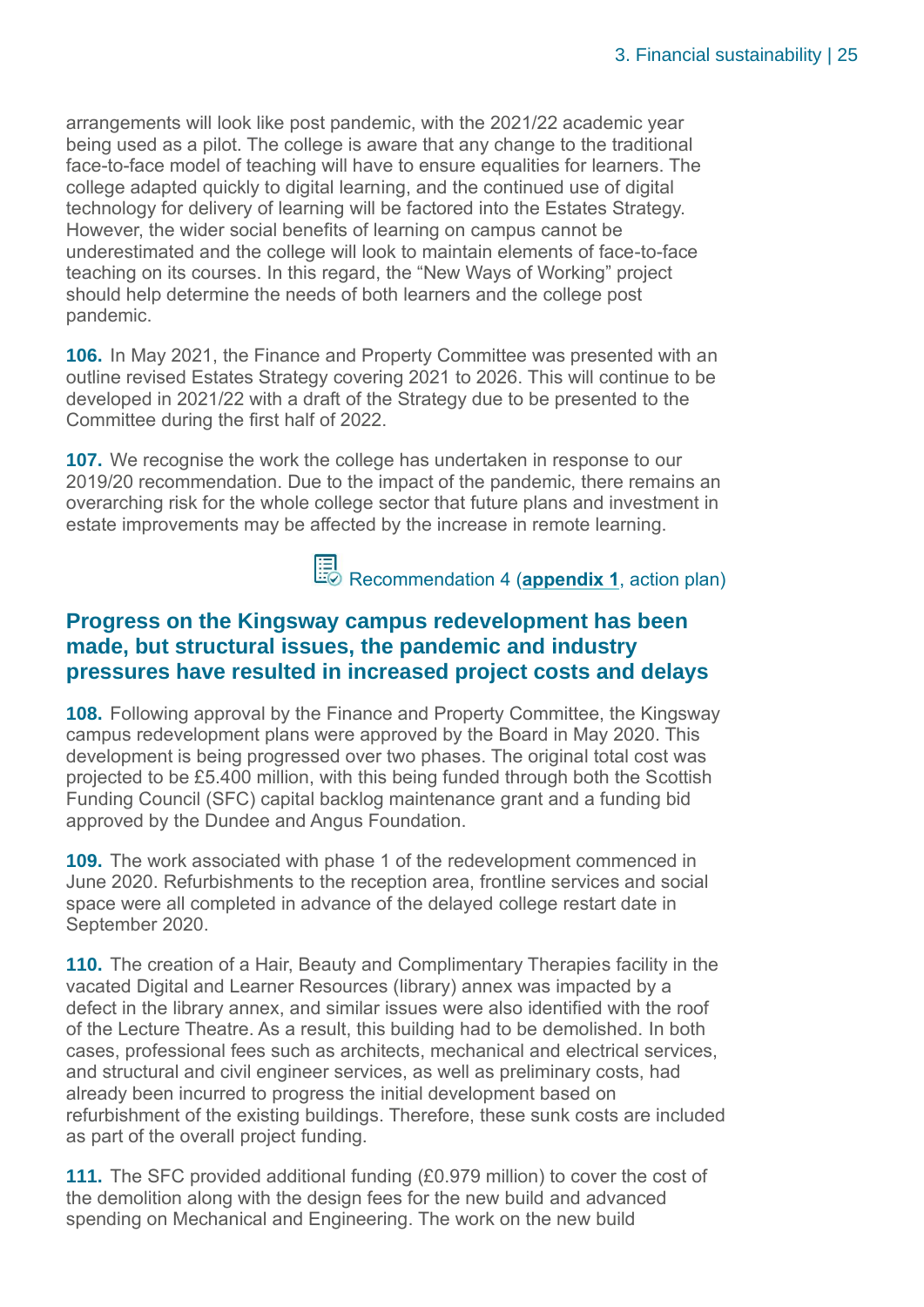commenced in June 2021. Management advised that the new build is progressing well, with a planned completion date of April 2022.

**112.** The demolition has contributed to the overall project costs increasing. The costs and timetable have also been impacted by the pandemic, Brexit and the ongoing haulage and material pressures that are impacting the construction industry. The projected costs associated with the redevelopment have increased from the original budget, [exhibit 5.](#page-25-0)

# <span id="page-25-0"></span>**Exhibit 5**

#### Cost for Kingsway redevelopment

|      | <b>Original budget</b> | <b>Revised budget</b> |
|------|------------------------|-----------------------|
| Cost | £5.400 million         | £8.229 million        |

Source: Dundee and Angus College 2020/21 annual report and financial statements

**113.** The college had secured funding to cover the revised project costs of £8.229 million, with the project funded from two sources, being £3.300 million secured from the Dundee and Angus Foundation and the remainder being funded from the SFC.

**114.** The delivery of the project in 2021/22, together with any ongoing Covid-19 and supplier impacts, will be subject to regular review and scrutiny by the Finance and Property Committee. We will continue to monitor the delivery of the Kingsway redevelopment as part of our 2021/22 audit.

### **Due to the pandemic, plans for a new build STEM centre on the Kingsway campus have yet to be finalised**

**115.** As part of the overall Estates Strategy for the Kingsway Campus the SFC provided funding to the college to develop an Outline Business Case for a new build Science, Technology, Engineering and Maths (STEM) centre on the Kingsway Campus, funded by the Scottish Government through a Mutual Investment Model (MIM).

**116.** Work on these proposals initially progressed well during the early part of 2019/20 but was impacted by the January 2020 cyber-attack and Covid-19, both of which required senior staff to reprioritise their workload. Due to the ongoing impact of the pandemic in 2020/21, work on the business case has yet to progress. The college have kept the SFC informed throughout the process, and management have advised they are looking to progress this proposal alongside the revision to the Estate Strategy as part of the college's pandemic recovery.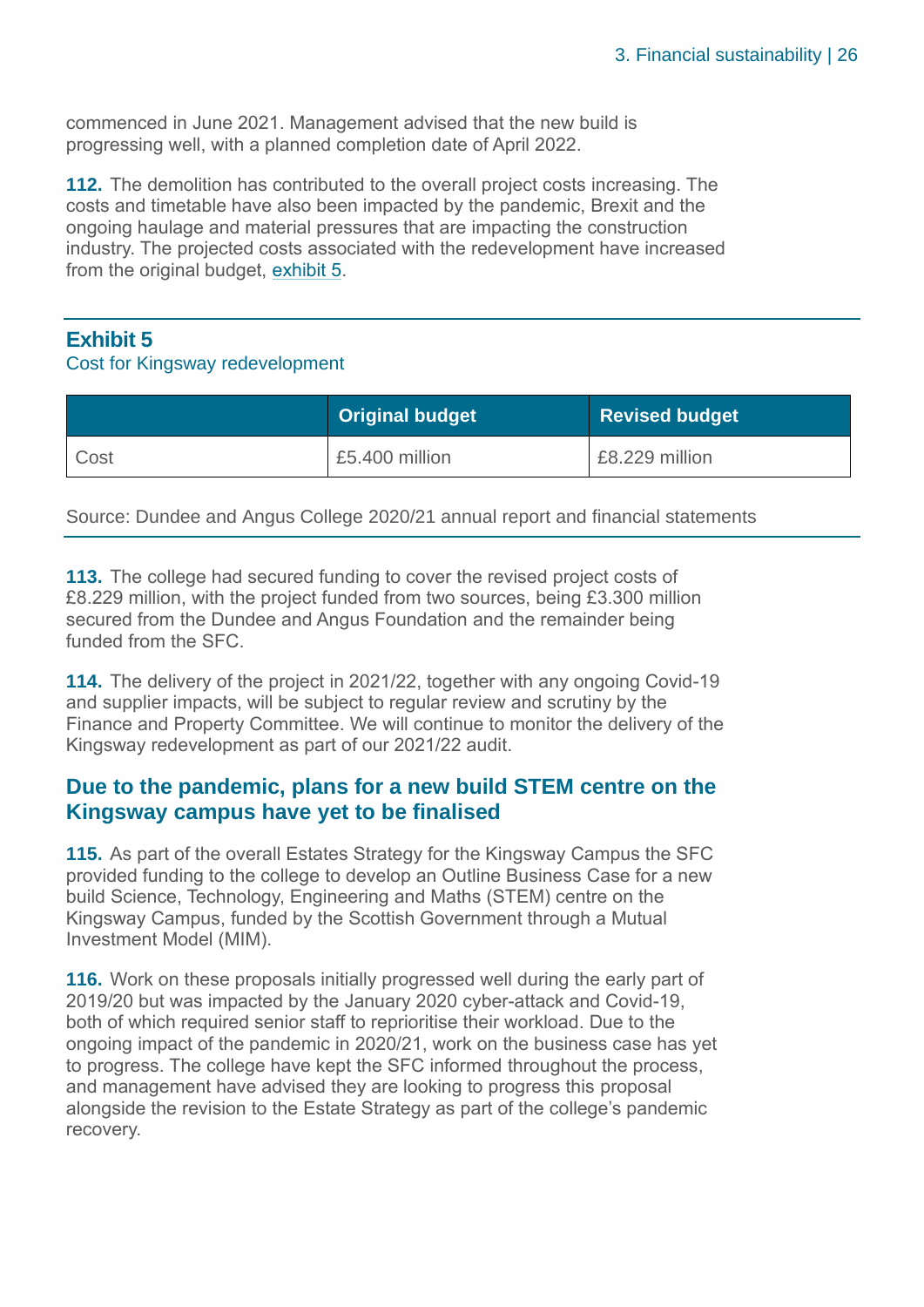# <span id="page-26-0"></span>**4. Governance and transparency**

The effectiveness of scrutiny and oversight, and transparent reporting of information

# **Main judgements**

Effective governance and decision-making arrangements were in place during 2020/21.

The college conducts its business in an open and transparent manner.

Member recruitment and retention to the Board of Management will play an important role in progressing the college's strategic priorities post-pandemic.

### **Effective governance and decision-making arrangements were in place during 2020/21**

**117.** The Board is responsible for ensuring the overall governance of the college. It is responsible for ensuring the governance framework is operating as intended, together with the monitoring of the adequacy and effectiveness of these arrangements.

**118.** Our review of the governance and transparency arrangements of an organisation includes consideration of:

- Board and committee structure and conduct.
- Overall arrangements and standards of conduct including those for the prevention and detection of fraud, error, bribery, and corruption. This includes action in response to the National Fraud Initiative.
- Openness of Board and committees.
- Reporting of performance and whether this is fair, balanced, and understandable.

**119.** As noted at [paragraphs 41 and 42,](#page-12-0) the impact of Covid-19 on governance arrangements has been considered by the college with these disclosed in the annual governance statement in its annual report and financial statements.

**120.** We have concluded that our previous year's conclusion is still relevant, i.e., that "effective governance and decision-making arrangements were in place…and the college took effective action to adjust its governance arrangements to respond to the challenges presented by Covid-19".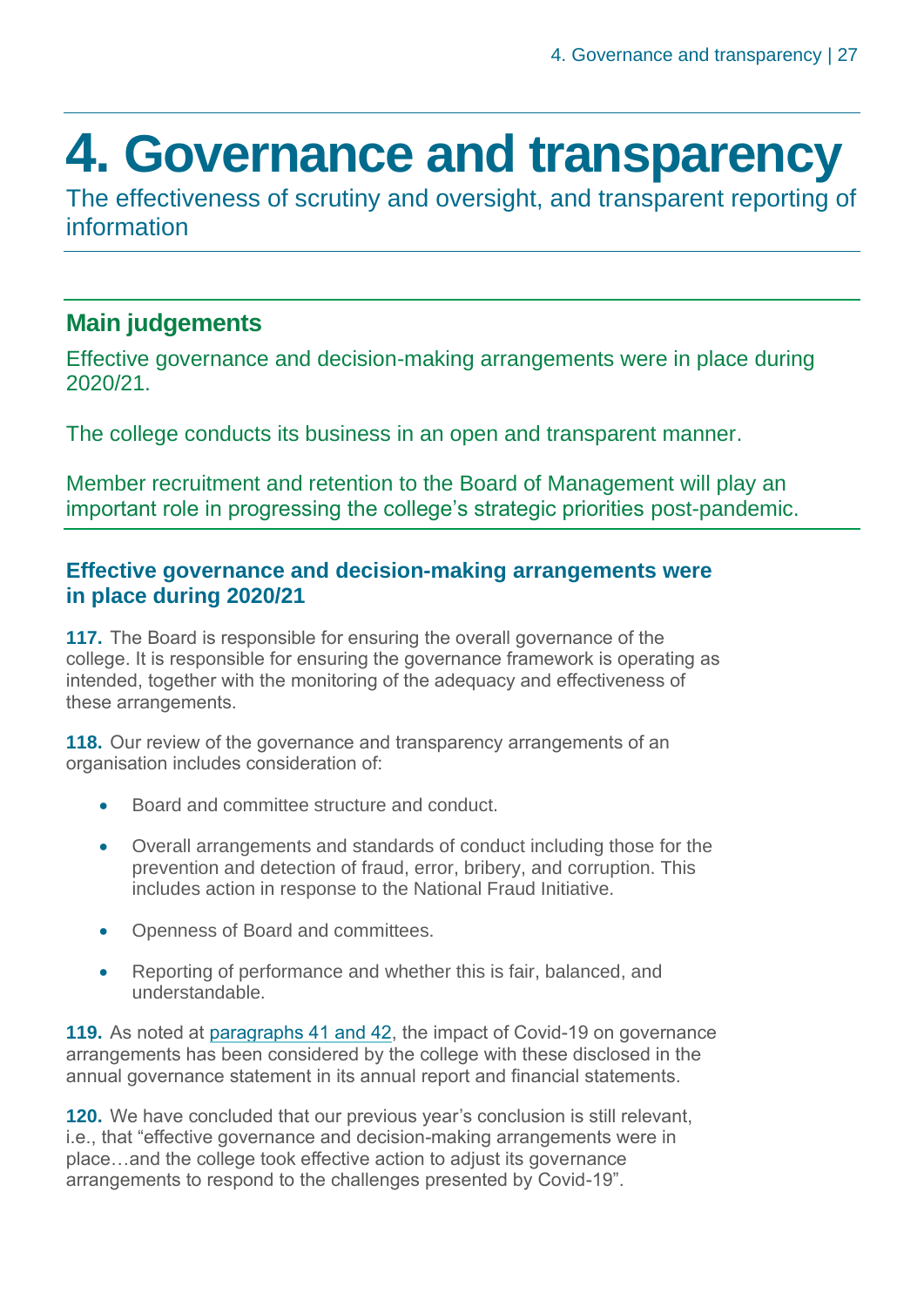# **The college conducts its business in an open and transparent manner**

**121.** There is an increasing focus on how public money is used and what is achieved. Transparency means that the public have access to understandable, relevant, and timely information about how the Board is taking decisions and how it is using resources such as money, people, and assets.

**122.** As we reported in 2019/20, there is evidence from several sources which demonstrate the college's commitment to openness and transparency:

- The agendas, papers and minutes of the Board of Management and other committees are published on the college's website on a timely basis.
- The college makes its annual report and financial statements available on its website. These include a performance report which adequately explains the college's financial performance for the year.
- The website also provides the public with access to a wide range of corporate information including details of the college's strategy, performance information, and equality and diversity reporting.

**123.** Overall, we remain of the view that the college conducts its business in an open and transparent manner.

# **Member recruitment and retention to the Board of Management will play an important role in progressing the college's strategic priorities post-pandemic**

**124.** In December 2020, the Board of Management approved the appointment for a four-year term of two new Board members. A further appointment was made in June 2021. The new members bring a range of experience, including from the Third Sector. The new members received inductions that included details on the role of the Board, the college's funding arrangements and introductory meetings with the Board Chair and Board Secretary.

**125.** During 2020/21, four Board members were also reappointed for a fouryear term. Retaining experienced Board members with recent knowledge of the risks and opportunities facing the college will be important as it looks to progress its strategic priorities, including its 2025 Strategy – [More Successful](https://dundeeandangus.ac.uk/media/3298/2025-strategy.pdf)  [Students](https://dundeeandangus.ac.uk/media/3298/2025-strategy.pdf)*,* post-pandemic.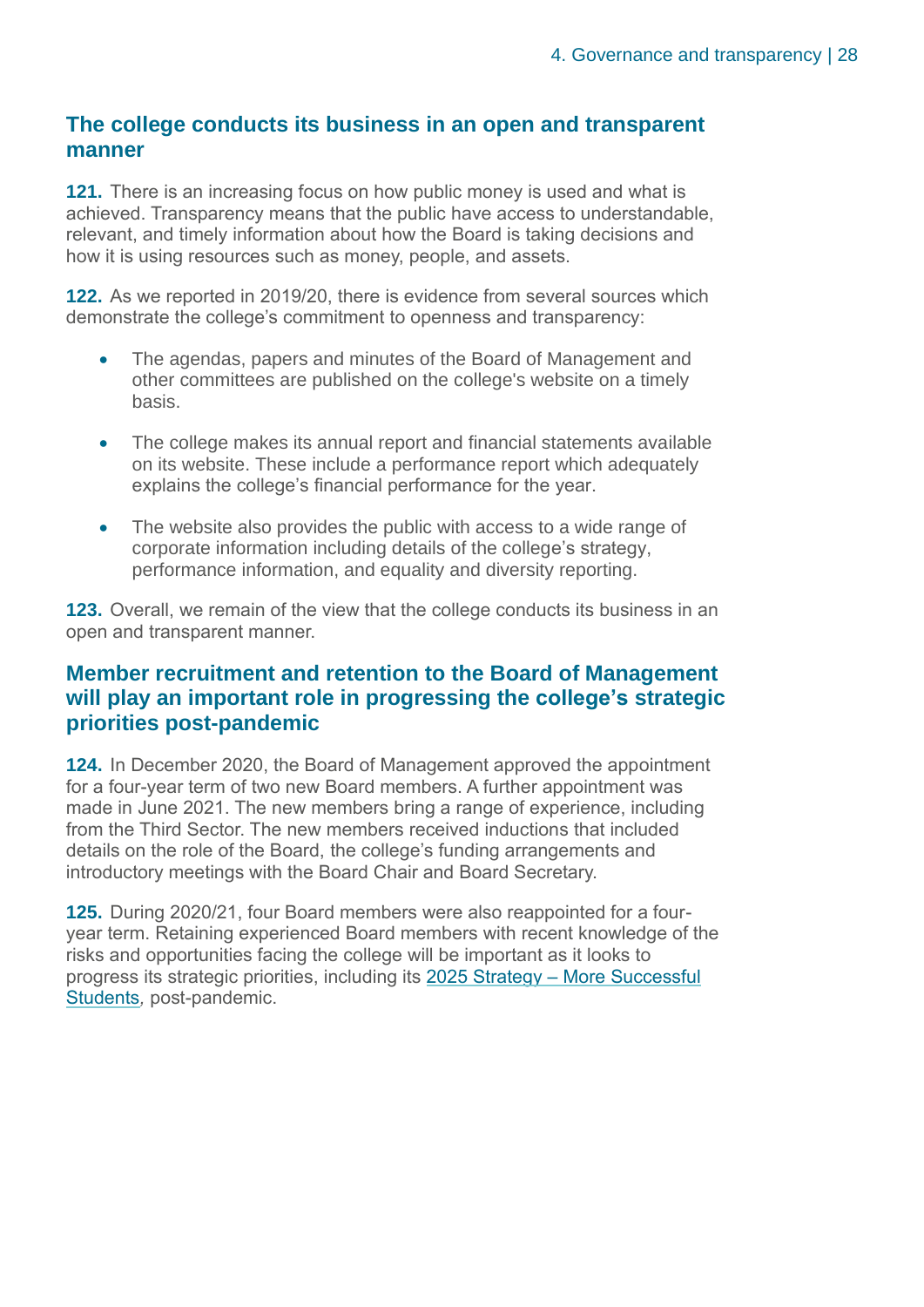# <span id="page-28-1"></span><span id="page-28-0"></span>**5. Value for money**

Using resources effectively and continually improving services

# **Main judgements**

The college has proper arrangements in place to promote and secure value for money.

The college's five-year strategic plan was reviewed in 2020/21 to ensure it remained relevant in respect of the post pandemic needs for economic and social recovery. Whilst progress on various projects and initiatives towards achievement of the strategy are presented to the Board and Committees, there is no specific and separate annual reporting to the Board on performance against targets for all the metrics in the Strategy.

The college continues to report strong performance against the National Measurement Framework, including satisfaction results above the national average, although the pandemic has impacted on some of these indicators.

The college has played a key role in supporting students and staff through the pandemic.

### **The college has proper arrangements in place to promote and secure value for money**

**126.** The Financial Memorandum between the Scottish Funding Council and fundable bodies in the college sector requires the college to:

- have a strategy for reviewing systematically management's arrangements for securing value for money, and
- as part of internal audit arrangements, to obtain a comprehensive appraisal of management's arrangements for achieving value for money.

**127.** Securing the economical and effective management of the college's resources and expenditure is the responsibility of the Board of Management.

**128.** One way the college seeks to ensure value for money is through good procurement practice. This is achieved by optimising the use of national, sectoral, local, or regional collaborative-based contracts and frameworks to deliver savings. The most recent figures published showed that around half of college procurement spend in 2019/20 went through collaborative agreements.

**129.** Internal audit does not consider value for money as a standalone review; however, they consider this within all audits. Internal audit did not raise any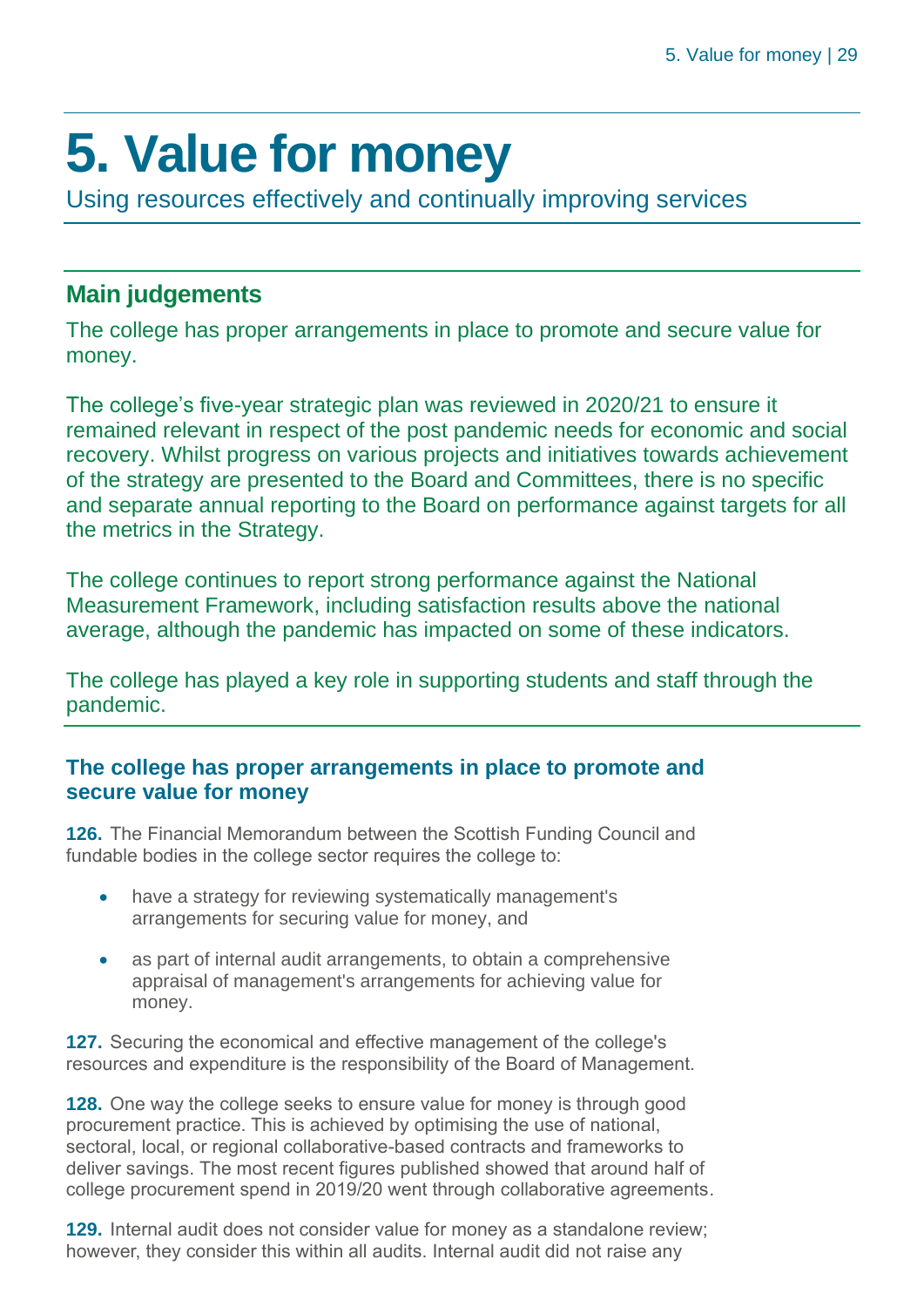concerns over value for money in 2020/21 and their annual report for 2020/21 provided their opinion that '…proper arrangements are in place to promote and secure Value for Money'. This opinion was arrived at taking into consideration the work they had undertaken during 2020/21 and in each of the previous years since they were first appointed by the college in 2013/14.

**130.** Our review of expenditure during the audit did not highlight any issues with the regularity of the college's expenditure, or any instances of business decisions being taken that did not appear to reflect value for money.

**The college's five-year strategic plan was reviewed in 2020/21 to ensure it remained relevant in respect of the post pandemic needs for economic and social recovery. Whilst progress on various projects and initiatives towards achievement of the strategy are presented to the Board and Committees, there is no specific and separate annual reporting to the Board on performance against targets for all the metrics in the Strategy.** 

**131.** The college's Good to Great Strategy was a two-year transformation project that concluded in early 2020. Its aim was to ensure that: "From 2020 onwards, Dundee and Angus College will be the outstanding model of how regional colleges in Scotland operate and how they impact on their local economy." We noted in our 2019/20 annual audit report that an independent evaluation of this project would be reported to the Board of Management in 2021, and that we would consider the findings of this. However, the college advised that due to changing priorities relating to the Covid-19 pandemic, the evaluation was not commissioned.

**132.** A five-year strategic plan, 2025 Strategy – [More Successful Students](https://dundeeandangus.ac.uk/media/3298/2025-strategy.pdf) was approved by the Board of Management in December 2019. The strategy was designed to build upon rather than replace the Good to Great transformation plan.

**133.** The strategy sets out the college's vision to: "create more successful students through effective partnerships that change lives and create thriving communities." Seventeen detailed metrics have been created which are designed to form the framework for assessing progress against the overall vision of the plan. Each metric falls under one of three strategic pledges:

- Effective Partnerships: to establish and enhance deeper, more meaningful partnerships both internally and externally to drive sustainability and ensure the best possible outcomes for students, employers, and the wider region
- Future Focussed: to deliver curriculum and services in new and innovative ways that drive success and are engaging, flexible, streamlined and designed in partnership with learners, staff, partners, and wider stakeholders
- Thriving Communities: to foster trusted, supportive, inclusive, and resilient communities that puts partnerships, engagement and the health, wellbeing and success of students, staff, stakeholders, and communities at the core of how the college operates.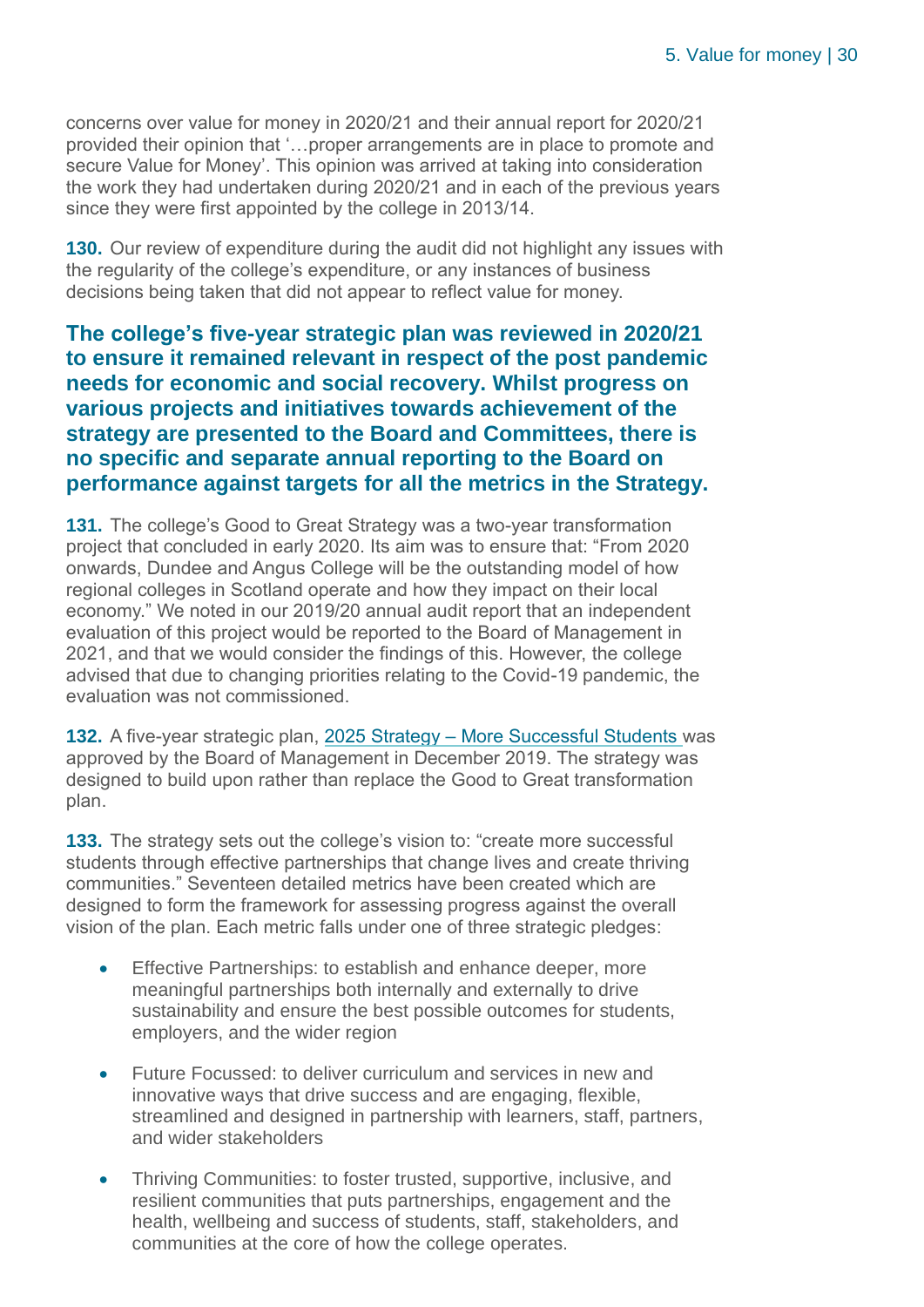**134.** Having been developed before the Covid-19 pandemic began, the strategy was reviewed during 2020/21 to ensure it remained relevant in respect of the post pandemic needs for economic and social recovery. No amendments to the strategy or its metrics were made.

**135.** A Board Metrics paper is reported to each Board of Management meeting, which includes some of the metrics included in the 2025 Strategy (see further detail at paragraphs 140 - 141). Further metrics are reviewed by the college's other committees. However, there is no single report that collates the performance against each of the metrics identified in the 2025 Strategy.

<span id="page-30-0"></span>**136.** To ensure effective oversight and scrutiny of the 2025 Strategy's progress, the college should report on the performance against the metrics identified to the Board of Management on at least an annual basis.

Recommendation 5 (**[appendix 1](#page-36-0)**, action plan)

### **Performance against the National Measurement Framework is reported regularly to the Board of Management**

**137.** The Regional Outcome is a formal signed agreement between the Dundee and Angus College Board of Management and the Scottish Funding Council (SFC) which commits the college to deliver a number of outcomes and outputs as a condition of the funding received.

**138.** The agreement also sets several targets which the college has agreed to achieve in relation to the National Measurement Framework. This is a set of measures for the college that are monitored and reported on by the SFC. The college's funding is closely linked to its performance against the Framework and therefore these measures are a key area of focus for the Board of Management.

**139.** To ensure that there is clear visibility of data and progress at each Board meeting, a series of standard metrics is presented to members for their consideration and review. These metrics link together a number of data sources into a single high-level Board report to provide high-level indications of the college's performance and include details of performance against the National Measurement Framework. The college's committees are responsible for more detailed consideration of these performance measures.

### **The college continues to report strong performance against the National Measurement Framework, including satisfaction results above the national average, although the pandemic has impacted on some of these indicators**

**140.** As part of our audit, we reviewed the college's performance against the National Measurement Framework and the standard metrics reported to the Board. This showed that:

• **79.5 per cent of students successfully completed their courses in 2020/21 -** this showed an increase on the completion rate for 2019/20 (76.9 per cent). However, the overall positive outcome rate decreased from 86.1 per cent to 80.4 per cent, due to an increase in the total rate of withdrawal to 19.6 per cent from 13.9 per cent. Management have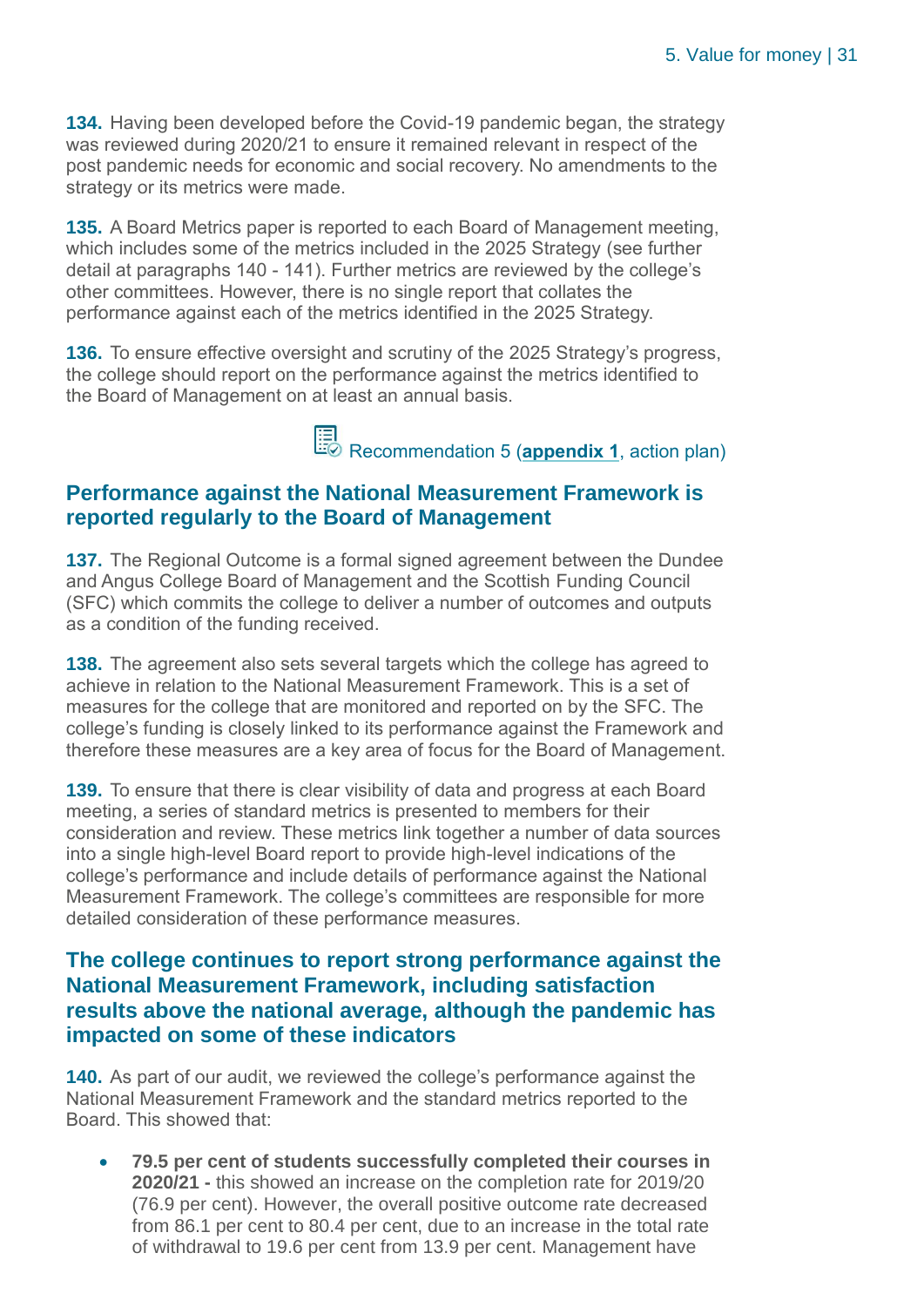identified the pandemic as being the primary reason for this increase, with the withdrawal rate peaking in the January to April 2021 lockdown.

- **93.1 per cent of Further Education students and 89.4 per cent of Higher Education students were satisfied with their overall college experience** - this was based on the 2020/21 Student Satisfaction and Engagement Survey (SSES) and compares favourably with the national college average of 88.6% for Further Education and 80.3% for Higher Education students. No survey was run in 2019/20, however the 2020/21 results continue the trend of the college achieving above average satisfaction rates in the annual SSES survey.
- **18.1 per cent of credits were delivered to students from the 10 per cent most deprived post code areas during 2020/21 -** this figure has remained stable since 2019/20 where the figure was 18.2 per cent, after increasing year-on-year since 2015/16 when the figure was 15.9 per cent.

**141.** The college's funding is closely linked to student success, retainment, and recruitment rates. Student recruitment has been impacted by Covid-19 with course applications and interviews largely completed online. While college applications again reduced, full time recruitment in 2020/21 has remained consistent with the prior year. Maintaining student recruitment, retention and attainment will be important if the college is to meet its 2021/22 credit target.

### **The college exceeded its student activity credits target for 2020/21**

**142.** One of the priority measures contained within the National Measurement Framework is the student activity credits target. The SFC set a credits target for each college region every year and where these targets are not achieved the SFC can decide to recover funding. As with 2019/20, the SFC recognised the ongoing impact of the pandemic on credit delivery, with there being no clawback on 2020/21 core activity funding should the college not reach its target.

**143.** The college has a strong track record of meeting and exceeding its credits targets, as shown in [exhibit 6.](#page-32-1) During 2020/21 the college successfully delivered its student activity target of 107,405 credits, with actual credits exceeding this at 109,591. The college's internal auditor carries out annual checks to confirm the accuracy of the reported credits. The credits delivery included 1,521 under the in-year Young Person's Guarantee and National Transitional Training Fund, with the college supporting these government initiatives that provide free participation in courses and reskilling opportunities.

**144.** In May 2021, the SFC announced the college credits target for 2021/22. This was set at 111,897. For 2021/22, the SFC has taken over responsibility for the funding of Foundation Apprenticeships, with the college's share of these credits being 2,711. The college allocation also includes 1,854 for deferred students, with the SFC allowing colleges to claim credits for students who have to repeat units because of disruption caused by the pandemic. The college's strong attainment and student satisfaction results should provide a good platform from which to achieve these credits targets.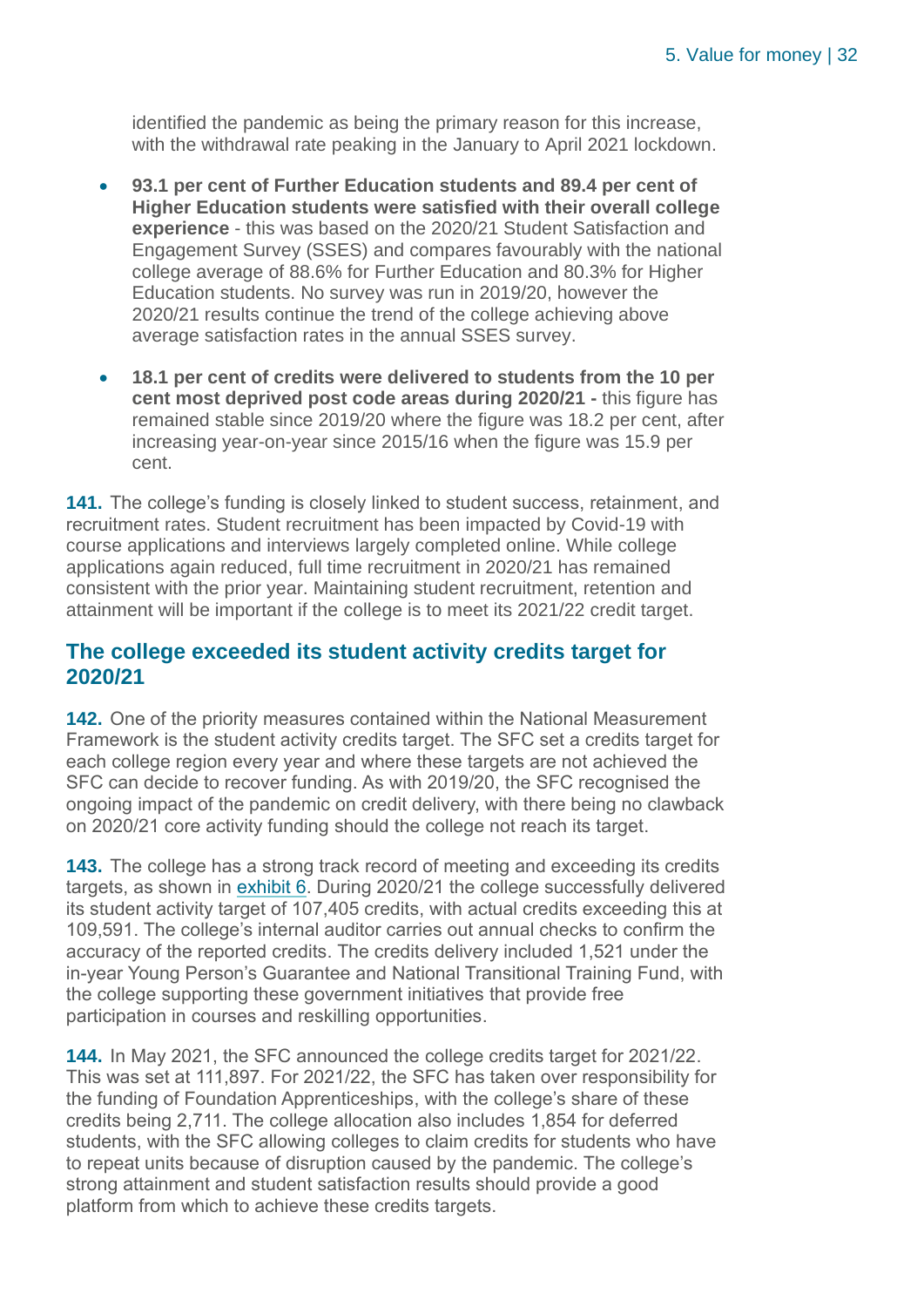# <span id="page-32-1"></span>**Exhibit 6**

| Year    | <b>Core activity target</b> | <b>Activity delivered</b> | <b>Difference</b> |
|---------|-----------------------------|---------------------------|-------------------|
| 2020/21 | 108,926*                    | 109,591                   | $+665$            |
| 2019/20 | 108,068*                    | 108,330                   | $+262$            |
| 2018/19 | 109,308*                    | 109,344                   | $+36$             |
| 2017/18 | 108,962                     | 109,360                   | +398              |
| 2016/17 | 108,333                     | 108,501                   | $+168$            |

Delivery of student activity credits target 2016/17 to 2020/21

\* The 2018/19 and 2019/20 credits targets shown include an additional 1,500 credits and 333 credits respectively that the SFC transferred to the college during those years. The 2020/21 credits targets shown include an additional 1,521 credits that the SFC made available to the college during the year for delivery of YPG/NTTF activity.

Source: SFC Infact database and Dundee and Angus College Regional Outcome Agreements

# **The college has taken steps to address the challenges of student enrolment for 2021/22**

**145.** The college reports regularly on recruitment to its Learning, Teaching Quality Committee. A paper taken to the committee in September 2021 noted that there has been an 11% (1,088) reduction in applications for full-time places for the 2021/22 academic year. Several factors have contributed to this, such as universities allocating additional places to school leavers and reduced engagement with schools as a result of Covid-19.

**146.** Despite the reduction in full-time applications, the college has maintained its offer rate. A number of initiatives have contributed to this, including a multichannel promotional campaign which launched in April 2021. The college has also offered learners, who withdrew or did not complete their courses in 2019/20 due to the impact of Covid-19, another opportunity to complete or repeat their courses without detriment to their funding.

**147.** The college has been proactive in tackling the challenges to recruitment in 2021/22.

# **The college has played a key role in supporting students and staff through the pandemic**

<span id="page-32-0"></span>**148.** In its December 2020 report [Scotland's Wellbeing: The Impact of Covid-](https://nationalperformance.gov.scot/sites/default/files/documents/NPF_Impact_of_COVID-19_December_2020.pdf)[19,](https://nationalperformance.gov.scot/sites/default/files/documents/NPF_Impact_of_COVID-19_December_2020.pdf) the Scottish Government acknowledged that the pandemic has had a disproportionate impact across a range of outcomes for a number of groups. In particular: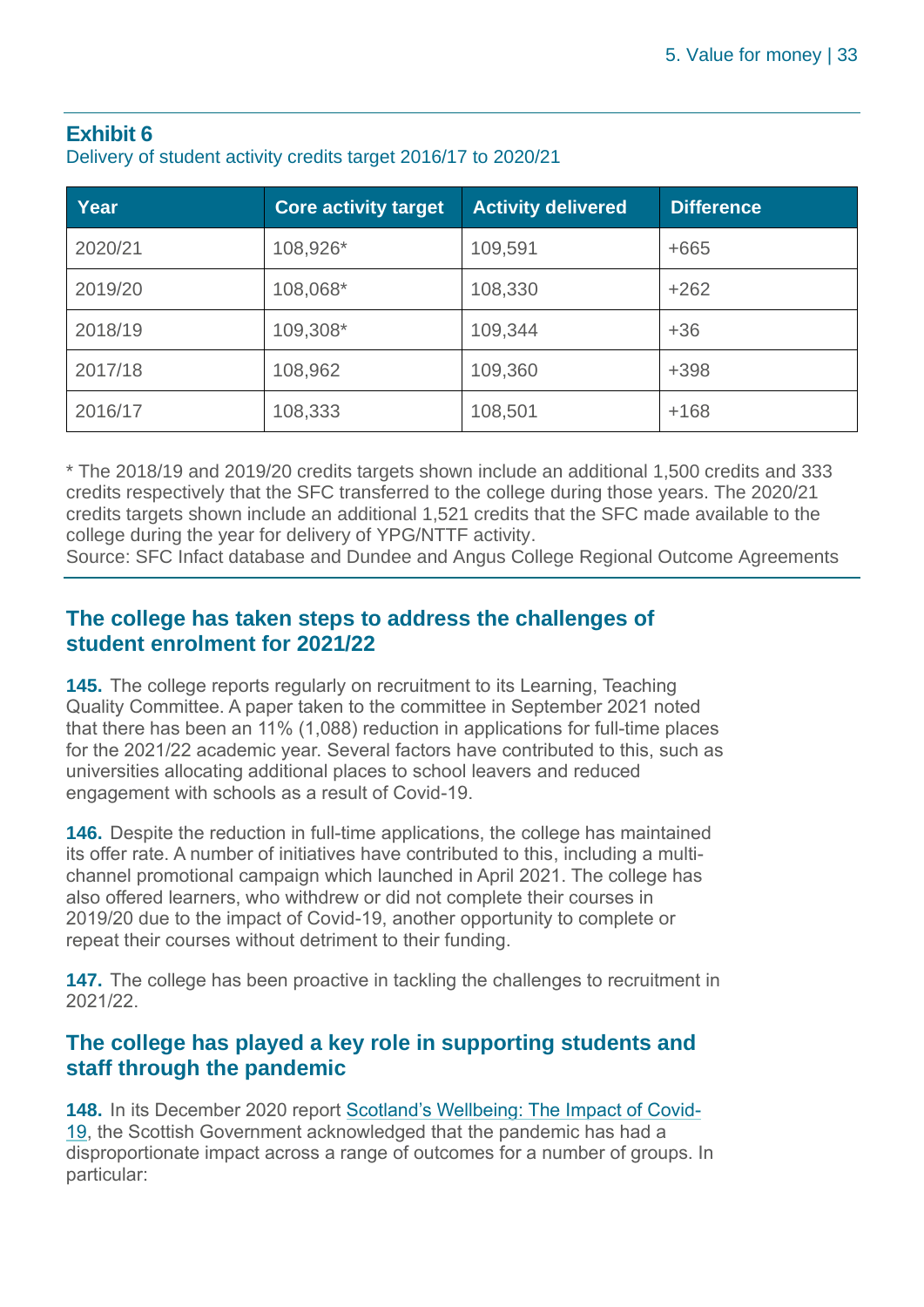- households on low incomes or in poverty
- low-paid workers
- children and young people
- older people
- disabled people
- minority ethnic groups
- women.

**149.** It is likely the pandemic will exacerbate existing inequalities within these groups. Throughout 2020/21 the college has played a key role in supporting students and staff through the pandemic, with steps taken to mitigate against some of these issues.

#### The college has provided a range of wellbeing support to both students and staff

**150.** The college has recognised that the pandemic and associated lockdowns have impacted the mental health and wellbeing of both students and staff. The Human Resources and Development Committee oversees health and safety matters on behalf of the Board of Management. The committee has considered the staffing and wellbeing impacts of the Covid-19 pandemic. In addition, the college's Equalities Mainstreaming Report, published in April 2021, details the work of the college's Wellbeing Group. This consolidates activities across all the college campuses in a bid to support staff and student's positive physical and mental wellbeing, together with supporting students with mental health needs.

**151.** The college has a number of wellbeing resources and opportunities available for staff, which include exercise sessions, online CPD sessions, an online Wellbeing Hub and bi-monthly wellbeing newsletters. Staff development reviews have been updated to focus more on wellbeing, and the introduction and training of wellbeing champions is being progressed.

**152.** Students have also been supported through the pandemic through the college's Student Services Support and Counselling teams, both of which are advertised on the college's website. In addition, the Students' Association offers a welfare information and referral service to learners. The college has noted that these services have been in high demand during the pandemic and has expanded the support available as a result.

#### The college has continued to support those most in need during the pandemic

**153.** In December 2020, the college won a College Development Network 'Inclusive College Award' for its Child Poverty Project 'Find Your Future'. This project has been funded through the SFC's Tackling Child Poverty Fund and supports young people in, or at significant risk of, severe poverty through education, employment training and entering work. The college reported on its [website](https://dundeeandangus.ac.uk/news-events/college-reaches-out-to-local-community/) that 75% of participants who completed its courses reached a positive destination within six months. The college has committed to continuing to support the project through the Covid-19 recovery.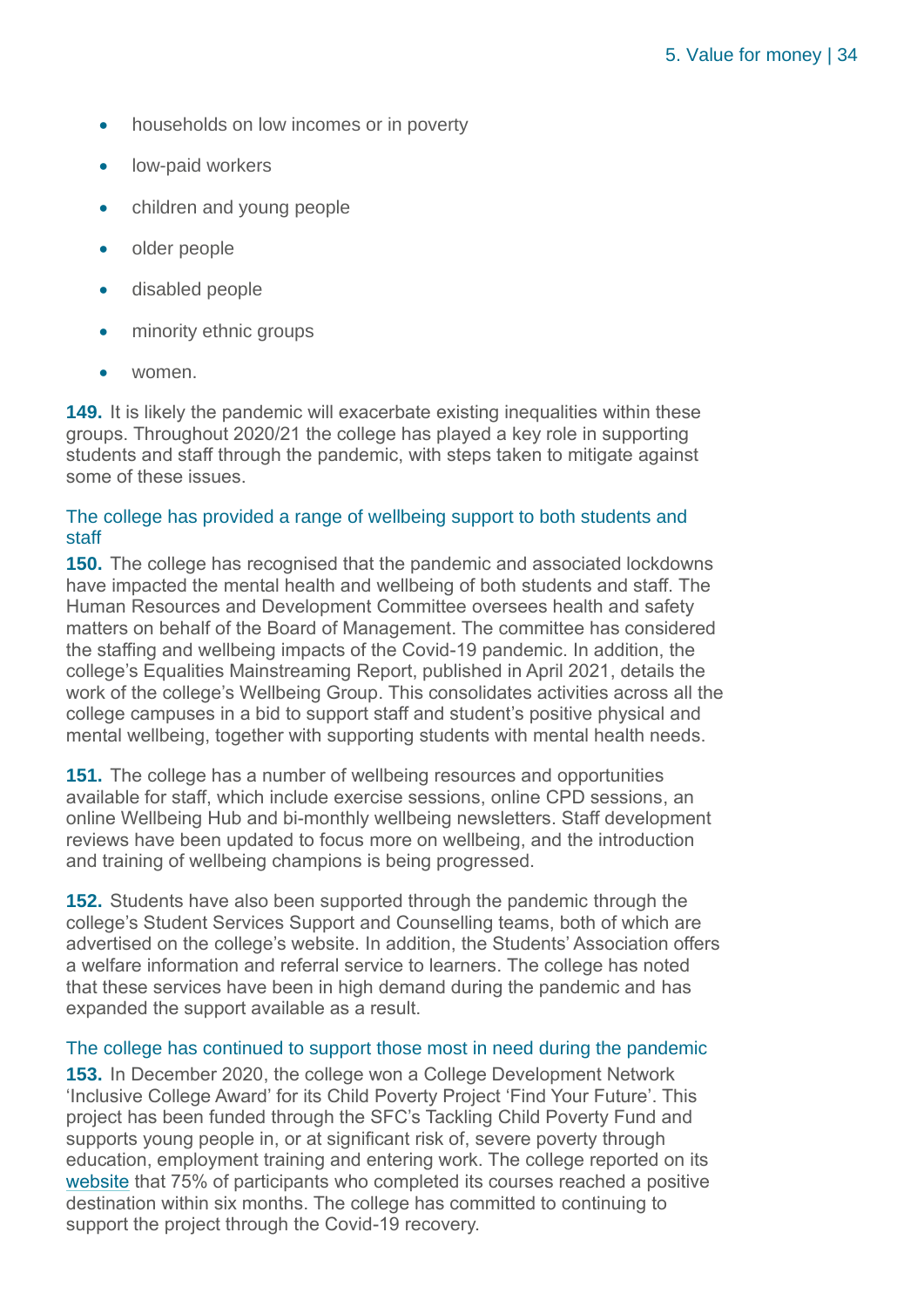**154.** In July 2020, the Scottish Government announced it was investing an additional £5.000 million to help address digital poverty which had been heightened by the pandemic. Through the SFC, the college received an additional £0.152 million of funding to support the provision of ICT equipment to learners affected by digital poverty, providing them with the necessary equipment to engage in remote online learning.

**155.** From this funding, the college purchased 366 HP laptops with a value of £0.133 million and 46 Apple iPads with a value of £0.019 million. The devices were well received by students and helped the college to meet the needs of its learners during the academic session 2020/21.

#### The college is participating in a new project to support students with disabilities

**156.** DFN Project SEARCH is a transition to work programme which helps students with learning disabilities and autism spectrum conditions receive workrelated learning and improved opportunities to access long-term paid employment. The project runs over 69 schemes throughout the UK and Europe.

**157.** Through the project, the college has co-operated with the Employment Support Service, Dundee Health and Social Care Partnership and NHS Tayside to create a one-year employment preparation programme, where participants complete three 10-week placements within Ninewells Hospital.

**158.** Due to the Covid-19 restrictions and limited capacity available within NHS Tayside, the programme was unable to run during the academic year 2020/21. However, eight students are now enrolled on the course for academic year 2021/22.

**159.** The college has a good track record of supporting students with disabilities. It was in the top three performing National colleges for those with disabilities in 2019/20, with a 72.1 per cent successful completion rate, ranking second out of seventeen colleges.

#### The college received the Carers Positive award in 2020/21

**160.** In May 2021, the college was recognised as a carer positive employer by Carer Positive, a Scottish Government initiative to raise awareness of the challenges facing working carers and encourage employers to understand the business benefits of supporting those staff.

**161.** The college has several members of staff who identify as carers and recognises the additional demands placed on them because of this. The college offers a range of support for these staff members that includes its Special Leave policy, flexible working arrangements, and access to a counselling service. The college also holds regular carer focus groups that help inform policy.

**162.** The review commented on the college's strong commitment to supporting staff with caring responsibilities (as well as student carers), with this available support being well communicated through the college's policies and staff intranet.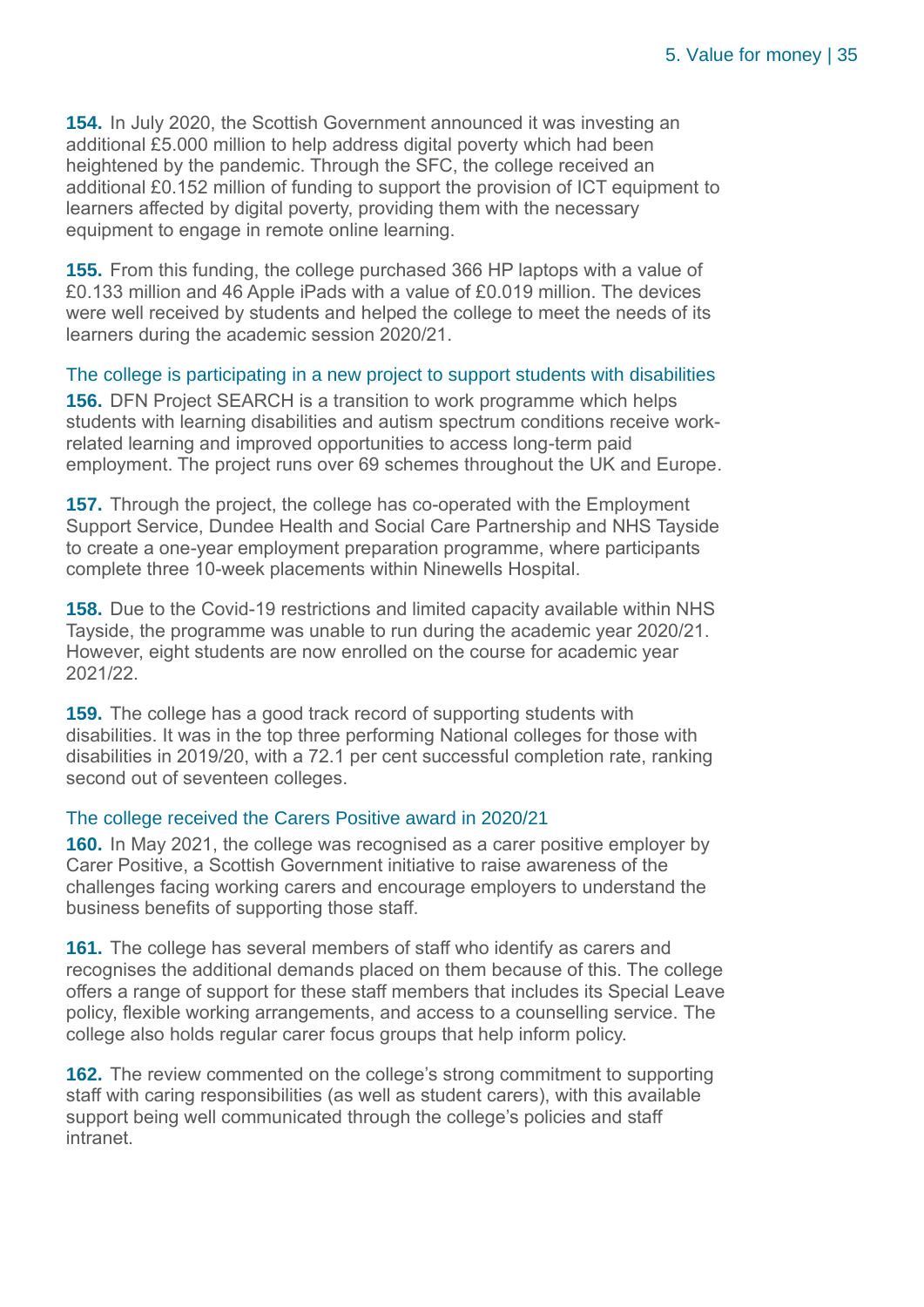# **Good practice**

The college has been proactive in providing additional support and opportunities to students and staff during the pandemic, with a focus on those groups disproportionately impacted by it.

### **The SFC has made recommendations to strengthen tertiary education and research**

**163.** In June 2020, Scottish Ministers commissioned the Scottish Funding Council (SFC) to review the provision and sustainability of further and higher education and research in Scotland, to address the challenges and opportunities brought by Covid-19. The SFC published the [final report](http://www.sfc.ac.uk/web/FILES/Review/coherence-and-sustainability.pdf) on its review in June 2021.

**164.** The college welcomed this review and contributed to the consultation process together with participating in the review working groups.

**165.** The report includes a range of recommendations aimed at developing a more coherent, responsive, and effective system of tertiary education and research. This includes calling for a clearer strategic longer-term vision for tertiary education and recommending changes to funding and delivery models and how outcomes are agreed and monitored. The college is supportive of many of the report's recommendations.

**166.** The Scottish Government formally responded to the SFC report in October 2021 stating that it broadly accepted and agreed with the report's recommendations.

**167.** Taking forward the recommendations will require collaboration between the SFC, Scottish Government, colleges, universities, Skills Development Scotland, and other partners. The college is committed to its ongoing engagement with the process.

# **Appropriate arrangements are in place for consideration of Audit Scotland national reports**

**168.** Audit Scotland carries out a national performance audit programme on behalf of the Accounts Commission and the Auditor General for Scotland. In 2020/21 a number of reports were published which may be of direct interest to the Board of Management. These are outlined in [appendix 3.](#page-47-0)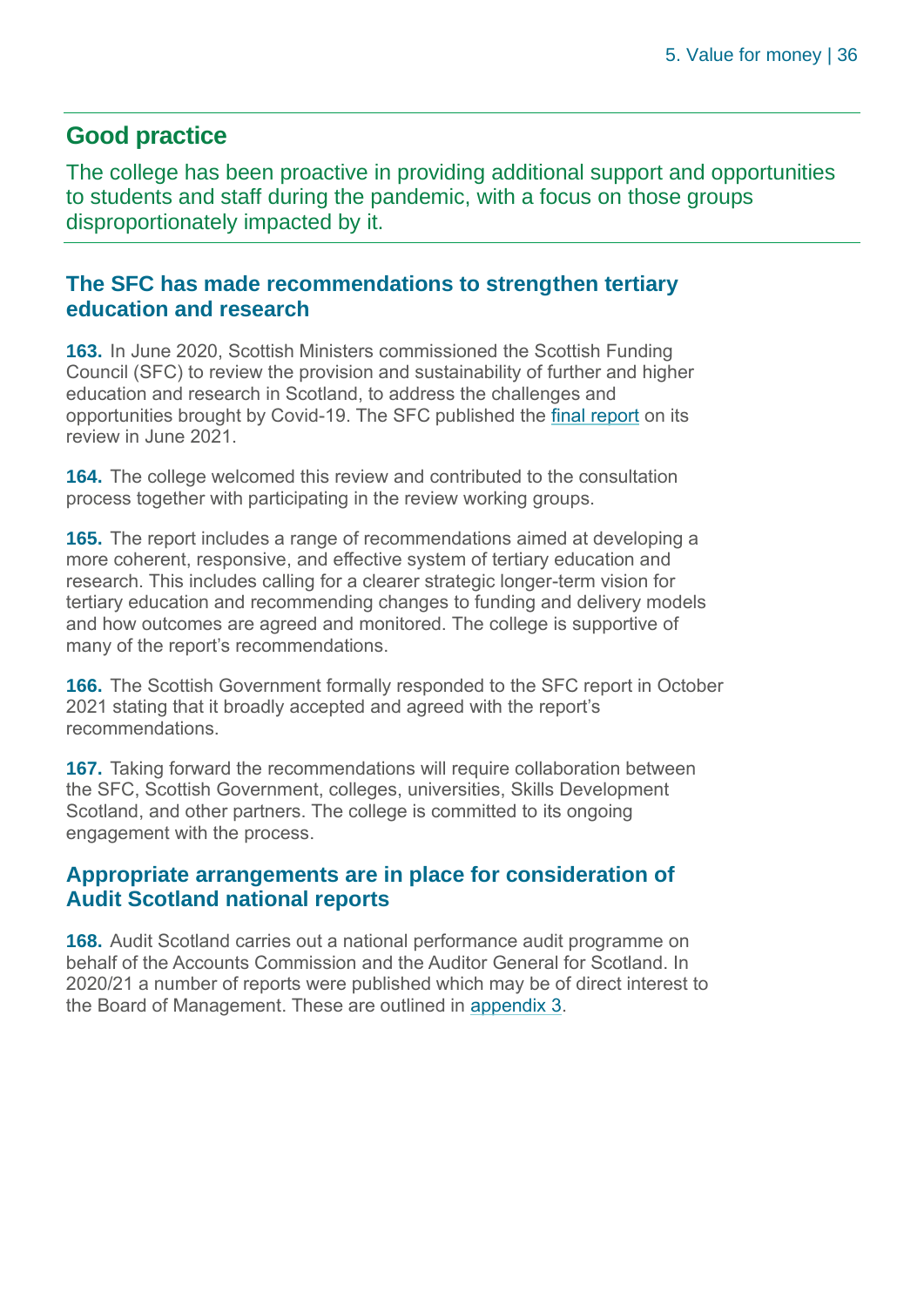# <span id="page-36-0"></span>**Appendix 1. Action plan 2020/21**

# **2020/21 recommendations**

| <b>Issue/risk</b>                                                                                                                                                                                                                                                                             | <b>Recommendation</b>                                                                                                                                                                                                     | <b>Agreed management</b><br>action/timing                                                                                                                                                                                      |
|-----------------------------------------------------------------------------------------------------------------------------------------------------------------------------------------------------------------------------------------------------------------------------------------------|---------------------------------------------------------------------------------------------------------------------------------------------------------------------------------------------------------------------------|--------------------------------------------------------------------------------------------------------------------------------------------------------------------------------------------------------------------------------|
| 1. Fixed assets register-<br>fully depreciated assets<br>Our review of the asset<br>register identified that there<br>were 182 assets with a nil<br>carrying value. These had a<br>total initial cost of £5.492<br>million and had been fully<br>depreciated down to zero by<br>31 July 2021. | Management should review<br>the fixed asset register to<br>identify fully depreciated<br>assets. Appropriate<br>adjustments should be made<br>determined by whether these<br>assets are continuing.<br>Exhibit 2, issue 1 | Agreed. A review will be<br>undertaken in conjunction<br>with the exercise recently<br>begun to review college<br>assets and develop a<br>replacement and acquisition<br>policy.<br><b>Head of Finance</b><br><b>July 2022</b> |
| <b>Risk:</b> The cost and<br>accumulated depreciation<br>balances for Property, Plant<br>and Equipment in the<br>financial statements do not<br>accurately reflect the<br>operational assets of the<br>organisation.                                                                          |                                                                                                                                                                                                                           |                                                                                                                                                                                                                                |

#### **2. Journal authorisation**

As part of our financial statements testing, it was identified that at the most senior level within the Finance team, there is no requirement for a second member of staff to review or authorise the journals.

**Risk:** The ability of staff to approve their own journals increases the risk that invalid, erroneous or fraudulent journals are posted to the financial ledger.

Management should review this approach. All staff, regardless of grade, should have their journals subject to review and authorisation by a second member of staff,

[Paragraph 26](#page-9-1)

Accepted. A peer review process will be implemented.

Head of Finance

December 2022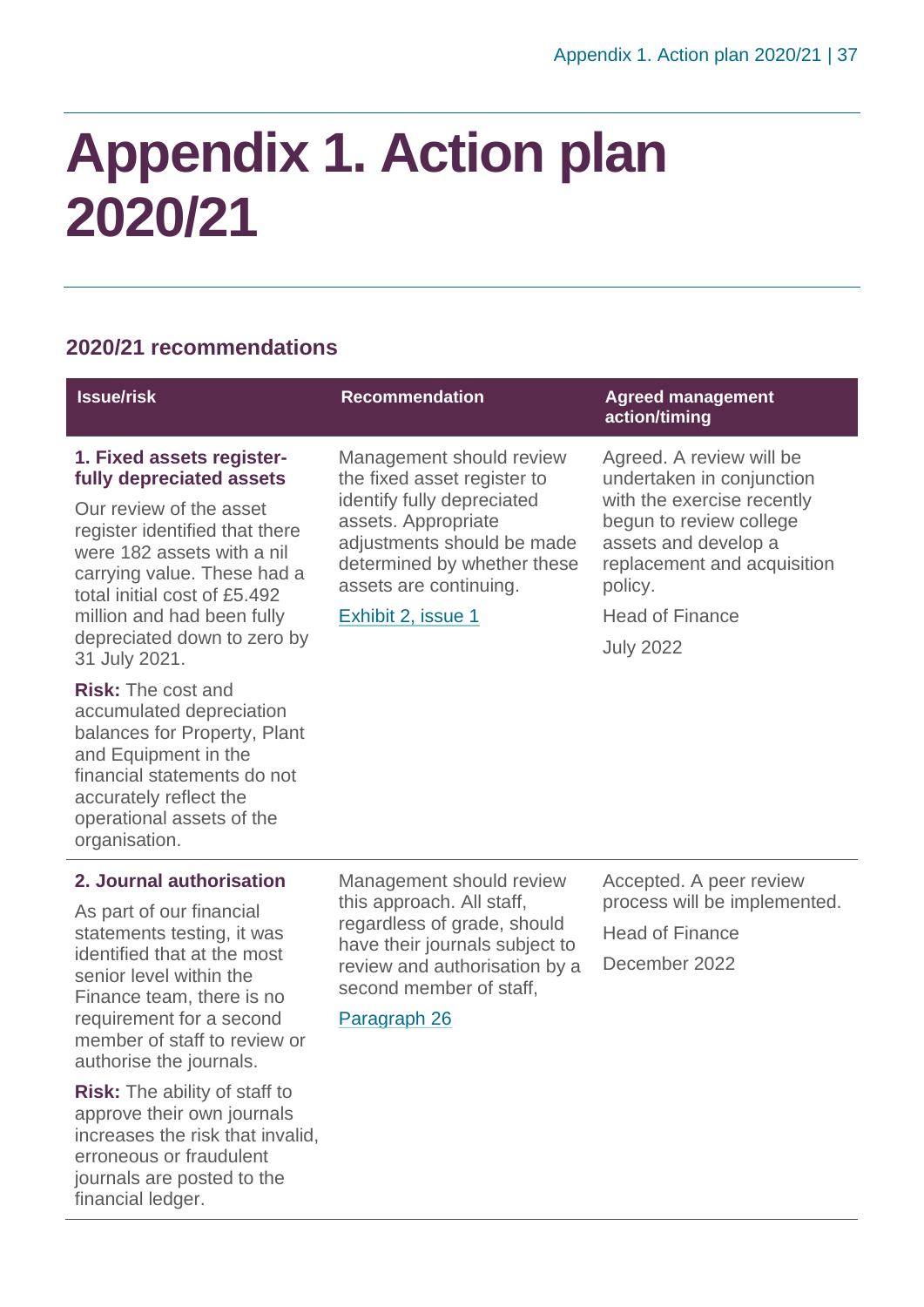# Appendix 1. Action plan 2020/21 | 38

| <b>Issue/risk</b>                                                                                                                                                                                                                                                                                                                                                                                | <b>Recommendation</b>                                                                                                                                                             | <b>Agreed management</b><br>action/timing                                                                                                                                  |
|--------------------------------------------------------------------------------------------------------------------------------------------------------------------------------------------------------------------------------------------------------------------------------------------------------------------------------------------------------------------------------------------------|-----------------------------------------------------------------------------------------------------------------------------------------------------------------------------------|----------------------------------------------------------------------------------------------------------------------------------------------------------------------------|
| 3. Revised financial<br>strategy<br>The college's current five-<br>year financial strategy was<br>developed prior to the<br>pandemic.<br>Work is ongoing to revise<br>this.<br><b>Risk:</b> The longer-term<br>financial impact of Covid-19<br>may make the financial<br>strategy undeliverable.                                                                                                 | The college should produce a<br>revised medium-term<br>financial strategy in 2021/22.<br>Paragraph 75                                                                             | Agreed. Plans are underway<br>to produce a revised strategy<br>for consideration by Finance<br>& Property Committee.<br><b>VP Corporate Services</b><br>March 2022 (Draft) |
| 4. Revised estates strategy<br>The college's current estates<br>strategy was developed prior<br>to the pandemic.<br>Work is ongoing to revise<br>this.<br><b>Risk:</b> Due to the impact of<br>Covid-19, there is an<br>overarching risk for the whole<br>college sector that future<br>plans and investment in<br>estate improvements may be<br>affected by the increase in<br>remote learning. | The college should produce a<br>revised estates strategy in<br>2021/22.<br>Paragraph 107                                                                                          | Agreed. Plans are underway<br>to produce a revised strategy<br>for consideration by Finance<br>& Property Committee.<br><b>Head of Estates</b><br>June 2022 (Draft)        |
| 5. Reporting against<br>metrics in the 2025<br><b>Strategy</b><br>There is no single report by<br>which performance is<br>reported against each of the<br>metrics identified in the 2025<br>Strategy.<br><b>Risk:</b> The Board of<br>Management is not provided<br>with updates which limits its<br>oversight and scrutiny of the<br>2025 Strategy progress.                                    | The Board of Management<br>should be provided with an<br>annual update which allows<br>for oversight and scrutiny of<br>the metrics within the 2025<br>Strategy.<br>Paragraph 136 | Accepted. Appropriate<br>reporting to meet the needs<br>of the Board will be<br>considered and implemented.<br>Vice Principal (People &<br>Performance)<br>September 2022  |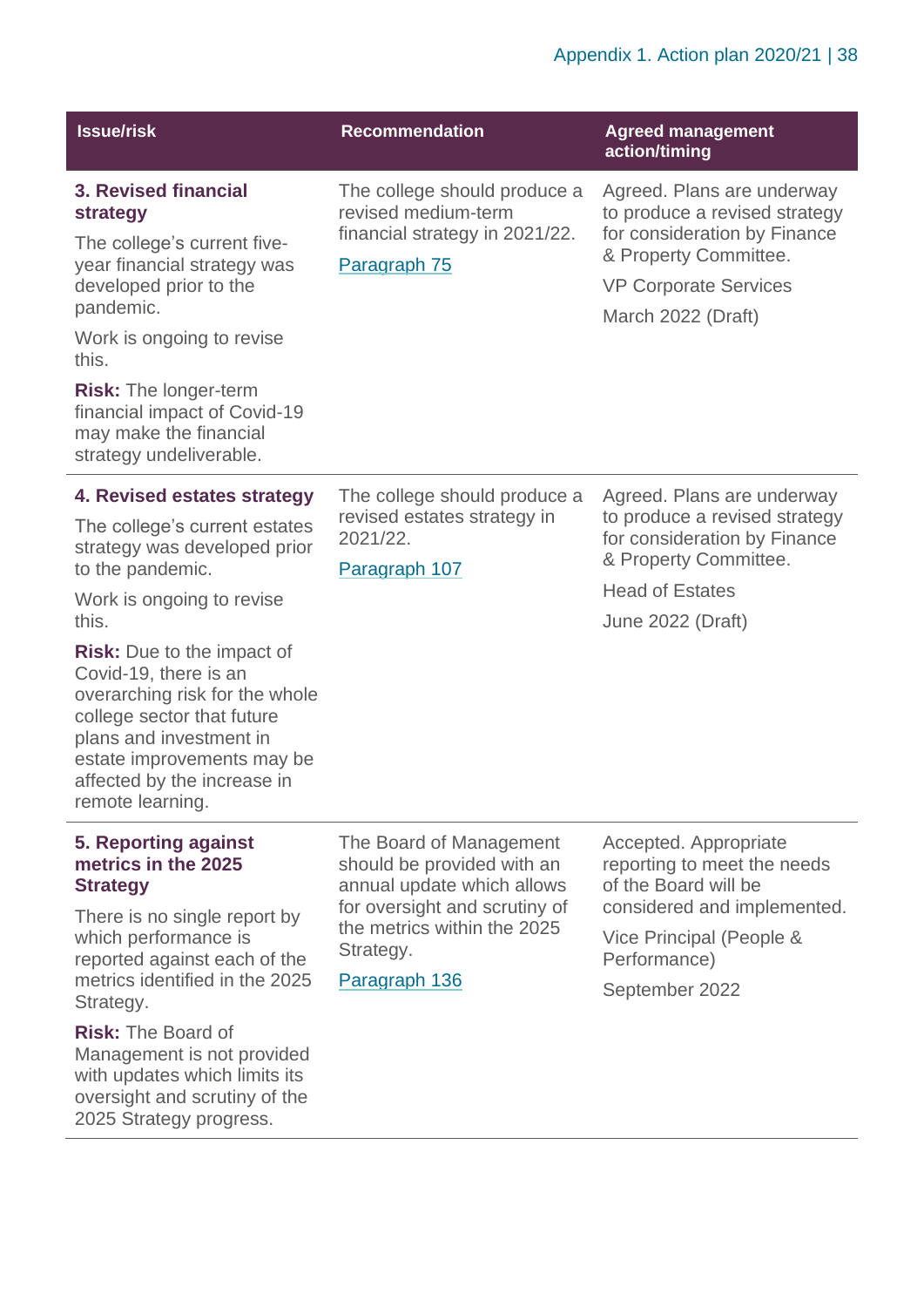# **Follow-up of prior year recommendations**

| <b>Issue/risk</b>                                                                                                                                                                                                                                                                               | <b>Recommendation</b>                                                                                                                                                                                                   | <b>Agreed management</b><br>action/timing                                                                                                                                                                                                                               |
|-------------------------------------------------------------------------------------------------------------------------------------------------------------------------------------------------------------------------------------------------------------------------------------------------|-------------------------------------------------------------------------------------------------------------------------------------------------------------------------------------------------------------------------|-------------------------------------------------------------------------------------------------------------------------------------------------------------------------------------------------------------------------------------------------------------------------|
| PY1. Approval and<br>evidencing of exit<br>packages<br>We identified that one exit<br>package had not been<br>authorised in accordance with<br>the college's policy. As a<br>result of the cyber-attack<br>evidence supporting this<br>decision was not available for                           | Management should ensure<br>that all exit packages are<br>authorised in accordance with<br>the applicable guidance and<br>are supported by an<br>appropriate business case.                                             | <b>Complete</b><br>Our testing of exit packages<br>in 2020/21 did not identify<br>any issues. The college and<br>SFC guidance were adhered<br>to.                                                                                                                       |
| review by audit.<br><b>Risk:</b> There is a risk that the<br>college does not comply with<br>SFC guidance to obtain<br>clearance on exit packages<br>or retain appropriate<br>evidence of settlement<br>agreement decisions.                                                                    |                                                                                                                                                                                                                         |                                                                                                                                                                                                                                                                         |
| <b>PY2. Fixed asset register -</b><br>fully depreciated assets<br>Our review of the asset<br>register identified that there<br>were 153 assets with a nil<br>carrying value. These had a<br>total cost of £29.774 million<br>and had been fully<br>depreciated down to zero by<br>31 July 2020. | Management should<br>undertake a regular review of<br>the asset register to identify<br>fully depreciated assets.<br>Appropriate adjustments<br>should be made determined<br>by whether these assets are<br>continuing. | <b>Ongoing</b><br>See recommendation 1<br>above.<br>Fixed asset disposals in<br>2020/21 included 14 fully<br>depreciated assets (with cost<br>£0.234 million). However, at<br>31 July 2021 there remains<br>182 fully depreciated assets<br>on the fixed asset register |
| Risk: There is a risk that the<br>cost and accumulated<br>depreciation balances for<br>Property, Plant and<br>Equipment in the financial                                                                                                                                                        |                                                                                                                                                                                                                         | with cost £5.492 million.<br>Management have begun a<br>more comprehensive review<br>of the fixed asset register in                                                                                                                                                     |

of the fixed asset register in 2021/22. This should aim to identify and dispose of all fully depreciated assets no longer in use or held by the college.

#### **By July 2022**

**PY3. Revised financial plans to reflect Covid-19**

statements do not accurately reflect the operational assets

of the organisation.

The college should produce a revised five-year financial strategy once there is **Ongoing**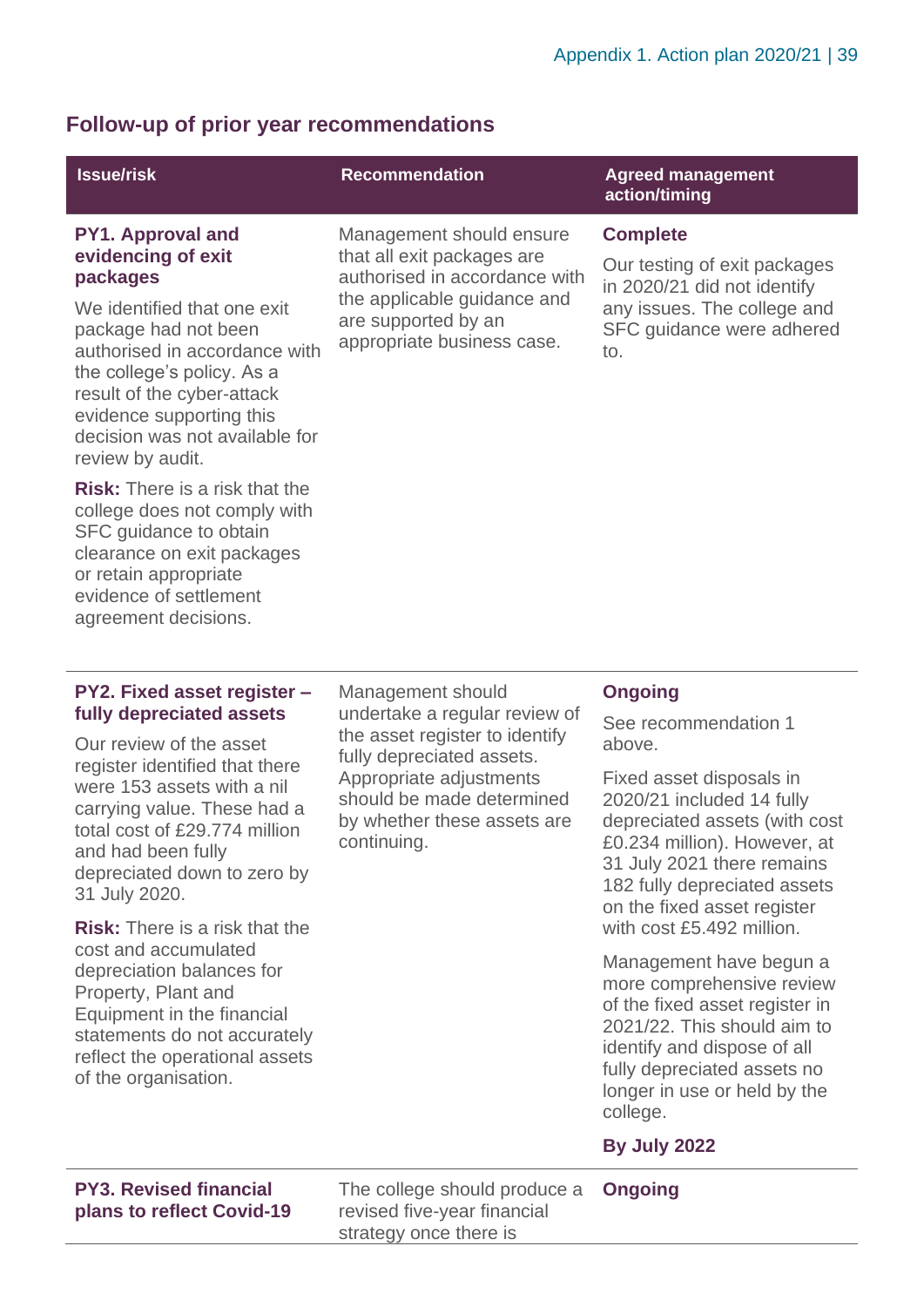| <b>Issue/risk</b>                                                                                                                                                                                                  | <b>Recommendation</b>                                                                         | <b>Agreed management</b><br>action/timing                                                                                                                                                                  |
|--------------------------------------------------------------------------------------------------------------------------------------------------------------------------------------------------------------------|-----------------------------------------------------------------------------------------------|------------------------------------------------------------------------------------------------------------------------------------------------------------------------------------------------------------|
| Dundee and Angus College's<br>five-year financial strategy                                                                                                                                                         | sufficient certainty around the<br>longer-term financial impact<br>of Covid-19.               | See recommendation 3<br>above.                                                                                                                                                                             |
| covering 2019/20-2023/24<br>was approved by the Board in<br>March 2019.<br><b>Risk:</b> The longer-term                                                                                                            |                                                                                               | Work is ongoing to revise the<br>college's medium-term<br>financial strategy, with a draft<br>being presented to the March                                                                                 |
| financial impact of Covid-19<br>may make the financial                                                                                                                                                             |                                                                                               | 2022 committee meeting.                                                                                                                                                                                    |
| strategy undeliverable.                                                                                                                                                                                            |                                                                                               | We will obtain and review this<br>as part of the 2021/22 annual<br>audit.                                                                                                                                  |
|                                                                                                                                                                                                                    |                                                                                               | <b>By March 2022</b>                                                                                                                                                                                       |
| <b>PY4. Five-year estate</b>                                                                                                                                                                                       | The college should review its                                                                 | <b>Ongoing</b>                                                                                                                                                                                             |
| strategy<br>The college has in place a                                                                                                                                                                             | five-year estate strategy to<br>ensure that the existing plans<br>represent the best approach | See recommendation 4<br>above.                                                                                                                                                                             |
| five-year estate strategy<br>covering the period 2019/20<br>to 2023/24.                                                                                                                                            | to supporting an excellent,<br>future focussed curriculum, in<br>a post Covid-19 world.       | In May 2021, the Finance and<br><b>Property Committee was</b><br>presented with an outline                                                                                                                 |
| <b>Risk:</b> Due to the impact of<br>Covid-19, there is an<br>overarching risk for the whole<br>college sector that future<br>plans and investment in<br>estate improvements may be<br>affected by the increase in |                                                                                               | revised Estates Strategy<br>covering 2021 to 2026. This<br>will continue to be developed<br>with a draft of the Strategy<br>due to be presented to the<br>committee during the first half<br>of 2022.      |
| remote learning.                                                                                                                                                                                                   |                                                                                               | We will obtain and review this<br>as part of the 2021/22 annual<br>audit.                                                                                                                                  |
|                                                                                                                                                                                                                    |                                                                                               | By March 2022                                                                                                                                                                                              |
| <b>PY5. Annual capital budget</b>                                                                                                                                                                                  | The college should discuss                                                                    | <b>Complete</b>                                                                                                                                                                                            |
| Colleges are provided with a<br>limited capital budget each<br>year to fund the annual costs<br>associated with existing<br>assets, i.e., depreciation<br>charges and any impairment<br>costs.                     | with the SFC its plans to<br>finance future depreciation<br>costs.                            | Sufficient capital funding has<br>been obtained to fund capital<br>costs in 2020/21, including<br>the addition of assets under<br>construction relating to the<br><b>Kingsway Campus</b><br>redevelopment. |
| <b>Risk:</b> There is a risk that the<br>college's annual capital<br>budget from 2020/21 will be<br>insufficient to cover the<br>additional annual costs<br>associated with the capital                            |                                                                                               |                                                                                                                                                                                                            |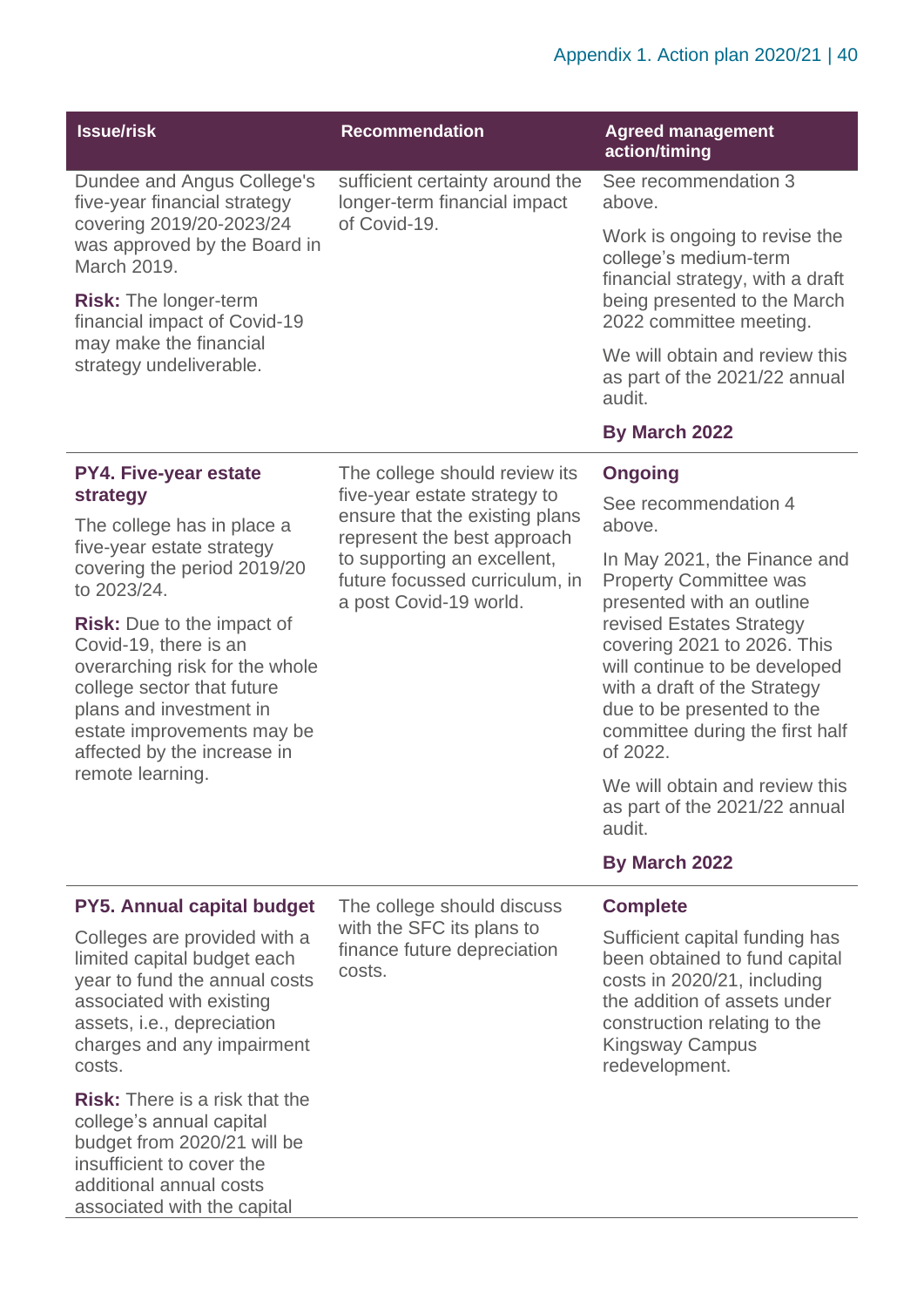| <b>Issue/risk</b>                | <b>Recommendation</b> | <b>Agreed management</b><br>action/timing |
|----------------------------------|-----------------------|-------------------------------------------|
| works at the Kingsway<br>Campus. |                       |                                           |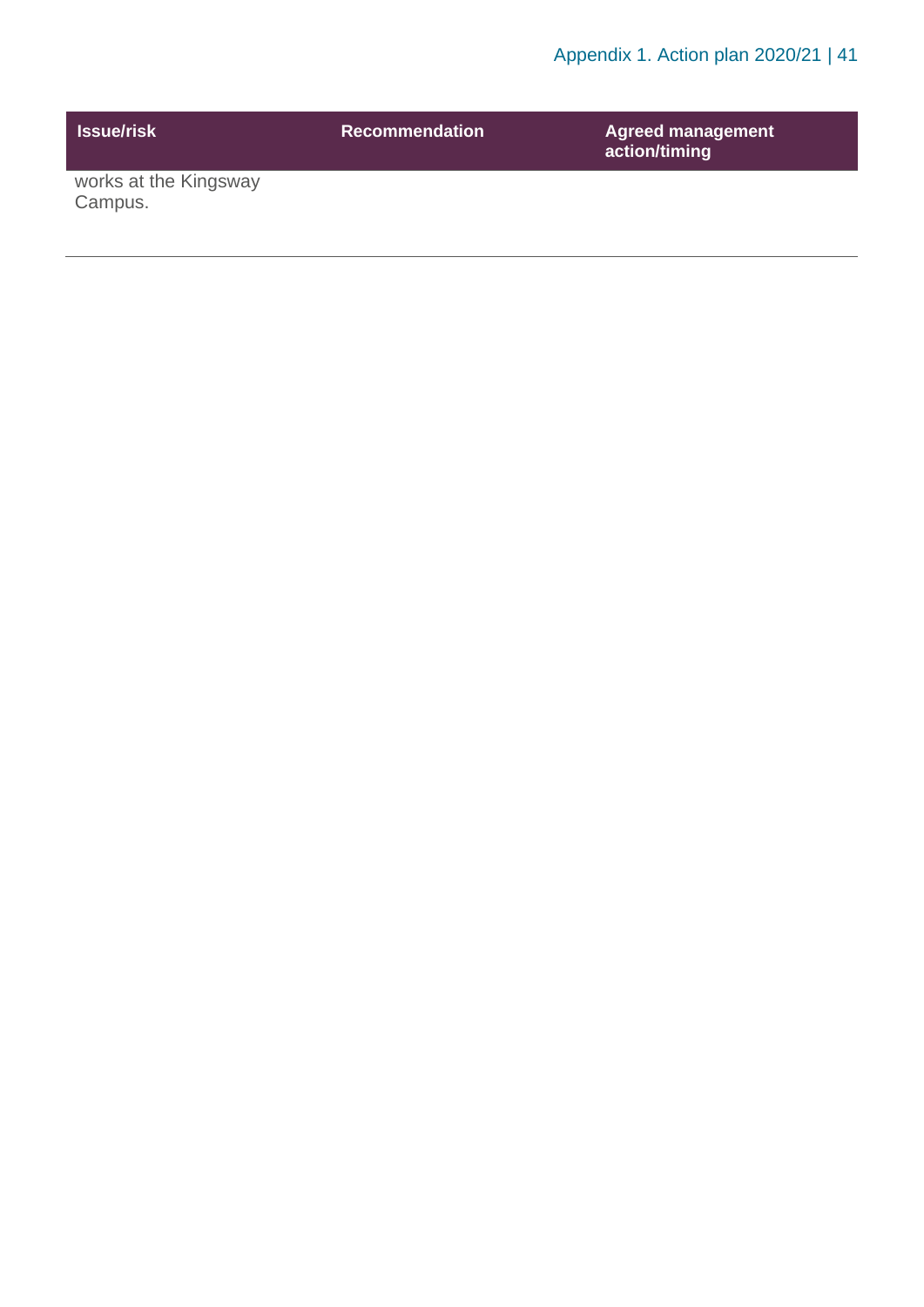# <span id="page-41-0"></span>**Appendix 2. Significant audit risks**

The table below sets out the audit risks we identified on the 2020/21 audit and how we addressed each risk in arriving at our conclusion. The risks are categorised between those where there is a risk of material misstatement in the financial statements and those relating to our wider responsibility under the [Code of Audit Practice 2016.](http://www.audit-scotland.gov.uk/report/code-of-audit-practice-2016)

# **Risks of material misstatement in the financial statements**

| <b>Audit risk</b>                                                                                                                                                                                                                                                                                                                                                                                  | <b>Assurance procedure</b>                                                                                                                                                                                                                                                                                                                                | <b>Results and conclusions</b>                                                                                                                                                                                                                                                                                                                                                                                                                                                                                                                                                                                                                                                                                |
|----------------------------------------------------------------------------------------------------------------------------------------------------------------------------------------------------------------------------------------------------------------------------------------------------------------------------------------------------------------------------------------------------|-----------------------------------------------------------------------------------------------------------------------------------------------------------------------------------------------------------------------------------------------------------------------------------------------------------------------------------------------------------|---------------------------------------------------------------------------------------------------------------------------------------------------------------------------------------------------------------------------------------------------------------------------------------------------------------------------------------------------------------------------------------------------------------------------------------------------------------------------------------------------------------------------------------------------------------------------------------------------------------------------------------------------------------------------------------------------------------|
| 1. Risk of material<br>misstatement caused by<br>the management override<br>of controls<br>ISA 240 requires that audit<br>work is planned to consider<br>the risk of fraud, which is<br>presumed to be a significant<br>risk in any audit. This<br>includes consideration of the<br>risk of management override<br>of controls to change the<br>position disclosed in the<br>financial statements. | Detailed testing of journal<br>entries.<br>Review of accounting<br>estimates.<br>Focused testing of accruals<br>and prepayments.<br>Evaluation of significant<br>transactions that are outside<br>the normal course of<br>business.<br><b>Review of the Annual</b><br>Governance Statement and<br>the assurances obtained in<br>support of the statement. | <b>Results: Journal adjustments</b><br>were tested, and no<br>indications of management<br>override of controls were<br>found.<br>Judgements and estimations<br>applied were tested to<br>confirm they were appropriate<br>and reasonable.<br>We tested accruals and<br>prepayments and confirmed<br>that income and expenditure<br>was properly accounted for in<br>the financial year.<br>We reviewed transactions<br>during the year $-$ no issues<br>highlighted of significant<br>transactions outside the<br>normal course of business.<br>We reviewed the Annual<br>Governance Statement and<br>the assurances in support of<br>this. No issues were<br>identified.<br><b>Conclusion: Satisfactory</b> |
| 2. Risk of material<br>misstatement caused by<br>fraud in income recognition                                                                                                                                                                                                                                                                                                                       | Review of budget monitoring<br>reports focussing on<br>significant budget variances.                                                                                                                                                                                                                                                                      | <b>Results and conclusion: On</b><br>completion of our interim<br>audit work for 2020/21 we<br>reconsidered this risk<br>considering the results of our                                                                                                                                                                                                                                                                                                                                                                                                                                                                                                                                                       |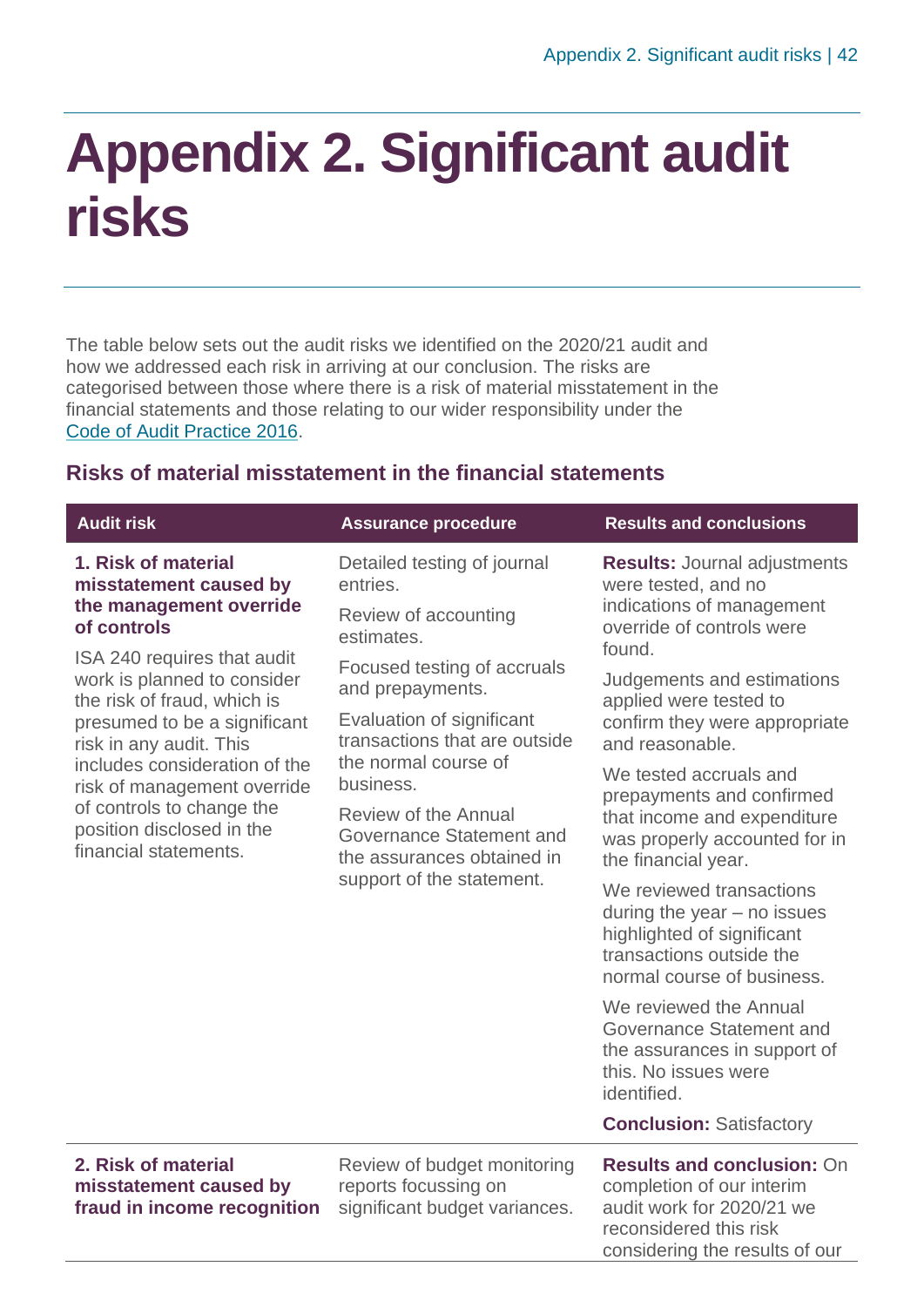| <b>Audit risk</b>                                                                                                                                                                                  | <b>Assurance procedure</b>                                                                                                                      | <b>Results and conclusions</b>                                                                                                                                                                    |
|----------------------------------------------------------------------------------------------------------------------------------------------------------------------------------------------------|-------------------------------------------------------------------------------------------------------------------------------------------------|---------------------------------------------------------------------------------------------------------------------------------------------------------------------------------------------------|
| Auditing standards assert that<br>fraud over income should be<br>presumed to be a significant<br>risk in any audit where<br>income streams are<br>significant.                                     | Analytical procedures on<br>income streams.<br>Detailed testing of income<br>transactions focusing on the<br>areas of greatest risk.            | interim audit work and the<br>requirements laid out in<br>auditing standards. As a<br>result, we have now rebutted<br>the presumption that a<br>significant material risk exists                  |
| The college had income<br>totalling £45 million in<br>2019/20, of which £36 million<br>was provided by the Scottish<br>Funding Council (SFC) and<br>£9 million was received from<br>other sources. |                                                                                                                                                 | from fraud over income<br>recognition. This is based on<br>the extent of income which is<br>received from other parts of<br>the public sector, including<br>from the Scottish Funding<br>Council. |
| SFC funding is reliant on<br>accurate recording of student<br>numbers and courses<br>provided. The level of income<br>received by the college from<br>other sources is material.                   |                                                                                                                                                 |                                                                                                                                                                                                   |
| The extent and complexity of<br>income means that, in<br>accordance with ISA 240,<br>there is an inherent risk of<br>fraud.                                                                        |                                                                                                                                                 |                                                                                                                                                                                                   |
| 3. Risk of material<br>misstatement caused by<br>fraud in expenditure                                                                                                                              | Consideration of the findings<br>from internal audit's reviews<br>of NFI and budgetary control.                                                 | <b>Results and conclusion: On</b><br>completion of our interim<br>audit work for 2020/21 we                                                                                                       |
| Audit Scotland's Code of<br><b>Audit Practice requires that</b><br>auditors should plan to<br>address the risk that the<br>financial statements may be                                             | Review of budget monitoring<br>reports focussing on<br>significant budget variances.<br>Testing of the key controls<br>over the payroll system. | reconsidered this risk taking<br>into account the results of our<br>interim audit work and the<br>requirements laid out in<br>auditing standards. As a<br>result, we have now rebutted            |
| materially misstated as a<br>rocult of froud over                                                                                                                                                  | Analytical procedures on                                                                                                                        | the presumption that a                                                                                                                                                                            |

result of fraud over expenditure. This applies to the college due to the variety and extent of expenditure incurred.

Analytical procedures on expenditure streams.

Detailed testing of expenditure transactions focusing on the areas of greatest risk.

> For the areas that are subject to some risk, we have considered the incidence of

> significant material risk exists from fraud over expenditure. This is based on the extent of

> associated with staff costs. These costs are well forecast, subject to tight controls and are reconciled to the payroll system, the risk of material

expenditure which is

misstatement is not

significant.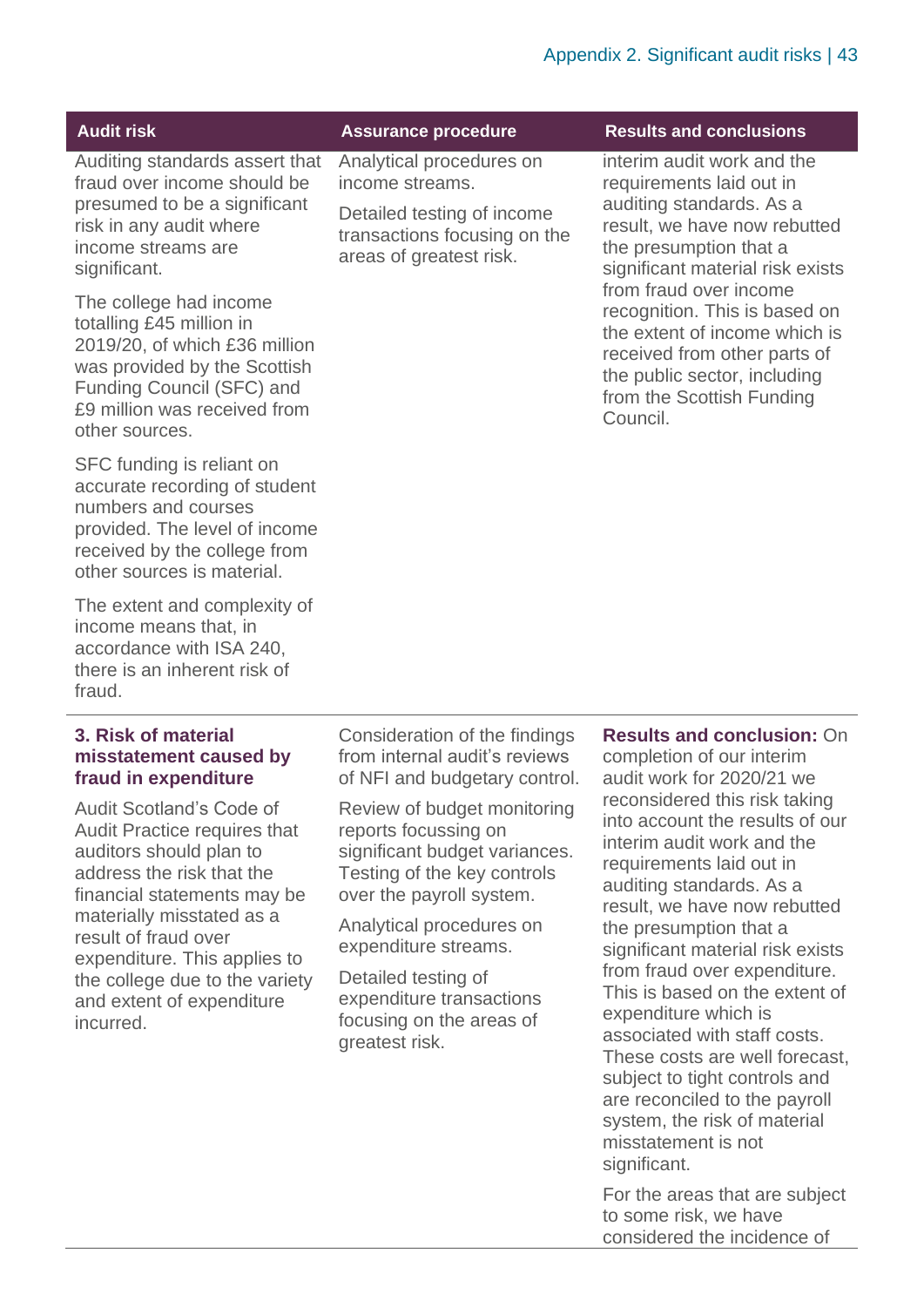| <b>Audit risk</b>                                                                                                                                                                                                                                                                                                                                                                                                                                                                                                                                                                     | <b>Assurance procedure</b>                                                                                                                                                                                                                                                                                                                                              | <b>Results and conclusions</b>                                                                                                                                                                                                                                                                                                                                                                                                                                                                                                                                                                                 |
|---------------------------------------------------------------------------------------------------------------------------------------------------------------------------------------------------------------------------------------------------------------------------------------------------------------------------------------------------------------------------------------------------------------------------------------------------------------------------------------------------------------------------------------------------------------------------------------|-------------------------------------------------------------------------------------------------------------------------------------------------------------------------------------------------------------------------------------------------------------------------------------------------------------------------------------------------------------------------|----------------------------------------------------------------------------------------------------------------------------------------------------------------------------------------------------------------------------------------------------------------------------------------------------------------------------------------------------------------------------------------------------------------------------------------------------------------------------------------------------------------------------------------------------------------------------------------------------------------|
|                                                                                                                                                                                                                                                                                                                                                                                                                                                                                                                                                                                       |                                                                                                                                                                                                                                                                                                                                                                         | fraud using National Fraud<br>Initiative outcomes. We have<br>assessed that the volume of<br>transactions, that would need<br>to be fraudulent to prove a<br>material risk, is implausible.                                                                                                                                                                                                                                                                                                                                                                                                                    |
| 4. Estimation and<br>judgements<br>There is a significant degree<br>of estimation and judgement<br>in the measurement and<br>valuation of the college's<br>pension liability which is an<br>estimate based on<br>information provided by<br>management and actuarial<br>assumptions.<br>This subjectivity represents<br>an increased risk of material<br>misstatement in the financial<br>statements.                                                                                                                                                                                 | Review of the work of the<br>actuary, including<br>consideration of the<br>appropriateness of the<br>actuarial assumptions used.<br>Review of the college's<br>procedures for ensuring<br>actuarial valuations provided<br>are appropriate.<br>Confirm pension valuations in<br>actuarial report are correctly<br>reflected within the 2020/21<br>financial statements. | <b>Results:</b> We assessed the<br>reliability of the actuary and<br>reviewed their work. No<br>issues were noted.<br>Pension disclosures agreed<br>in full to information from<br>actuaries, or to financial<br>records where applicable.<br>This included verification of<br>pension entries in the audited<br>accounts to the IAS19 report.<br><b>Conclusion: Satisfactory</b>                                                                                                                                                                                                                              |
| 5. Kingsway redevelopment<br>A post balance sheet event is<br>likely to arise due to the<br>timing of completion of the<br>Kingsway campus<br>redevelopment.<br>As at 31 July 2021 the capital<br>element of these works will<br>be classified as assets under<br>construction. However, the<br>redevelopment works are<br>expected to be completed<br>later in 2021 with the assets<br>becoming operational prior to<br>the certification of the audited<br>accounts in December 2021.<br>Once operational the assets<br>will need to be revalued with<br>consideration given to the | Review contractor and<br>surveyor valuations.<br>Review any post balance<br>sheet accounting and<br>disclosure adjustments made<br>and assess whether these<br>comply with accounting<br>standards.                                                                                                                                                                     | <b>Results and conclusion:</b><br>On completion of our interim<br>audit work for 2020/21 we<br>reconsidered this risk taking<br>into account the results of our<br>interim audit work and our<br>discussions with<br>management. Due to delays<br>caused by the pandemic<br>together with supply issues<br>arising from the UK's<br>withdrawal from the EU, the<br>work on the redevelopment is<br>not expected to be completed<br>until the Spring of 2022. As<br>such, there is unlikely to be<br>any post balance sheet event<br>prior to the certification of the<br>audited accounts in<br>December 2021. |
| associated accounting and<br>disclosure implications for the<br>annual accounts.<br>The complexity of the<br>accounting and disclosure<br>requirements for a post                                                                                                                                                                                                                                                                                                                                                                                                                     |                                                                                                                                                                                                                                                                                                                                                                         | The college's progress with<br>its revised estates strategy,<br>together with an update on<br>the Kingsway redevelopment<br>and STEM centre are                                                                                                                                                                                                                                                                                                                                                                                                                                                                |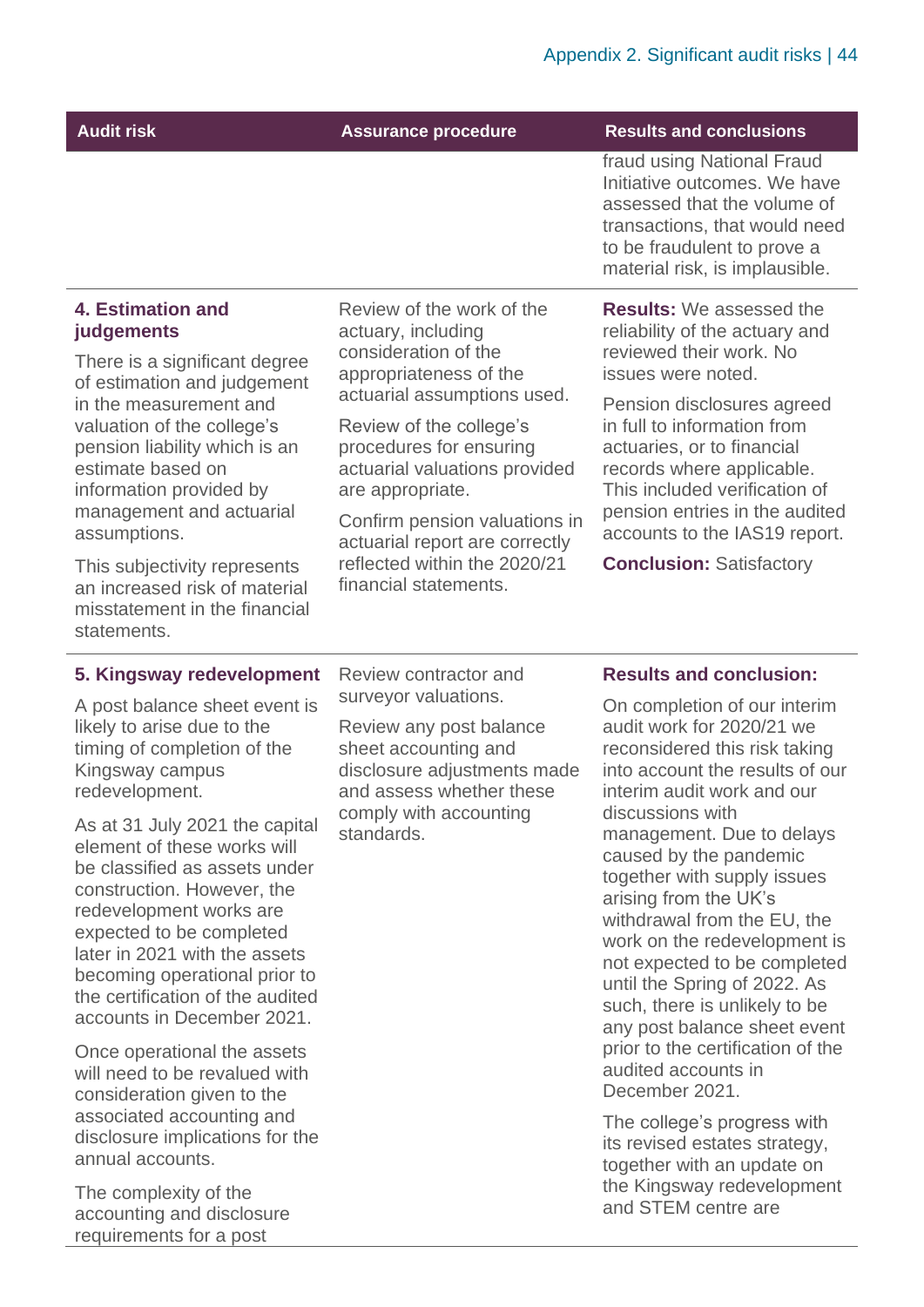**Audit risk Assurance procedure Results and conclusions**

balance sheet event represents an increased risk of material misstatement.

reflected in section 3 of this report.

# **Risks identified from the auditor's wider responsibility under the Code of Audit Practice**

| <b>Audit risk</b>                                                                                                                                                                                                                                                                                                                                                                                                                                                                                                                  | <b>Assurance procedure</b>                                                                                                                                                                                                                               | <b>Results and conclusions</b>                                                                                                                                                                                                                                                                                                                                |
|------------------------------------------------------------------------------------------------------------------------------------------------------------------------------------------------------------------------------------------------------------------------------------------------------------------------------------------------------------------------------------------------------------------------------------------------------------------------------------------------------------------------------------|----------------------------------------------------------------------------------------------------------------------------------------------------------------------------------------------------------------------------------------------------------|---------------------------------------------------------------------------------------------------------------------------------------------------------------------------------------------------------------------------------------------------------------------------------------------------------------------------------------------------------------|
| 6. Impact of Covid-19<br>The college has expended<br>significant resources in<br>responding to the disruption<br>caused by Covid19.                                                                                                                                                                                                                                                                                                                                                                                                | Monitor achievement of<br>Board Metrics, including<br>those relating to student<br>achievement and retention.<br>Review college's recovery                                                                                                               | <b>Results and conclusion:</b><br>The college has largely<br>performed well against its<br><b>Board Metrics, including</b><br>exceeding targets for<br>successful completion rates,                                                                                                                                                                           |
| As with all other further<br>education institutions, the<br>college has had to adapt to<br>delivering courses online in<br>accordance with Covid-19<br>restrictions. The nature of the<br>courses offered by the<br>college, particularly practical<br>courses, makes remote<br>teaching challenging.<br>The challenges caused by<br>the pandemic, including those<br>relating to remote learning,<br>will impact on the college's<br>ability to meet the objectives<br>of its 2025 Strategy - More<br><b>Successful Students.</b> | plans and progress against<br>strategic pledges and metrics<br>set out in the 2025 strategy.<br>Review results of 2020/21<br><b>SFC Student Satisfaction and</b><br><b>Engagement Survey.</b>                                                            | credit out-turn and student<br>recruitment. However, overall<br>positive outcomes for<br>students marginally<br>decreased.<br>See also appendix 1,<br>recommendation 5.<br>The results of the 2020/21<br><b>SFC Student Satisfaction and</b><br><b>Engagement Survey showed</b><br>that the college performed<br>well, exceeding national<br>average results. |
| 7. Financial sustainability<br>The Covid-19 pandemic has<br>had a fundamental impact on<br>the college's income and<br>expenditure streams.<br>For example, the college is<br>projecting that catering and<br>other income will be £0.879<br>million less in 2020/21<br>compared to 2019/20.                                                                                                                                                                                                                                       | Monitor achievement of<br>financial targets, including<br>achievement of student credit<br>targets.<br>Assessment of the college's<br>revised Financial Strategy.<br>Review of the college's<br><b>Financial Forecast Return for</b><br>2021/22-2023/24. | <b>Results: The financial</b><br>outturn and challenges for the<br>medium and longer term are<br>reflected in section 2 and 3 of<br>this report. Performance is<br>included in section 5.<br><b>Conclusion: As with most</b><br>public sector organisations,<br>the college will need to<br>update its medium to longer-<br>term financial plans to reflect   |
| As economic recovery from                                                                                                                                                                                                                                                                                                                                                                                                                                                                                                          |                                                                                                                                                                                                                                                          | the impact of the pandemic.                                                                                                                                                                                                                                                                                                                                   |

See [appendix 1,](#page-36-0) recommendation 3.

Covid-19 progresses, the financial outlook for the college is likely to be significantly different from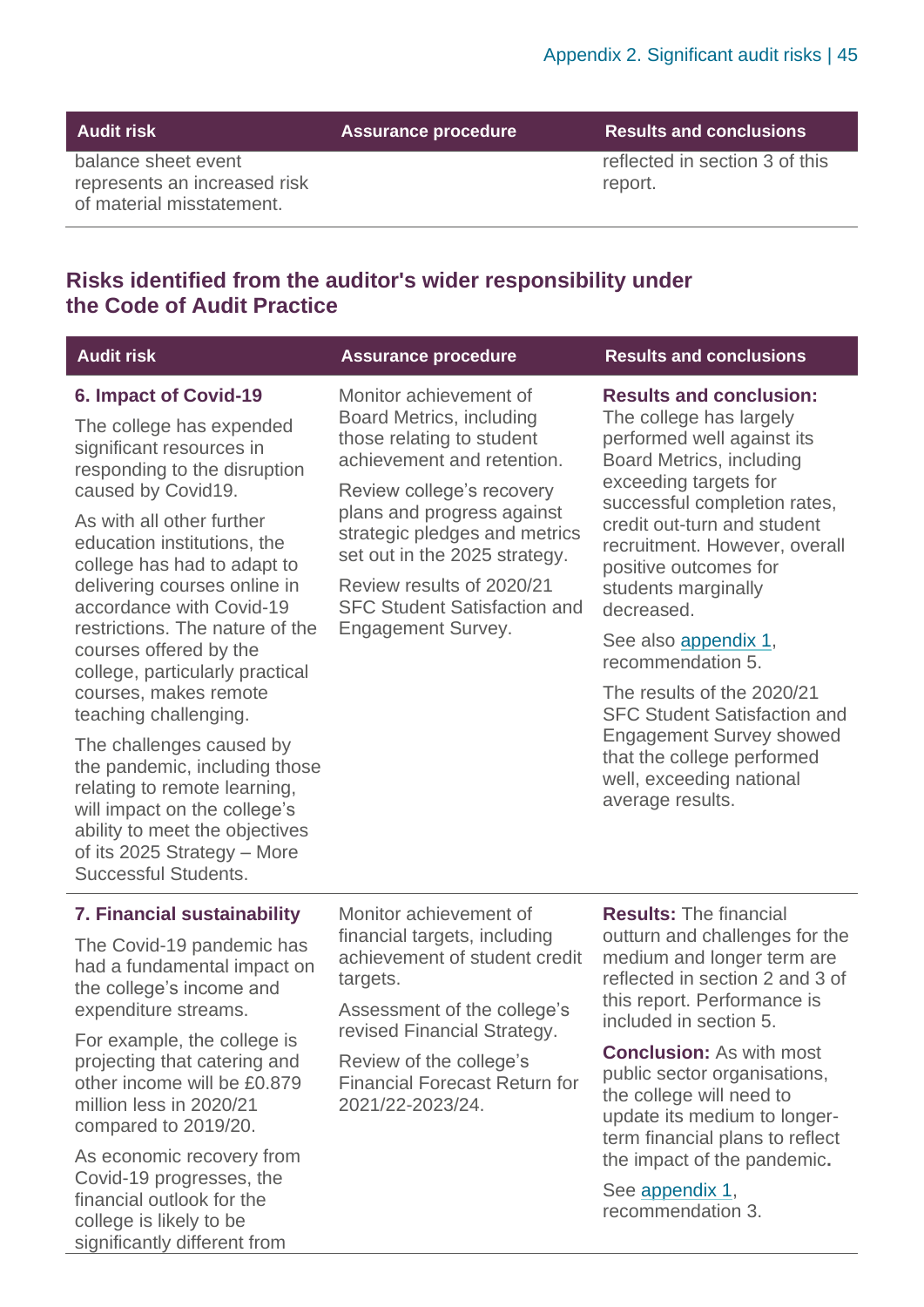| <b>Audit risk</b> |  |  |  |  |  |
|-------------------|--|--|--|--|--|
|-------------------|--|--|--|--|--|

Assurance procedure **Results and conclusions** 

that forecasted in the fiveyear financial strategy approved by the Board in March 2019. Assumptions around increases in commercial income and savings arising from voluntary severance will need to be revisited.

Whilst we acknowledge that the college's financial sustainability is secure in the short-term, there is a risk that it is unable to accurately forecast potential changes in income and expenditure streams post Covid1-9 and this negatively impacts on their cash balances in the medium to long-term.

#### **8. Estates plans**

The college approved a fiveyear estate strategy covering the period 2019/20 to 2023/24 in March 2019.

Since the strategy was created, the college has had to adapt to new ways of working in response to Covid-19 restrictions. More courses have been taught online and college staff have been primarily working from home.

The Covid-19 pandemic may lead to more permanent changes in the college's working and learning environment which will need to be reflected in the college's estate requirements.

Since the start of the pandemic, the financial environment has also changed and funding for estate developments may look different to that planned in the original strategy.

Ongoing assessment of the college's five-year estate strategy, including any revisions.

Monitor progress of Kingsway redevelopment works.

Monitor progress of outline business case for the planned STEM centre and any other funding applications.

**Results:** The college's progress with its revised estates strategy, together with an update on the Kingsway redevelopment and STEM centre are reflected in section 3 of this report.

**Conclusion:** See [appendix](#page-36-0)  [1,](#page-36-0) recommendation 4.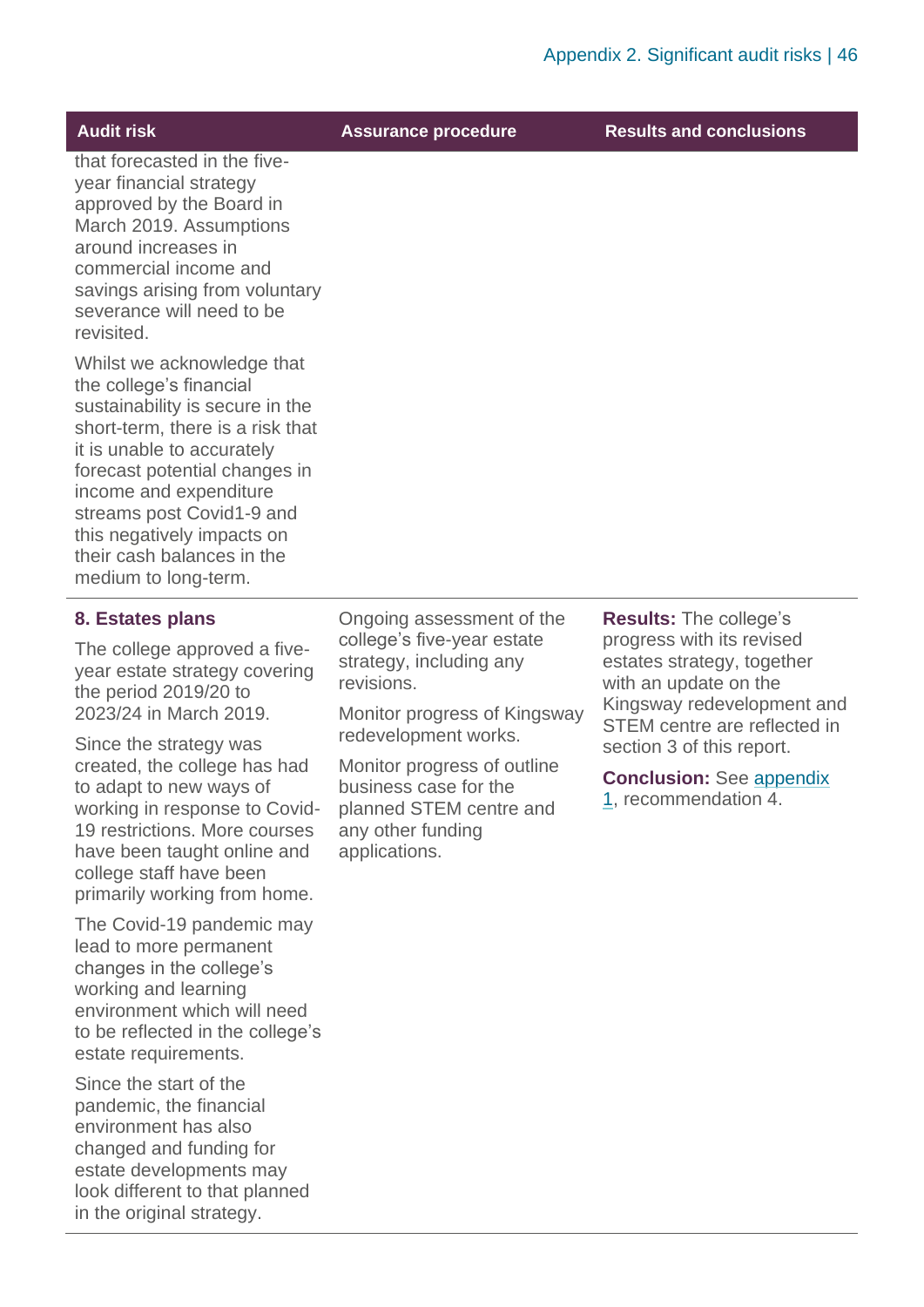| <b>Audit risk</b>                                                                                                                                                                           | <b>Assurance procedure</b> | <b>Results and conclusions</b> |
|---------------------------------------------------------------------------------------------------------------------------------------------------------------------------------------------|----------------------------|--------------------------------|
| There is a risk that the<br>existing estate plans do not<br>reflect the potential changes<br>in the college's estate<br>requirements and funding<br>opportunities in a post-Covid<br>world. |                            |                                |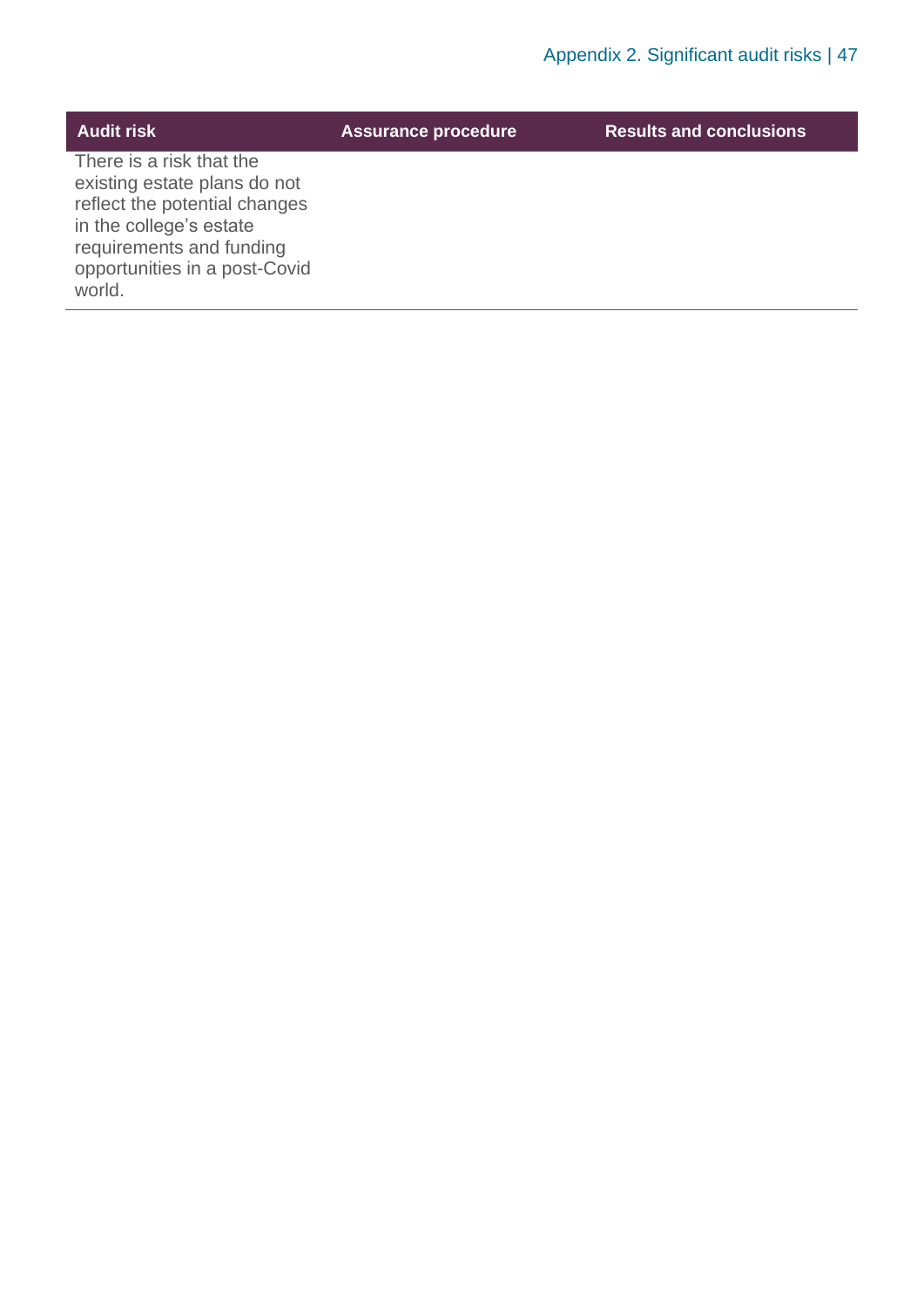# <span id="page-47-0"></span>**Appendix 3. Summary of 2020/21 national reports**

All reports can be found [here](https://www.audit-scotland.gov.uk/report/search)

July 2020 [The National Fraud Initiative in Scotland 2018/19](https://www.audit-scotland.gov.uk/report/the-national-fraud-initiative-in-scotland-201819)

[Covid-19: Emerging fraud risks](https://www.audit-scotland.gov.uk/report/covid-19-emerging-fraud-risks)

August 2020 [Covid-19: Implications for public finances in Scotland](https://www.audit-scotland.gov.uk/report/covid-19-financial-impact)

[Covid-19: Guide for audit and risk committees](https://www.audit-scotland.gov.uk/report/covid-19-guide-for-audit-and-risk-committees)

December 2020 [Covid-19: Going concern in the public sector](https://www.audit-scotland.gov.uk/report/covid-19-going-concern-in-the-public-sector)

Local government in Scotland: Financial overview 2019/20

February 2021 [Covid-19: Tracking the implications of Covid-19 on Scotland's public finances](https://www.audit-scotland.gov.uk/report/covid-19-tracking-the-implications-of-covid-19-on-scotlands-public-finances)

May 2021 [Scotland's colleges 2020](https://www.audit-scotland.gov.uk/report/scotlands-colleges-2020)